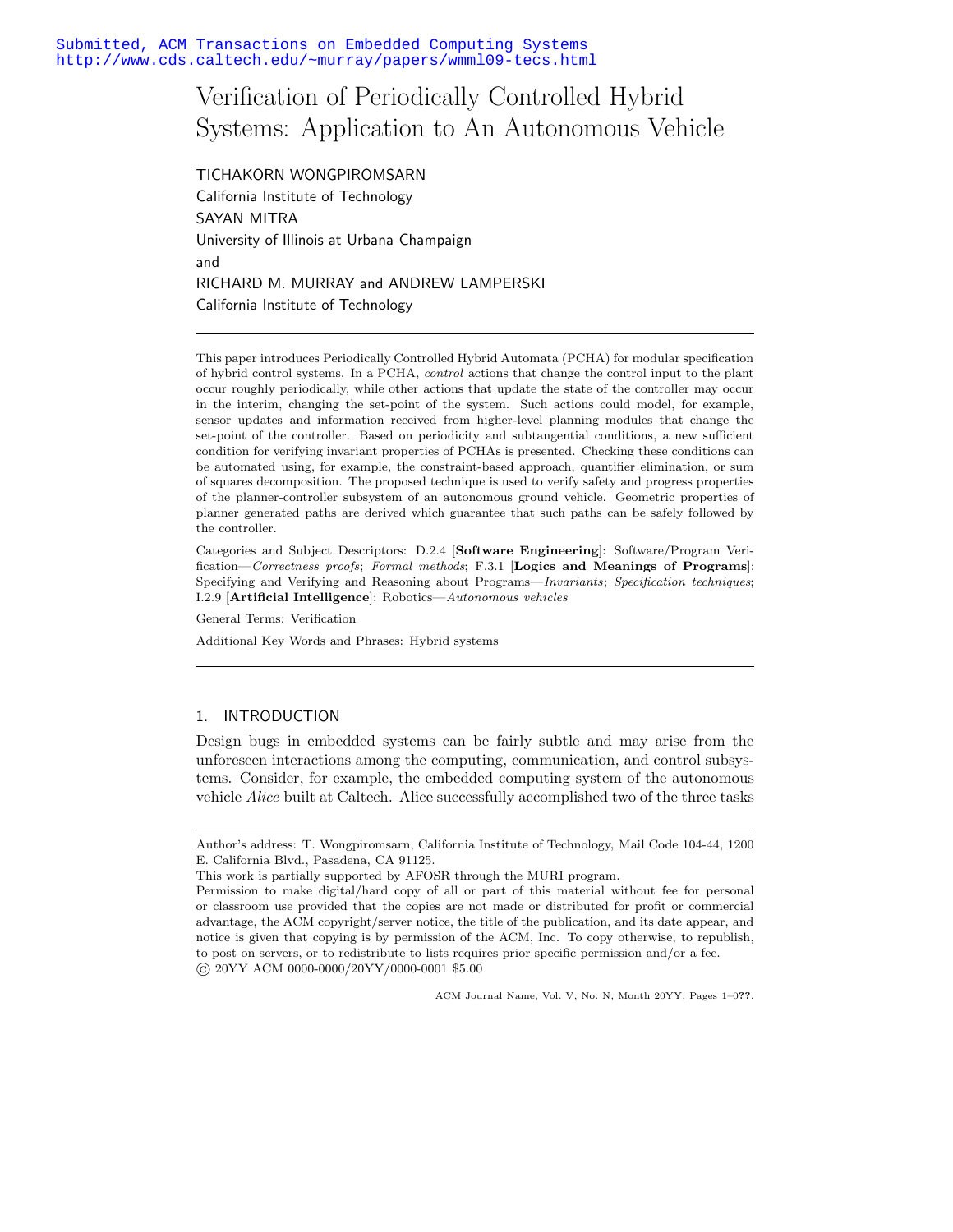|                                                                                                                                                                                                                                                                                                                                                                                                                                                                                                                                                                                                                                                                                                                                                                                                                                                                    | <b>Report Documentation Page</b>                                                             | Form Approved<br>OMB No. 0704-0188                                    |                                                   |                                  |                                                    |  |  |
|--------------------------------------------------------------------------------------------------------------------------------------------------------------------------------------------------------------------------------------------------------------------------------------------------------------------------------------------------------------------------------------------------------------------------------------------------------------------------------------------------------------------------------------------------------------------------------------------------------------------------------------------------------------------------------------------------------------------------------------------------------------------------------------------------------------------------------------------------------------------|----------------------------------------------------------------------------------------------|-----------------------------------------------------------------------|---------------------------------------------------|----------------------------------|----------------------------------------------------|--|--|
| Public reporting burden for the collection of information is estimated to average 1 hour per response, including the time for reviewing instructions, searching existing data sources, gathering and<br>maintaining the data needed, and completing and reviewing the collection of information. Send comments regarding this burden estimate or any other aspect of this collection of information,<br>including suggestions for reducing this burden, to Washington Headquarters Services, Directorate for Information Operations and Reports, 1215 Jefferson Davis Highway, Suite 1204, Arlington<br>VA 22202-4302. Respondents should be aware that notwithstanding any other provision of law, no person shall be subject to a penalty for failing to comply with a collection of information if it<br>does not display a currently valid OMB control number. |                                                                                              |                                                                       |                                                   |                                  |                                                    |  |  |
| 1. REPORT DATE<br>2009                                                                                                                                                                                                                                                                                                                                                                                                                                                                                                                                                                                                                                                                                                                                                                                                                                             |                                                                                              | <b>3. DATES COVERED</b><br>2. REPORT TYPE<br>00-00-2009 to 00-00-2009 |                                                   |                                  |                                                    |  |  |
| 4. TITLE AND SUBTITLE                                                                                                                                                                                                                                                                                                                                                                                                                                                                                                                                                                                                                                                                                                                                                                                                                                              |                                                                                              |                                                                       |                                                   | 5a. CONTRACT NUMBER              |                                                    |  |  |
| Verification of Periodically Controlled Hybrid Systems: Application to                                                                                                                                                                                                                                                                                                                                                                                                                                                                                                                                                                                                                                                                                                                                                                                             |                                                                                              |                                                                       |                                                   |                                  | <b>5b. GRANT NUMBER</b>                            |  |  |
| <b>An Autonomous Vehicle</b>                                                                                                                                                                                                                                                                                                                                                                                                                                                                                                                                                                                                                                                                                                                                                                                                                                       |                                                                                              | 5c. PROGRAM ELEMENT NUMBER                                            |                                                   |                                  |                                                    |  |  |
| 6. AUTHOR(S)                                                                                                                                                                                                                                                                                                                                                                                                                                                                                                                                                                                                                                                                                                                                                                                                                                                       |                                                                                              |                                                                       |                                                   | 5d. PROJECT NUMBER               |                                                    |  |  |
|                                                                                                                                                                                                                                                                                                                                                                                                                                                                                                                                                                                                                                                                                                                                                                                                                                                                    |                                                                                              |                                                                       |                                                   |                                  | <b>5e. TASK NUMBER</b>                             |  |  |
|                                                                                                                                                                                                                                                                                                                                                                                                                                                                                                                                                                                                                                                                                                                                                                                                                                                                    |                                                                                              |                                                                       | 5f. WORK UNIT NUMBER                              |                                  |                                                    |  |  |
| 7. PERFORMING ORGANIZATION NAME(S) AND ADDRESS(ES)<br>California Institute of Technology, Thomas J. Watson Laboratory of<br><b>Applied Physics, Pasadena, CA, 91125</b>                                                                                                                                                                                                                                                                                                                                                                                                                                                                                                                                                                                                                                                                                            |                                                                                              |                                                                       |                                                   |                                  | 8. PERFORMING ORGANIZATION<br><b>REPORT NUMBER</b> |  |  |
| 9. SPONSORING/MONITORING AGENCY NAME(S) AND ADDRESS(ES)                                                                                                                                                                                                                                                                                                                                                                                                                                                                                                                                                                                                                                                                                                                                                                                                            |                                                                                              |                                                                       |                                                   | 10. SPONSOR/MONITOR'S ACRONYM(S) |                                                    |  |  |
|                                                                                                                                                                                                                                                                                                                                                                                                                                                                                                                                                                                                                                                                                                                                                                                                                                                                    |                                                                                              |                                                                       |                                                   |                                  | 11. SPONSOR/MONITOR'S REPORT<br>NUMBER(S)          |  |  |
| 12. DISTRIBUTION/AVAILABILITY STATEMENT<br>Approved for public release; distribution unlimited                                                                                                                                                                                                                                                                                                                                                                                                                                                                                                                                                                                                                                                                                                                                                                     |                                                                                              |                                                                       |                                                   |                                  |                                                    |  |  |
| 13. SUPPLEMENTARY NOTES<br><b>Rights License</b>                                                                                                                                                                                                                                                                                                                                                                                                                                                                                                                                                                                                                                                                                                                                                                                                                   | ACM Transactions on Embedded Computing Systems, 2009 (Submitted). U.S. Government or Federal |                                                                       |                                                   |                                  |                                                    |  |  |
| 14. ABSTRACT                                                                                                                                                                                                                                                                                                                                                                                                                                                                                                                                                                                                                                                                                                                                                                                                                                                       |                                                                                              |                                                                       |                                                   |                                  |                                                    |  |  |
| <b>15. SUBJECT TERMS</b>                                                                                                                                                                                                                                                                                                                                                                                                                                                                                                                                                                                                                                                                                                                                                                                                                                           |                                                                                              |                                                                       |                                                   |                                  |                                                    |  |  |
| 16. SECURITY CLASSIFICATION OF:                                                                                                                                                                                                                                                                                                                                                                                                                                                                                                                                                                                                                                                                                                                                                                                                                                    |                                                                                              |                                                                       | 17. LIMITATION OF                                 | 18. NUMBER                       | 19a. NAME OF                                       |  |  |
| a. REPORT<br>unclassified                                                                                                                                                                                                                                                                                                                                                                                                                                                                                                                                                                                                                                                                                                                                                                                                                                          | b. ABSTRACT<br>unclassified                                                                  | c. THIS PAGE<br>unclassified                                          | <b>ABSTRACT</b><br>Same as<br><b>Report (SAR)</b> | OF PAGES<br>39                   | <b>RESPONSIBLE PERSON</b>                          |  |  |

**Standard Form 298 (Rev. 8-98)**<br>Prescribed by ANSI Std Z39-18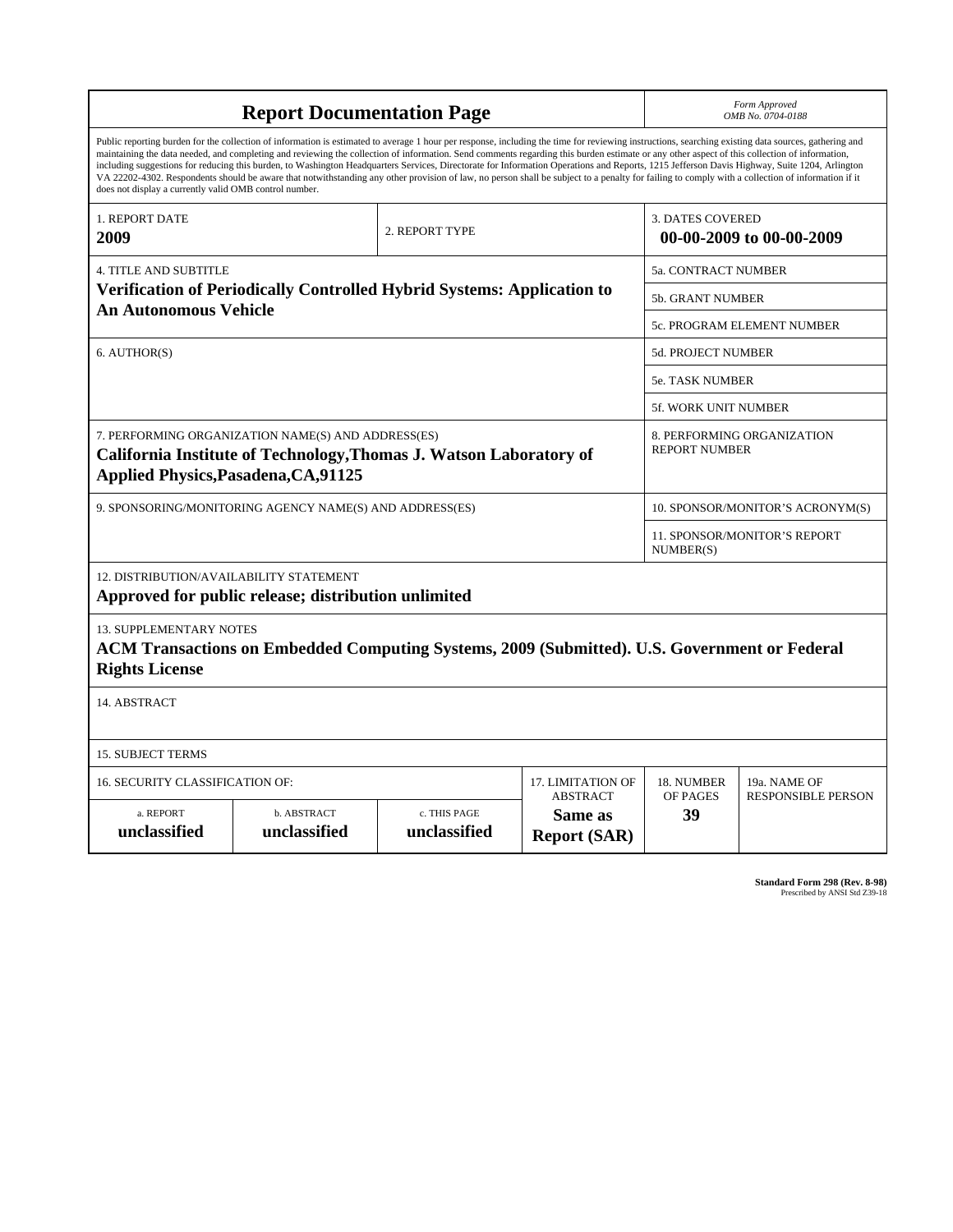at the National Qualifying Event of the 2007 DARPA Urban Challenge [Burdick et al. 2007], [Wongpiromsarn and Murray 2008], [DuToit et al. 2008]. In executing the third task, which involved making left-turns while merging into traffic, its behavior was unsafe and almost led to a collision. Alice was stuck at the corner of a sharp turn dangerously stuttering in the middle of an intersection. It was later diagnosed that this behavior was caused by bad interactions between the *reactive obstacle avoidance subsystem (ROA)* and the relatively slowly reacting *path planner* . The planner incrementally generates a sequence of waypoints based on the road map, obstacles, and the mission goals. The ROA is designed to rapidly decelerate the vehicle when it gets too close to (possibly dynamic) obstacles or when the deviation from the planned path gets too large. Finally, to protect the vehicle steering system, Alice's low-level controller limits the rate of steering at low speeds. Thus, accelerating from a low speed, if the planner produces a path with a sharp left turn, the controller is unable to execute the turn closely. Alice deviates from the path; the ROA activates and slows it down. This cycle continues leading to stuttering.

The above example illustrates how the design of reliable embedded systems inherit the difficulties involved in designing both control systems and distributed (concurrent) computing systems. The described design bug manifests as the undesirable behavior only under a very specific set of conditions and only when the controller, the ROA, and the vehicle interact in a very specific manner. Therefore, such a bug had never got discovered by thousands of hours of our extensive simulations and over three hundred miles of field testing. Formal methods provide tools and techniques for uncovering such subtle design bugs and mathematically prove correctness of designs. More recently, formal techniques have also been used to automatically generate controllers that are correct by construction [Kloetzer and Belta 2006], [Fainekos et al. 2009].

The hybrid system formalism [Alur et al. 1995], [Kaynar et al. 2005] provides a rich mathematical language for specifying embedded systems where computing and control components interact with physical processes. The algorithmic verification problem for hybrid systems with general dynamics is known to be computationally hard [Henzinger et al. 1995]. Restricted subclasses that are amenable to algorithmic analysis have been identified, such as the rectangular-initialized hybrid automata [Henzinger et al. 1995], o-minimal hybrid automata [Lafferriere et al. 1999], and more recently planar [Prabhakar et al. 2008] and stormed [Vladimerou et al. 2008] hybrid automata. Although these restricted subclasses improve our understanding of the decidability frontier for hybrid systems, the imposed restrictions are artificial. That is, they are not representative of structures that arise in real engineered systems. For example, initialized hybrid automata require the continuous state of the system to be reset every time the automaton enters a new mode (control state). STORMED hybrid automata, on the other hand, require all the vector fields and reset maps to be monotonic with respect to a certain fixed direction.

While real world hybrid systems are large and complex, they are also engineered, and hence, have more structure than general hybrid automata [Alur et al. 1995]. With the motivation of abstractly capturing a common design pattern in embedded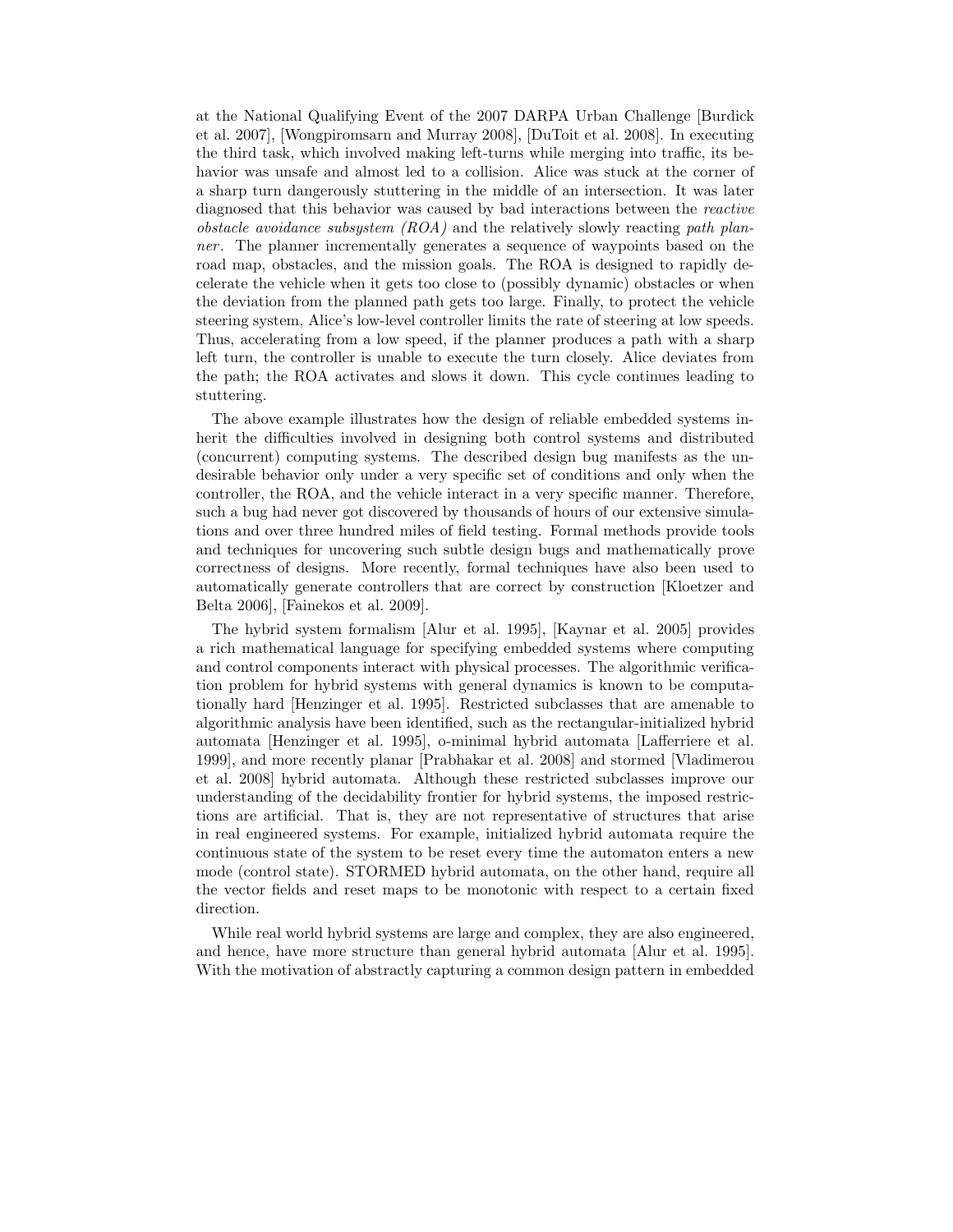control systems, such as Alice, and other motion control systems [Mitra et al. 2003], in this paper we study a new subclass of hybrid automata.

Two main contributions of this paper are the following<sup>1</sup>: First, we define a class of hybrid control systems in which certain *control actions* occur roughly periodically. Each control action sets the *controlling output* that drives the plant or the physical process. In the interval between two control actions the state of the plant evolves continuously with the control input set by the first. Also, in the same interval, other discrete actions may occur updating the state of the system. For example, such discrete changes may correspond to sensor inputs and changes of the waypoint or the set-point of the controller. These changes may in turn influence the computation of the next control action.

For this class of *periodically controlled hybrid systems*, we present a sufficient condition for verifying invariant properties. The key requirement in applying this condition is to identify a collection of subset $(s)$  C of the candidate invariant set I, such that if the control action occurs when the system state is in  $C$ , then the subsequent control output guarantees that the system remains in  $\mathcal I$  for the next period. The technique does not require solving the differential equations; instead, it relies on checking conditions on the periodicity and the subtangential condition at the boundary of  $I$ . We show how these checks can be automated using sum of squares decomposition and semidefinite programming [Prajna et al. 2002]. These formulations are illustrated by analyzing an example in which an invariant is automatically determined using the constraint-based approach presented in [Gulwani and Tiwari 2008]. We believe that other techniques for finding invariants, for example those presented in [Platzer and Clarke 2008], [Sankaranarayanan et al. 2008], could also be effectively used for computing invariants of PCHAs. The findings from this direction of research will be reported in a future paper.

Secondly, we apply the above technique to verify the safety and progress properties of the planner-controller subsystem of Alice. First, we verify a family of invariants  $\{\mathcal{I}_k\}_{k\in\mathbb{N}}$  using the above-mentioned technique. Then, we determine a sequence of shrinking  $\mathcal{I}_k$ 's as the vehicle makes progress along the planned path. From these shrinking invariants, we are able to deduce safety. That is, the deviation distance of the vehicle from the planned path—remains within a certain constant bound. In the process, we also derive geometric properties of planner paths that guarantee that they can be followed safely by the vehicle.

The remainder of the paper is organized as follows: In Section 2, we briefly present the key definitions for the hybrid I/O automaton framework. In Section 3, we present PCHA and a sufficient condition for proving invariance. In this section, we also present the formulation of the sufficient conditions as a sum of squares optimization problem for automatic verification. In Sections 4 and 5, we present the formal model and verification of Alice's Controller-Vehicle subsystem.

# 2. PRELIMINARIES

We use the Hybrid Input/Output Automata (HIOA) framework of [Lynch et al. 2003; Kaynar et al. 2005] for modelling hybrid systems and the state model-based

<sup>&</sup>lt;sup>1</sup>The preliminary results of this paper were published in [Wongpiromsarn et al. 2009].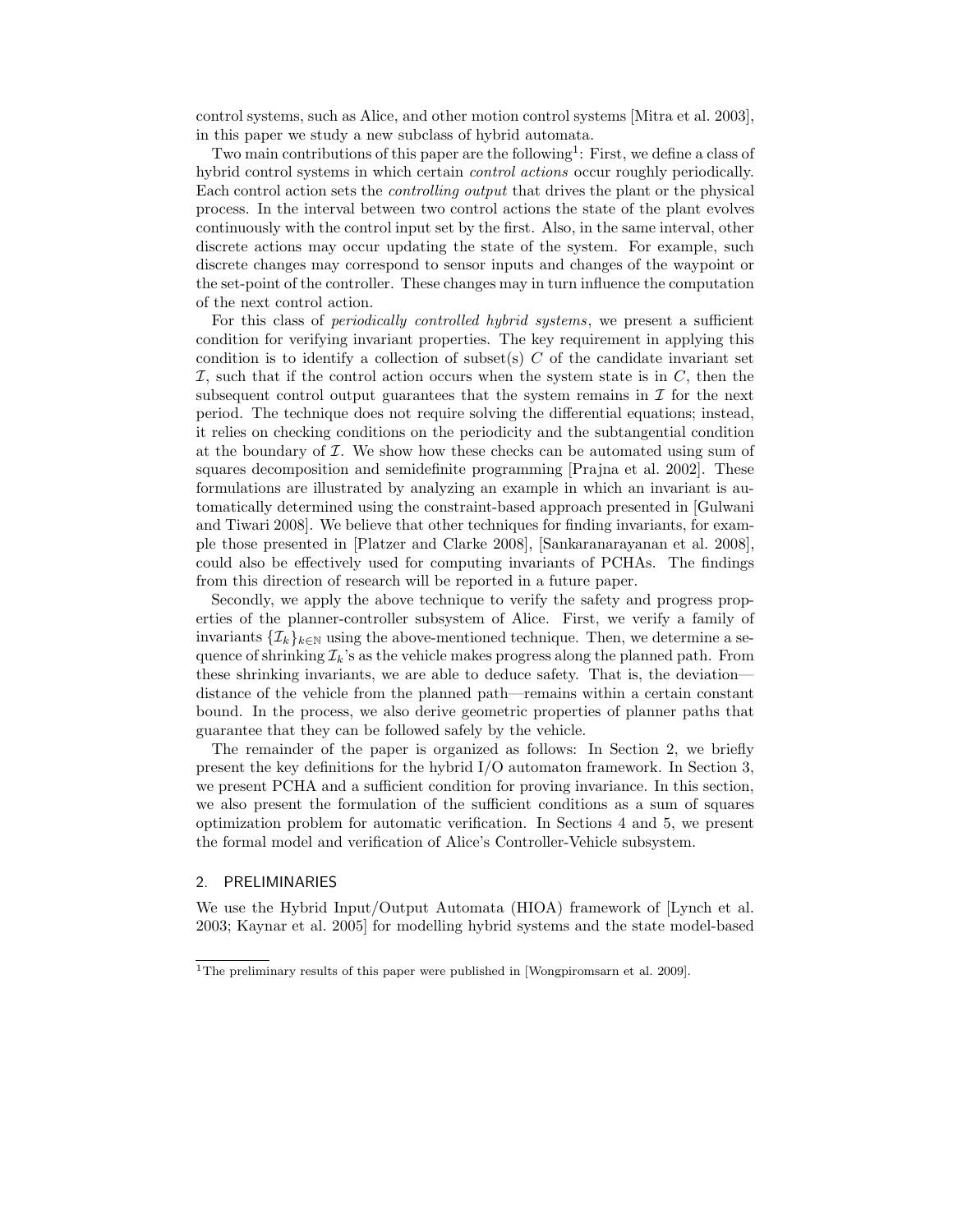notations introduced in [Mitra 2007]. A Structured Hybrid I/O Automaton (SH-IOA) is a non-deterministic state machine whose state may change instantaneously through a transition, or continuously over an interval of time following a *trajectory*.

A variable structure is used for specifying the states of an SHIOA. Let V be a set of variables. Each variable  $v \in V$  is associated with a *type* which defines the set of values v can take. The set of valuations of V is denoted by  $val(V)$ . For a valuation **v**  $\in$  val $(V)$  of set of variables V, its restriction to a subset of variables  $Z \subseteq V$  is denoted by **v**  $\big[$  Z. A variable may be *discrete* or *continuous*<sup>2</sup>. Typically, discrete variables model protocol or software state, and continuous variables model physical quantities such as time, position, and velocity.

A *trajectory* for a set of variables V models continuous evolution of the values of the variables over an interval of time. Formally, a trajectory  $\tau$  is a map from a left-closed interval of  $\mathbb{R}_{\geq 0}$  with left endpoint 0 to val(V). The domain of  $\tau$  is denoted by  $\tau$ *dom.* The *first state* of  $\tau$ ,  $\tau$ *fstate*, is  $\tau(0)$ *.* A trajectory  $\tau$  is *closed* if  $\tau$ *dom* = [0, t] for some  $t \in \mathbb{R}_{\geq 0}$ , in which case we define the *last time* of  $\tau$ ,  $τ$ .ltime  $triangleq t$ , and the *last state* of  $τ$ ,  $τ$ .lstate  $triangleq τ(t)$ . For a trajectory  $τ$  for  $V$ , its restriction to a subset of variables  $Z \subseteq V$  is denoted by  $\tau \downarrow Z$ .

For given sets of input  $U$ , output  $Y$ , and internal  $X$  variables, a *state model*  $S$ is a triple  $(\mathscr{F}, Inv, Stop)$ , where (a)  $\mathscr{F}$  is a collection of Differential and Algebraic Inequalities (DAIs) involving the continuous variables in  $U, Y$ , and  $X$ , and (b) Inv and Stop are predicates on X called *invariant condition* and *stopping condition* of S. Components of S are denoted by  $\mathscr{F}_{\mathcal{S}}$ , Inv<sub>S</sub> and Stop<sub>S</sub>. S defines a set of trajectories, denoted by  $traj(\mathcal{S})$ , for the set of variables  $V = X \cup U \cup Y$ . A trajectory  $\tau$  for V is in the set  $trajs(\mathcal{S})$  iff

- (a) the discrete variables in  $X \cup Y$  remain constant over  $\tau$ ;
- (b) the restriction of  $\tau$  on the continuous variables in  $X \cup Y$  satisfies all the DAIs in  $\mathscr{F}_{\mathcal{S}}$ ;
- (c) at every point in time  $t \in dom(\tau)$ ,  $(\tau \downarrow X)(t) \in Inv$ ; and
- (d) if  $(\tau \perp X)(t) \in Stop$  for some  $t \in dom(\tau)$ , then  $\tau$  is closed and  $t = \tau$ .

A *Structured Hybrid I/O Automaton* is a state machine that uses a collection of state models for specifying its trajectories.

*Definition* **2.1.** A *Structured Hybrid I/O Automaton (SHIOA)* A is a tuple  $(V, Q, Q_0, A, \mathcal{D}, \mathcal{S})$  where

- (a) V is a set of variables partitioned into sets of *internal* or *state* variables X, *output* variables Y and *input* variables U;
- (b)  $Q \subseteq \text{val}(X)$  is a set of *states* and  $Q_0 \subseteq Q$  is a nonempty set of *start states*;
- (c) A is a set of actions partitioned into sets of *internal* H*, output* O and *input* I actions;
- (d)  $\mathcal{D} \subseteq Q \times A \times Q$  is a set of *discrete transitions*; and
- (e)  $\mathscr S$  is a collection of *state models* for U, Y, and X, such that for every  $S, S' \in \mathscr S$ ,  $Inv_{\mathcal{S}} \cap Inv_{\mathcal{S}'} = \emptyset$  and  $Q \subseteq \bigcup_{\mathcal{S} \in \mathscr{S}} Inv_{\mathcal{S}}$ .

<sup>2</sup>See [Mitra 2007] for formal definition of these variable dynamic types.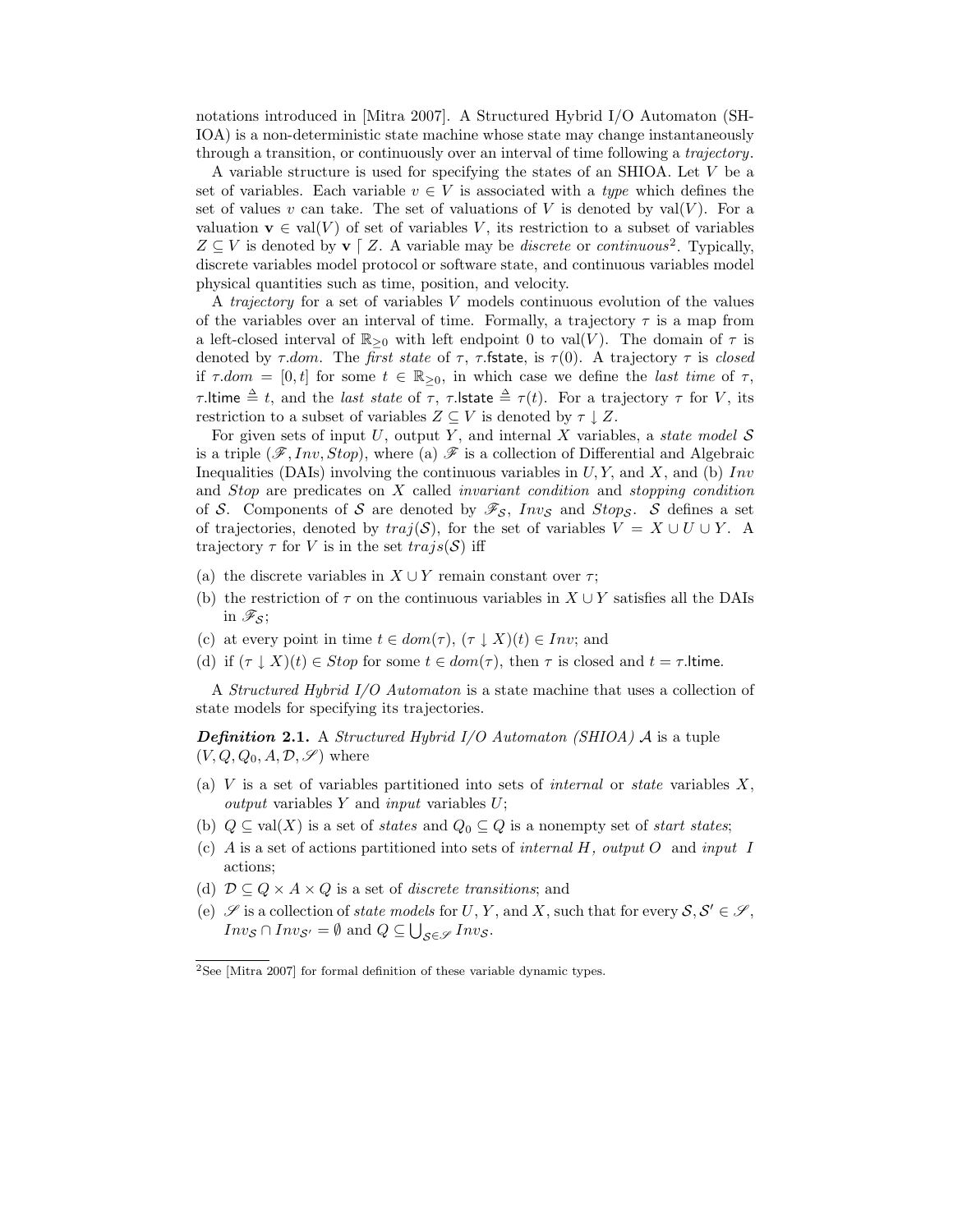In addition,  $A$  satisfies the following axioms:

- **E1** Every input action is enabled at every state.
- **E2** Given any trajectory v of the input variables  $U$ , any  $S \in \mathscr{S}$ , and  $\mathbf{x} \in Inv_S$ , there exists  $\tau \in \text{trajs}(\mathcal{S})$  starting from **x**, such that either (a)  $\tau \downarrow U = v$ , or (b)  $\tau \downarrow U$  is a proper prefix of v and some action in  $H \cup O$  is enabled at  $\tau$ . Istate.

**E1** is the standard action nonblocking axiom of I/O automata. **E2** is a nonblocking axiom for individual state models: given any trajectory  $v$  of the input variables and any state model, either time can elapse for the entire duration of  $v$ , or time elapses to a point at which some local action of  $A$  is enabled.

For a set of state variables  $X$ , a state  $x$  is an element of val $(X)$ . We denote the valuation of a variable  $y \in X$  at state **x**, by the usual (.) notation **x**.y. A transition  $(\mathbf{x}, a, \mathbf{x}') \in \mathcal{D}$  is written in short as  $\mathbf{x} \stackrel{a}{\rightarrow} \mathbf{x}'$  or as  $\mathbf{x} \stackrel{a}{\rightarrow} \mathbf{x}'$  when A is clear from the context. An action a is said to *enabled* at **x** if there exists **x**' such that  $\mathbf{x} \stackrel{a}{\rightarrow} \mathbf{x}'$ . We denote the components of a SHIOA  $\mathcal A$  by  $X_{\mathcal A}, Y_{\mathcal A}$  etc.

An execution of A records the valuations of all its variables and the occurrences of all actions over a particular run. An execution is *closed* if it is finite and the last trajectory in it is closed.

An *execution fragment* of A is a finite or infinite sequence  $\alpha = \tau_0 a_1 \tau_1 a_2 \ldots$ such that for all i in the sequence,  $a_i \in A$ ,  $\tau \in trajs(S)$  for some  $S \in \mathscr{S}$ , and  $\tau_i$ . **State**  $\overset{a_{i+1}}{\rightarrow} \tau_{i+1}$ . **fstate**. An execution fragment is an *execution* if  $\tau_0$ . **fstate**  $\in Q_0$ . The first state of  $\alpha$ ,  $\alpha$ .fstate, is  $\tau_0$ .fstate, and for a closed  $\alpha$ , its last state,  $\alpha$ .lstate,  $\sum_i \tau_i$ . Itime. The set of executions and reachable states of A are denoted by Execs<sub>A</sub> is the last state of its last trajectory. The *limit time* of  $\alpha$ ,  $\alpha$ . Itime, is defined to be and Reach<sub>A</sub>. A set of states  $I \subseteq Q$  is said to be an *invariant* of A iff Reach<sub>A</sub>  $\subseteq$  I.

#### 3. PERIODICALLY CONTROLLED HYBRID SYSTEMS

In this section, we define a subclass of SHIOAs that is suitable for modeling sampled control systems and embedded systems with periodic sensing and actuation. The main result of this section, Theorem 3.4, gives a sufficient condition for proving invariant properties of this subclass.

# 3.1 Periodically Controlled Hybrid I/O Automata

A *Periodically Controlled Hybrid Automaton (PCHA)* is an SHIOA with a set of (*control*) actions that occur roughly periodically. These *control* actions alter the actual control signal (input) that feeds to the plant and may change the continuous and the discrete state variables of the automaton. The automaton may have other actions that change only the discrete state of the automaton. These actions can model, for example, sensor inputs and the change in the set-point of the controller from higher-level inputs. For the sake of simplicity, we consider the PCHAs of the form shown in Figure 1, however, Theorem 3.4 generalizes to PCHAs with other input, output, and internal actions.

Let  $\mathcal{X} \subseteq \mathbb{R}^n$ , for some  $n \in \mathbb{N}$ , and  $\mathcal{L}, \mathcal{Z}$ , and  $\mathcal{U}$  be arbitrary types. Four key variables of PCHA A are

- (a) *continuous state* variable s of type  $\mathcal{X}$ , initialized to  $s_0$ ,
- (b) *discrete state* (*location* or *mode*) variable loc of type  $\mathcal{L}$ , initialized to  $l_0$ ,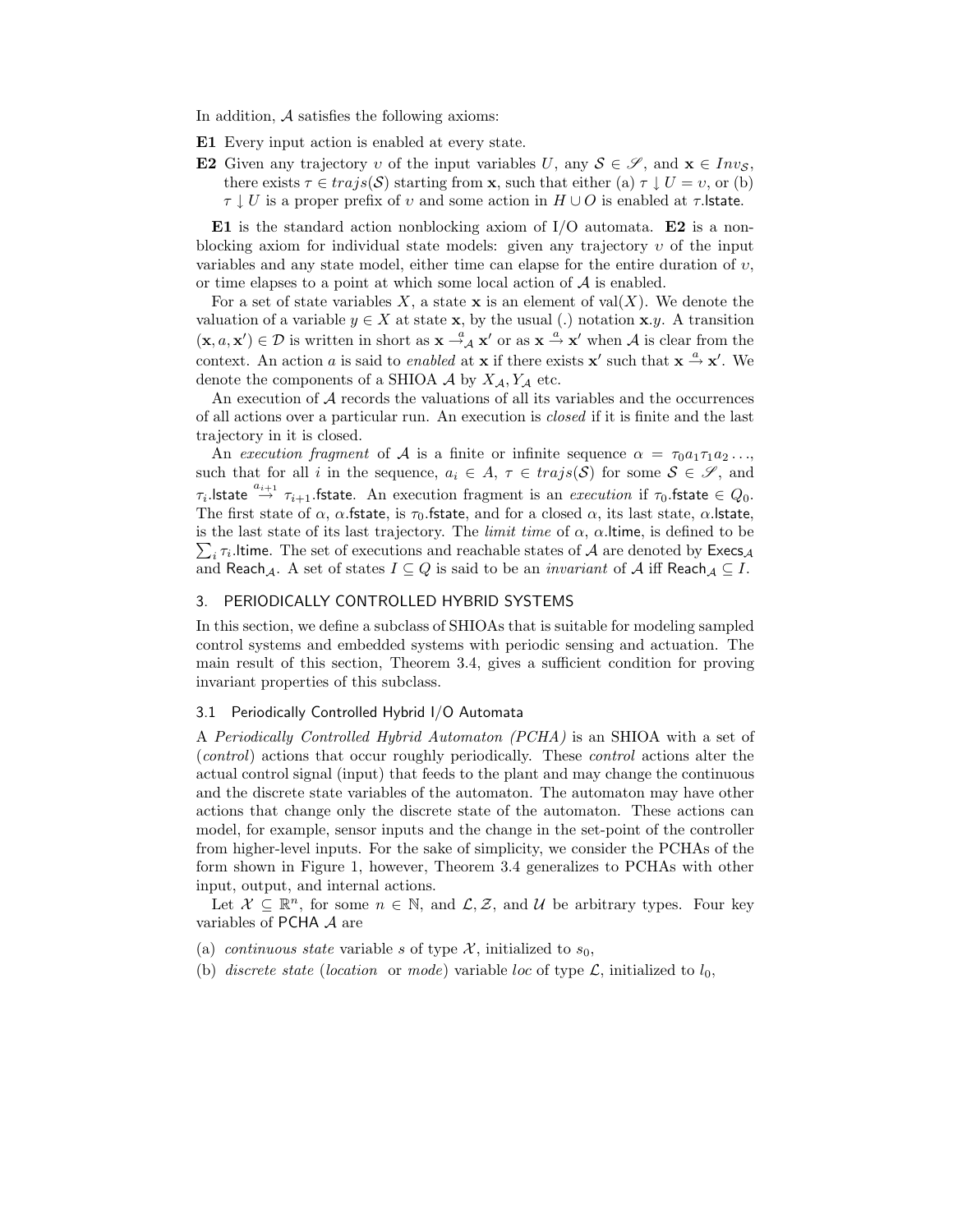- (c) *command* variable z of type  $\mathcal{Z}$ , initialized to  $z_0$ , and
- (d) *control* variable u of type U, initialized to  $u_0$ .

The continuous state generally includes the continuous state of the plant and some internal state of the controller. The discrete state represents the mode of the system. The command variable is used to store externally produced input commands or sensor updates. The control variable stores the control input to the plant. Finally, the *now* and *next* variables are used for triggering the control action periodically.

**PCHA** A has two types of actions: (a) through input action update A learns about new externally produced input commands such as set-points, waypoints. When an update( $z'$ ) action occurs,  $z'$  is recorded in the command variable z. (b) The control action changes the control variable u. This action occurs roughly periodically starting from time 0; the time gap between two successive occurrences is within  $[\Delta_1, \Delta_1 + \Delta_2]$  where  $\Delta_1 > 0$  and  $\Delta_2 \geq 0$ . When control occurs, loc and s are computed as a function of their current values and that of z, and u is computed as a function of the new values of loc and s.

For each value of  $l \in \mathcal{L}$ , the continuous state s evolves according to the trajectories specified by state model  $smooth(l)$ . That is, s evolves according to the differential equation  $\dot{s} = f_l(s, u)$ . The timing of control behavior is enforced by the precondition of control and the stopping condition of the state models.

| signature<br>1.<br>internal control              | internal control<br><b>pre</b> $now \geq next$                              | 16 |
|--------------------------------------------------|-----------------------------------------------------------------------------|----|
| input update $(z':Z)$<br>$\mathbf{3}$            | eff $next := now + \Delta_1$ ;<br>$\langle loc, s \rangle := h(loc, s, z);$ | 18 |
| variables                                        | $u := q(loc, s)$<br>$5 - 1$                                                 | 20 |
| internal $s : \mathcal{X} := s_0$                |                                                                             |    |
| internal discrete $loc: \mathcal{L} := l_0$ .    | trajectories                                                                | 22 |
| $z: \mathcal{Z} := z_0, u: \mathcal{U} := u_0$   | trajdef smodel( $l : L$ )                                                   |    |
| internal $now : \mathbb{R}_{\geq 0} := 0$ ,<br>9 | invariant $loc = l$                                                         | 24 |
| $next : \mathbb{R} := -\Delta_2$                 | evolve $d(now) = 1$ ; $d(s) = f_1(s, u)$                                    |    |
|                                                  | stop when $now = next + \Delta_2$<br>11                                     | 26 |
| transitions                                      |                                                                             |    |
| input update $(z')$                              | 13                                                                          |    |
| eff $z = z'$                                     |                                                                             |    |

Fig. 1. PHCA with parameters  $\Delta_1$ ,  $\Delta_2$ , g, h, {f<sub>l</sub>}<sub>l</sub><sub>E</sub>L. See, for example, [Mitra 2007] for the description of the language.

#### 3.2 Invariant Verification

Proving invariant properties of hybrid automata is a central problem in formal verification. Invariants are used for overapproximating the reachable states of a given system, and therefore, can be used for verifying safety properties.

Given a candidate invariant set  $\mathcal{I} \subseteq Q$ , we are interested in verifying that Reach<sub>A</sub>  $\subseteq$  *I*. For continuous dynamical systems, checking the well-known subtangential condition (see, for example [Bhatia and Szegö 1967]) provides a sufficient condition for proving invariance of a set  $\mathcal I$  that is bounded by a closed surface. Theorem 3.4 provides an analogous sufficient condition for PCHAs. In general, however, invariant sets  $\mathcal I$  for PCHAs have to be defined by a collection of functions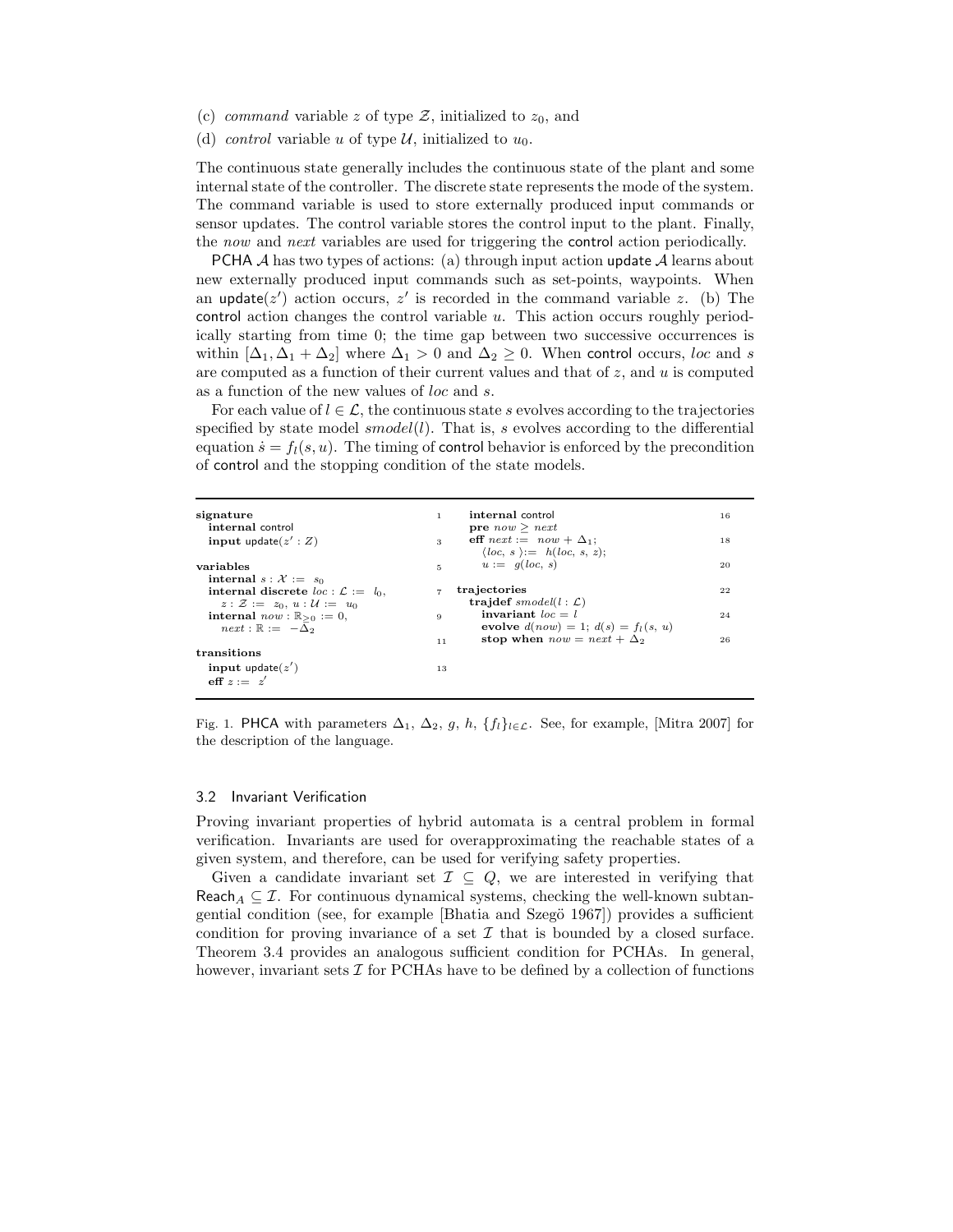instead of a single function. For each mode  $l \in \mathcal{L}$ , we assume that the invariant set  $I_l \subseteq \mathcal{X}$  for the continuous state is defined by a collection of m *boundary functions*  ${F_{lk}}_{k=1}^m$ , where m is some natural number and each  $F_{lk}: \mathcal{X} \to \mathbb{R}$  is a differentiable function3. Formally,

$$
I_l \triangleq \{s \in \mathcal{X} \mid \forall k \in \{1, \ldots, m\}, F_{lk}(s) \geq 0\} \text{ and } \mathcal{I} \triangleq \{\mathbf{x} \in Q \mid \mathbf{x}.s \in I_{\mathbf{x}.loc}\}.
$$

Note that the overall candidate invariant set  $\mathcal I$  does not restrict the values of the command or the control variables. In the remainder of this section, we develop a set of sufficient conditions for checking that  $\mathcal I$  is indeed an invariant of a given PCHA. Lemma 3.1 modifies the standard inductive technique for proving invariance, so that it suffices to check invariance with respect to Control transitions and Control-free execution fragments of length not greater than  $\Delta_1 + \Delta_2$ .

**Lemma 3.1.** *Suppose*  $Q_0 \subseteq \mathcal{I}$  *and the following two conditions hold:* 

- *(a) (Control steps)* For each state  $\mathbf{x}, \mathbf{x}' \in Q$ , if  $\mathbf{x} \stackrel{\text{control}}{\rightarrow} \mathbf{x}'$  and  $\mathbf{x} \in \mathcal{I}$  then  $\mathbf{x}' \in \mathcal{I}$ .
- *(b) (Control-free fragments) For each closed execution fragment*  $\beta = \tau_0$  update( $z_1$ )  $\tau_1$  update( $z_2$ ) ...  $\tau_n$  *starting from a state*  $\mathbf{x} \in \mathcal{I}$  *where each*  $z_i \in \mathcal{Z}$ *, if* **x**.next − **x**.now =  $\Delta_1$  *and*  $\beta$ .ltime  $\leq \Delta_1 + \Delta_2$ *, then*  $\beta$ .lstate ∈ *I*.

*Then* Reach $A \subseteq \mathcal{I}$ .

**PROOF.** Consider any reachable state **x** of A and any execution  $\alpha$  such that  $\alpha$ . State = **x**. We can write  $\alpha$  as  $\beta_0$  control  $\beta_1$  control ...  $\beta_k$ , where each  $\beta_i$  is controlfree execution fragment of  $A$ , i.e., execution fragments in which only update actions occur. From condition (a), it follows that for each  $i \in \{0, \ldots, k\}$ , if  $\beta_i$ . Istate  $\in \mathcal{I}$ , then  $\beta_{i+1}$ . fstate  $\in \mathcal{I}$ .

Thus, it suffices to prove that for each  $i \in \{0,\ldots,k\}$ , if  $\beta_i$ . fistate  $\in \mathcal{I}$ , then  $\beta_i$ . State  $\in \mathcal{I}$ . We fix an  $i \in \{0, \ldots, k\}$  and assume that  $\beta_i$ . fistate  $\in \mathcal{I}$ . Let  $\beta_i =$  $\tau_0$  update $(z_1)$   $\tau_1$  update $(z_2) \ldots \tau_n$ , where for  $j \in \{0, \ldots, n\}$ ,  $z_j \in \mathcal{Z}$  and  $\tau_j$  is a trajectory of A. If  $i = 0$ , then  $\beta_i$ .ltime = 0 and  $\beta_i$ .lstate  $\begin{bmatrix} \{\textit{loc}, s\} = \beta_i$ .fstate  $\begin{bmatrix} \end{bmatrix}$  ${loc, s}$  since the first control action occurs at time 0 and update transitions do not affect the value of loc and s. Therefore,  $\beta_i$ . Istate  $\in \mathcal{I}$ . Otherwise,  $i > 0$  and since β<sub>i</sub> starts immediately after a control action, β.fstate  $\lceil next - \beta$ .fstate  $\lceil now - \Delta_1$ . From periodicity of main actions, we know that  $\beta_i$ . Itime  $\leq \Delta_1 + \Delta_2$ , and hence from condition (b) it follows that  $\beta_i$ . Istate  $\in \mathcal{I}$ .  $\Box$ 

Invariance of control steps can often be checked through case analysis which can be partially automated using a theorem prover [Owre et al. 1996]. The next key lemma provides a sufficient condition for proving invariance of control-free fragments. Since, control-free fragments do not change the valuation of the loc variable, for this part, we fix a value  $l \in \mathcal{L}$ . For each index of the boundary functions  $j \in \{1, \ldots m\}$ , we define the set  $\partial I_j$  to be part of the set  $I_l$  where the function  $F_{lj}$  vanishes. That is,  $\partial I_j \triangleq \{x \in \mathcal{X} \mid F_{lj}(x) = 0\}$ . For the sake of brevity, we call  $\partial I_j$  the  $j^{th}$  boundary of  $I_l$  even though strictly speaking, the  $j^{th}$  boundary of

 $3$ Identical size m of the collections simplifies our notation; different number of boundary functions for different values of l can be handled by extending the theorem in an obvious way.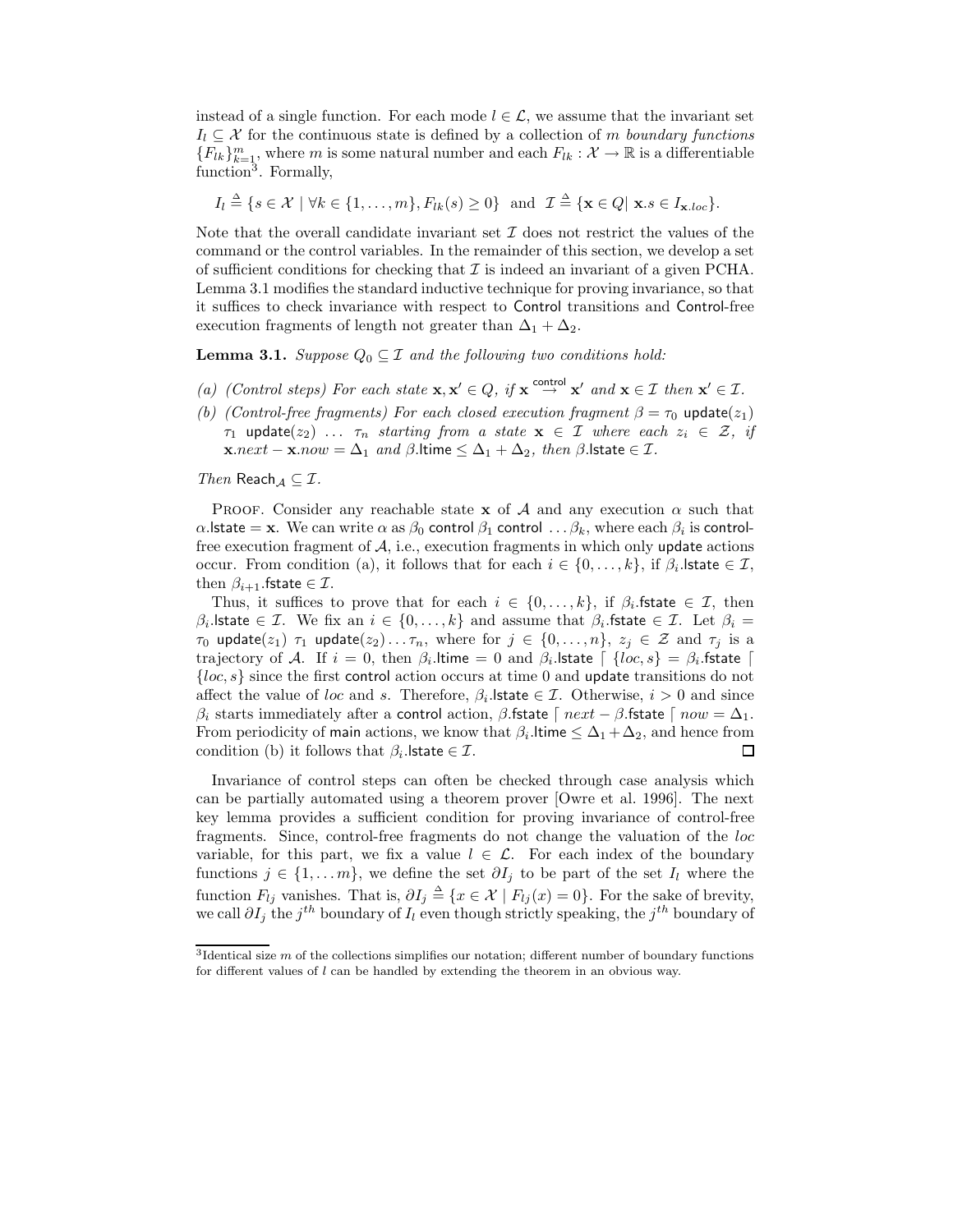Il is only a subset of  $\partial I_j$  according to the standard topological definition. Similarly, we say that the *boundary* of  $I_l$ , is  $\partial I_l = \bigcup_{j \in \{1, ..., m\}} \partial I_j$ .

**Lemma 3.2.** *Suppose that there exists a collection*  $\{C_j\}_{j=1}^m$  *of subsets of*  $I_l$  *such that the following conditions hold:*

- *(a) (Subtangential)* For each  $s_0 \in I_l \setminus C_j$  and  $s \in \partial I_j$ ,  $\frac{\partial F_{l_j}(s)}{\partial s} \cdot f_l(s, g(l, s_0)) \geq 0$ .
- *(b) (Bounded distance)*  $\exists$  *c<sub>j</sub>* > 0 *such that*  $\forall$  *s*<sub>0</sub>  $\in$  *C<sub>j</sub>*, *s*  $\in$   $\partial I_j$ ,  $||s s_0|| \ge c_j$ .
- *(c) (Bounded speed)* ∃  $b_j > 0$  *such that*  $\forall s_0 \in C_j$ ,  $s \in I_l$ ,  $||f_l(s, g(l, s_0))|| ≤ b_j$ ,
- *(d)* (Fast sampling)  $\Delta_1 + \Delta_2 \leq \min_{j \in \{1, ..., m\}} \frac{c_j}{b_j}$ .

*Then, any* control-free execution fragment  $\beta$ , with  $\beta$ . Itime  $\leq \Delta_1 + \Delta_2$ , starting from *a* state in  $I_l$  where next – now =  $\Delta_1$ , remains within  $I_l$ .

In Figure 2, the control and control-free fragments are shown by bullets and lines, respectively. A fragment starting in I and leaving I, must cross  $\partial I_1$  or  $\partial I_2$ . Consider the following four cases.

- (1) If u is evaluated outside both  $C_1$  and  $C_2$  (e.g.  $\tau_2$ ,  $\tau_4$  and  $\tau_6$ ), then condition (a) guarantees that the fragment does not cross  $\partial I_i$  where  $j \in \{1,2\}$  because when it reaches  $\partial I_i$ , the vector field governing its evolution points inwards with respect to  $\partial I_i$ .
- (2) If u is evaluated inside  $C_1$  but outside  $C_2$  (e.g.  $\tau_1$  and  $\tau_7$ ), then by the previous reasoning, condition (a) guarantees that the fragment does not cross  $\partial I_2$ . In addition, conditions (b) and (c) guarantee that it takes finite time before the fragment reaches  $\partial I_1$  and condition (d) guarantees that this finite time is at least  $\Delta_1 + \Delta_2$ ; thus, before the fragment crosses  $\partial I_1$ , u is evaluated again.
- (3) If u is evaluated outside  $C_1$  but inside  $C_2$  (e.g.  $\tau_3$ ), then by a symmetric argument, the fragment does not cross  $\partial I_1$  or  $\partial I_2$ .
- (4) If u is evaluated inside both  $C_1$  and  $C_2$  (e.g.  $\tau_5$ ), then conditions (b), (c) and (d) guarantee that u is evaluated again before fragment crosses  $\partial I_1$  or  $\partial I_2$ .

PROOF. We fix a control-free execution fragment  $\beta = \tau_0$ update $(z_1)\tau_1$ update $(z_2)\ldots\tau_n$ such that at  $\beta$ . fistate,  $next-now = \Delta_1$ . Without loss of generality we assume that at  $\beta$ .fstate,  $z = z_1$ ,  $loc = l$ , and  $s = x_1$ , where  $z_1 \in \mathcal{Z}, l \in \mathcal{L}$  and  $x_1 \in I_l$ . We have to show that at  $\beta$ . Istate,  $s \in I_l$ .

First, observe that for each  $k \in \{0, \ldots, n\}$ ,  $(\tau_k \downarrow s)$  is a solution of the differential equation(s)  $d(s) = f_l(s, g(l, x_1))$ . Let  $\tau$  be the pasted trajectory  $\tau_0 \cap \tau_1 \cap \ldots \tau_n$ .<sup>4</sup> Let τ.ltime be T. Since the update action does not change s,  $τ_k$ .lstate  $\lceil s = τ_{k+1}$ .fstate  $\lceil s \rceil$ s for each  $k \in \{0, \ldots, n-1\}$ . As the differential equations are time invariant,  $(\tau \downarrow s)$  is a solution of  $d(s) = f_l(s, g(l, x_1))$ . We define the function  $\gamma : [0, T] \to \mathcal{X}$ as  $\forall t \in [0,T], \gamma(t) \triangleq (\tau \downarrow s)(t)$ . We have to show that  $\gamma(T) \in I_l$ . Suppose, for the sake of contradiction, that there exists  $t^* \in [0,T]$ , such that  $\gamma(t^*) \notin I_l$ . By the definition of  $I_l$ , there exists i such that  $F_{li}(\gamma(0)) \geq 0$  and  $F_{li}(\gamma(t^*)) < 0$ . We pick one such i and fix it for the remainder of the proof. Since  $F_{li}$  and  $\gamma$  are continuous, from intermediate value theorem, we know that there exists a time  $t_1$ 

 $\mathfrak{p}_1 \cap \mathfrak{r}_2$  is the trajectory obtained by concatenating  $\mathfrak{r}_2$  at the end of  $\mathfrak{r}_1$ .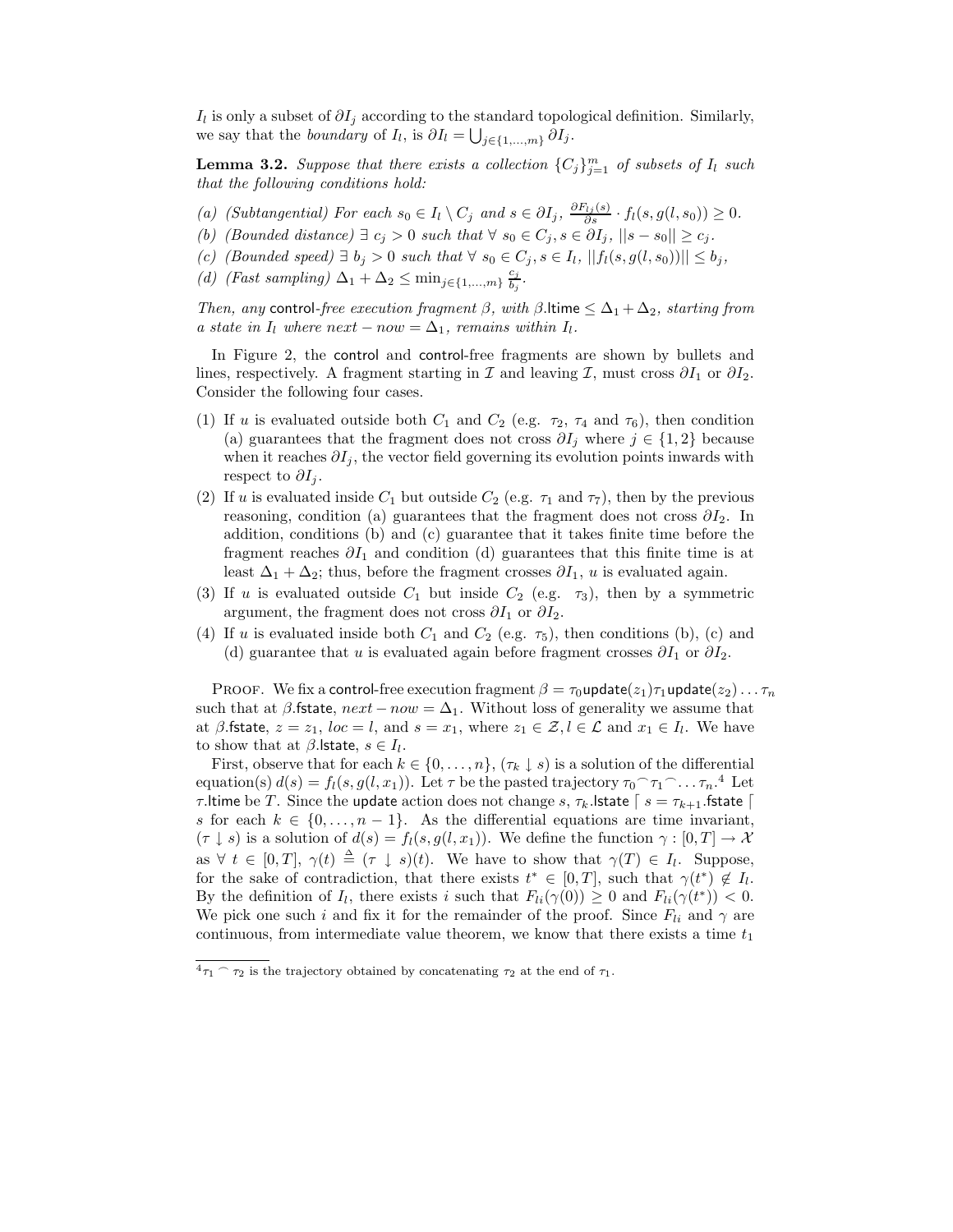

Fig. 2. A graphical explanation of Lemma 3.2 showing an invariant set  $I_l$  defined by two boundary functions. The boundary  $\partial I_1$  is drawn in solid line whereas the boundary  $\partial I_2$  is drawn in dotted line. The corresponding sets  $C_1$  and  $C_2$  are also shown.

before  $t^*$  where  $F_{li}$  vanishes and that there is some finite time  $\epsilon > 0$  after  $t_1$  when  $F_{li}$  is strictly negative. Formally, there exists  $t_1 \in [0, t^*)$  and  $\epsilon > 0$  such that for all  $t \in [0, t_1], F_{li}(\gamma(t)) \geq 0, F_{li}(\gamma(t_1)) = 0$ , and for all  $\delta \in (0, \epsilon], F_{li}(\gamma(t_1 + \delta)) < 0$ .

Case 1:  $x_1 \in I_l \setminus C_i$ . Since  $F_{li}(\gamma(t_1)) = 0$ , by definition,  $\gamma(t_1) \in \partial I_i$ . But from the value of  $F_{li}(\gamma(t))$  where t is near to  $t_1$ , we get that  $\frac{\partial F_{li}}{\partial t}(t_1) = \frac{\partial F_{li}}{\partial s}(\gamma(t_1))$ .  $f_l(\gamma(t_1), g(l, x_1))$  < 0. This contradicts condition (a).

Case 2:  $x_1 \in C_i$ . Since for all  $t \in [0, t_1]$ ,  $F_{li}(\gamma(t)) \geq 0$  and  $F_{li}(\gamma(t_1)) = 0$ , we get that for all  $t \in [0, t_1], \gamma(t) \in I_l$  and  $\gamma(t_1) \in \partial I_i$ . So from condition (b) and (c), we get  $c_i \le ||\gamma(t_1) - x_1|| = ||$  $\left|\int_0^{t_1} f_l(\gamma(t), g(l, x_1)) dt \right| \leq b_i t_1$ . That is,  $t_1 \geq \frac{c_i}{b_i}$ . But we know that  $t_1 < t^* \leq T$  and periodicity of Control actions  $T \leq \Delta_1 + \Delta_2$ . Combining these, we get  $\Delta_1 + \Delta_2 > \frac{c_i}{b_i}$  which contradicts condition (d).

For PCHAs with certain properties, the following lemma provides sufficient conditions for the existence of the bounds  $b_j$  and  $c_j$  which satisfy the bounded distance and bounded speed conditions of Lemma 3.2.

**Lemma 3.3.** *For a given*  $l \in L$ *, let*  $U_l = \{g(l, s) | l \in L, s \in I_l\} \subseteq U$  *and suppose*  $I_l$ *is compact and*  $f_l$  *is continuous in*  $I_l \times U_l$ *. The bounded distance and bounded speed conditions (of Lemma 3.2) are satisfied if*  $C_j \subset I_l$  *satisfies the following conditions:* 

$$
C_j \ \text{is closed} \tag{1}
$$

$$
C_j \cap \partial I_j = \emptyset \tag{2}
$$

PROOF. From the continuity of  $F_{lj}$ , we can assume, without loss of generality, that  $\partial I_j \neq \emptyset$ . This is because if  $\partial I_j = \emptyset$ , then for all  $s \in \mathcal{X}$ , it must be either  $F_{lj}(s) > 0$  or  $F_{lj}(s) < 0$ , that is,  $F_{lj}$  is not needed to describe  $I_l$ . In addition, the case where  $C_i = \emptyset$  is trivial since conditions (b) and (c) of Lemma 3.2 are satisfied for any arbitrary large  $c_i$  and arbitrary small  $b_i$ . So for the rest of the proof, we assume that  $\partial I_j \neq \emptyset$  and  $C_j \neq \emptyset$ . Since  $I_l$  is compact and  $C_j$  and  $\partial I_j$  are closed,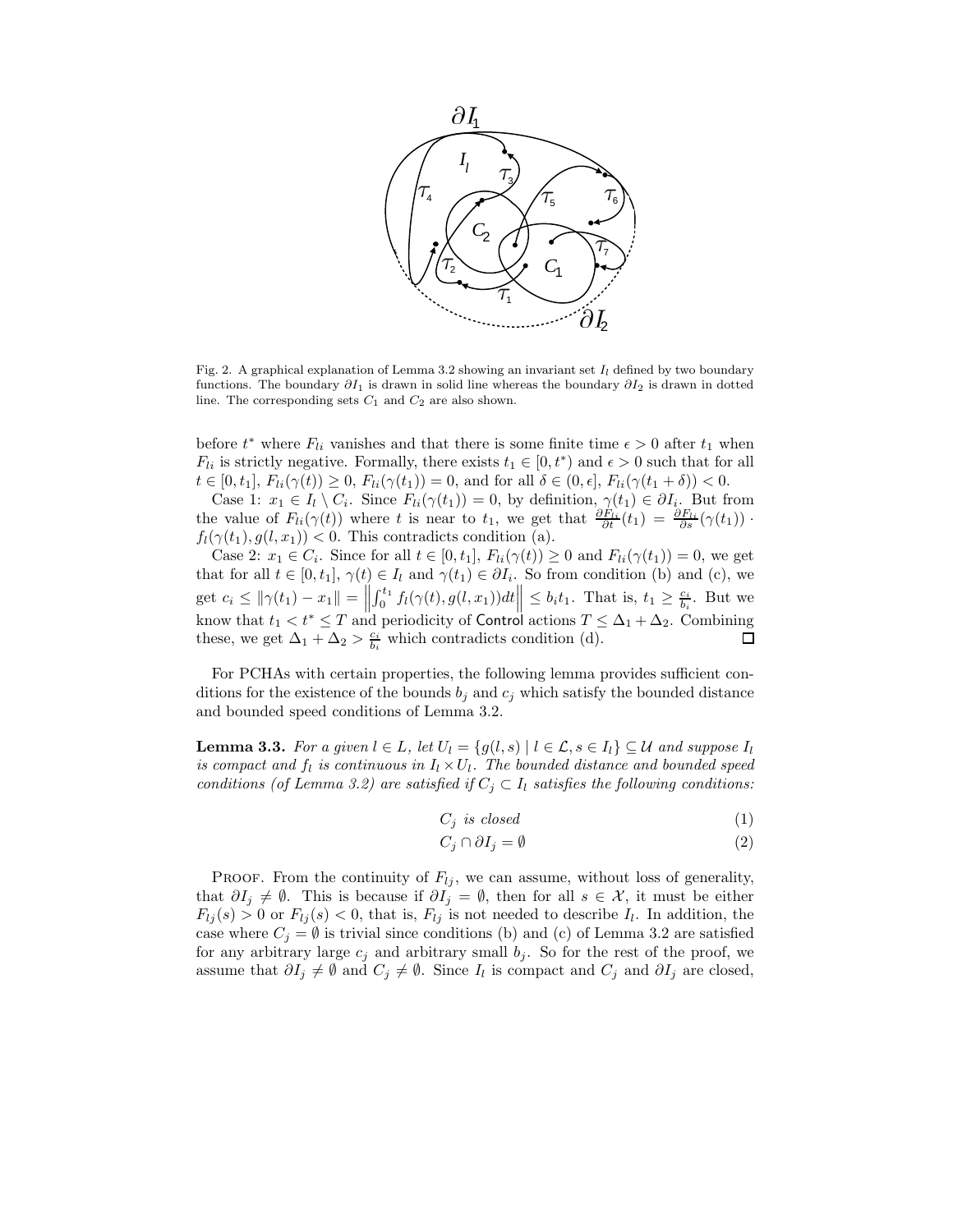$C_j$  and  $\partial I_j$  are also compact. Consider a function  $G_j : \partial I_j \to \mathbb{R}$  defined by

$$
G_j(s) = \min_{s_0 \in C_j} \|s - s_0\|,
$$

where  $\|\cdot\|$  is a norm on  $\mathbb{R}^n$ . Due to the continuity of  $\|\cdot\|$  and the compactness and nonemptyness of  $C_j$ ,  $G_j$  is continuous and since  $C_j \cap \partial I_j = \emptyset$ , we get that for all  $s \in \partial I_j$ ,  $G_j(s) > 0$ . Since  $\partial I_j$  is compact and nonempty,  $G_j$  attains its minimum in  $\partial I_j$ . So there exists  $c_j > 0$  such that min<sub>s∈∂I<sub>j</sub></sub>  $G_j(s) \geq c_j$ .

Next, consider a function  $H_j: I_l \to \mathbb{R}$  defined by

$$
H_j(s) = \max_{s_0 \in C_j} ||f_l(s, g(l, s_0))||.
$$

Using the continuity of  $f_l$ , the compactness and nonemptyness of  $C_i$  and  $I_l$  and the same argument as above, we can conclude that there exists  $b_j \geq 0$  such that  $\max_{s\in I_l} H_j(s) \leq b_j$ .  $\Box$ 

Theorem 3.4 combines the above lemmas and provides sufficient conditions for invariance of  $\mathcal{I}.$ 

**Theorem 3.4.** *Consider a* PCHA A *and a set*  $\mathcal{I} \subseteq Q_{\mathcal{A}}$ *. Suppose*  $Q_{0\mathcal{A}} \subseteq \mathcal{I}$ *,* A *satisfies control invariance condition of Lemma 3.1, and conditions (a)–(d) of Lemma 3.2 for each*  $l \in \mathcal{L}_{\mathcal{A}}$ *. Then* Reach $\mathcal{A} \subseteq \mathcal{I}$ *.* 

PROOF. The proof follows directly from Lemma 3.1 and Lemma 3.2 since if conditions (a)–(d) of Lemma 3.2 are satisfied for any  $l \in \mathcal{L}$ , then condition (b) of Lemma 3.1 is satisfied. □

Although the PCHA of Figure 1 has one action of each type, Theorem 3.4 can be extended for periodically controlled hybrid systems with arbitrary number of input and internal actions. For PCHAs with polynomial vector-fields, given the semi-algebraic sets  $I_l$  and  $C_j$ , checking condition (a) and finding  $c_j$  and  $b_j$  that satisfy conditions (b) and (c) of Lemma 3.2 can be formulated as a sum of squares optimization problem (provided that  $I_l$  and  $C_j$  are basic semi-algebraic sets) or proving emptiness of some certain semi-algebraic sets based on quantifier elimination. The sum of squares formulation is presented in the next section and allows the proof to be automated using, for example, SOSTOOLS [Prajna et al. 2002]. The quantifier elimination problem can also be formulated and allows the proof to be automated using, for example, QEPCAD [Brown 2003]. Alternatively, in Section 3.4, we show how an invariant set can be automatically computed using the constraint-based approach presented in [Gulwani and Tiwari 2008].

# 3.3 Sum of Squares Formulation for Checking the Invariant Conditions

Suppose the candidate invariant set  $I_l$  is a basic semi-algebraic set, i.e., each of the boundary functions  $F_{lk}: \mathcal{X} \to \mathbb{R}$  is a real polynomial. This section presents a sum of squares formulation for the following two cases: (1) checking condition (a) and finding the  $c_j$  and  $b_j$  that satisfy conditions (b) and (c) of Lemma 3.2 for a given basic semi-algebraic subset  $C_j$ , and (2) finding a subset  $C_j$  such that conditions  $(a)$ –(c) of Lemma 3.2 are satisfied. For the first case, the sum of squares problem is convex and can be solved using, for example, SOSTOOLS [Prajna et al. 2002]. For the second case, however, the problem is not convex but can still be automatically solved using an iterative scheme as presented in [Prajna and Jadbabaie 2004].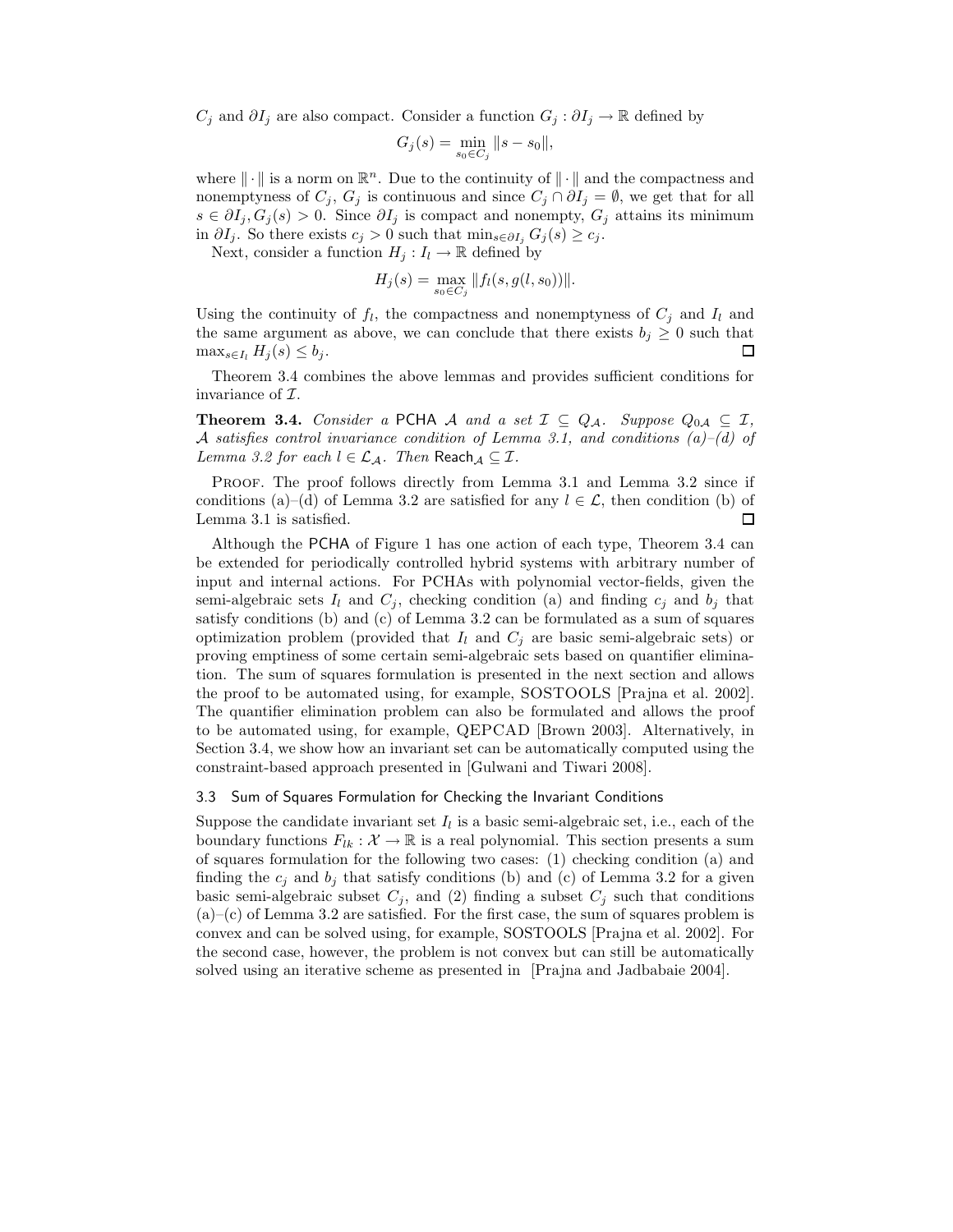## Checking Invariant Condition for a Given Subset

Suppose  $C_j$  a basic semi-algebraic set, that is, there exists a natural number p such that  $C_j$  can be written as

$$
C_j = \{ s \in I_l \mid \forall i \in \{1, \dots, p\}, G_{ji}(s) \ge 0 \}
$$
\n
$$
(3)
$$

where  $G_{ji} : \mathcal{X} \to \mathbb{R}$  is a real polynomial for each  $i \in \{1, ..., p\}$ . Then the set  $I_l \setminus C_j = I_l \cap \overline{C}_j$  is given by

$$
I_l \setminus C_j = \{ s \in \mathcal{X} \mid (F_{l1}(s) \ge 0 \cap ... \cap F_{lm} \ge 0 \cap G_{j1} < 0) \cup (F_{l1}(s) \ge 0 \cap ... \cap F_{lm} \ge 0 \cap G_{j2} < 0) \cup ... \cup (F_{l1}(s) \ge 0 \cap ... \cap F_{lm} \ge 0 \cap G_{jp} < 0) \}
$$
\n
$$
(4)
$$

The following provides a sufficient condition for condition (a) of Lemma 3.2.

For each  $k \in \{1,\ldots,p\}$ , there exist sums of squares  $\mu_k(s)$ ,  $\rho_{k,i}(s)$  and  $\sigma_{k,i}(s)$  for  $i \in \{1, \ldots, m\}$  and a polynomial  $\nu_k(s)$  such that

$$
\frac{\partial F_{lj}(s)}{\partial s} \cdot f_l(s, g(l, s_0)) - \sum_{i=1}^m \rho_{k,i}(s) F_{li}(s) - \nu_k(s) F_{lj}(s) - \sum_{i=1}^m \sigma_{k,i}(s_0) F_{li}(s_0) + \mu_k(s_0) G_{jk}(s_0)
$$

is a sum of squares.

Condition (b) of Lemma 3.2 can be formulated as the following optimization problem.

Minimize 
$$
-c_j
$$
 such that there exist sums of squares  $\gamma_i(s)$  for  $i \in \{1, ..., m\}$  and  $\lambda_i(s)$   
for  $i \in \{1, ..., p\}$  and a polynomial  $\gamma_{m+1}(s)$  such that  

$$
||s - s_0||^2 - c_j^2 - \sum_{i=1}^m \gamma_i(s) F_{li}(s) - \gamma_{m+1}(s) F_{lj}(s) - \sum_{i=1}^p \lambda_i(s_0) G_{ji}(s_0)
$$
is a sum of squares.

is a sum of squares.

Finally, condition (c) of Lemma 3.2 can be formulated as the following optimization problem.

Minimize  $b_j$  such that there exist sums of squares  $\zeta_i(s)$  for  $i \in \{1, \ldots, m\}$  and  $\eta_i(s)$ for  $i \in \{1, \ldots p\}$  such that

$$
b_j^2 - ||f_l(s, g(l, s_0)||^2 - \sum_{i=1}^m \zeta_i(s) F_{li}(s) - \sum_{i=1}^p \eta_i(s_0) G_{ji}(s_0)
$$

is a sum of squares.

# Finding a Subset for Checking the Invariant Conditions

Suppose  $C_j = \{s \in I_l \mid G_j(s) \geq 0\}$ . In this case, we only have to find a polynomial  $G_i(s)$ . This problem can be formulated as follows: Find sums of squares  $\eta_1(s),\ldots,\eta_4(s),\rho_i(s),\sigma_i(s),\gamma_i(s),\kappa_i(s)$  and  $\zeta_i(s)$  for  $i\in\{1,\ldots,m\}$  and polynomials  $G_i(s)$ ,  $\nu(s)$  and  $\gamma_{m+1}(s)$  such that the followings are sums of squares

- (a)  $F_{lj}(s) \eta_1(s)G_j(s)$
- (b)  $\frac{\partial F_{lj}(s)}{\partial s} \cdot f_l(s, g(l, s_0)) \sum_{i=1}^m \rho_i(s) F_{li}(s) \nu(s) F_{lj}(s) \sum_{i=1}^m \sigma_i(s_0) F_{li}(s_0) +$  $\eta_2(s_0)G_{j}(s_0),$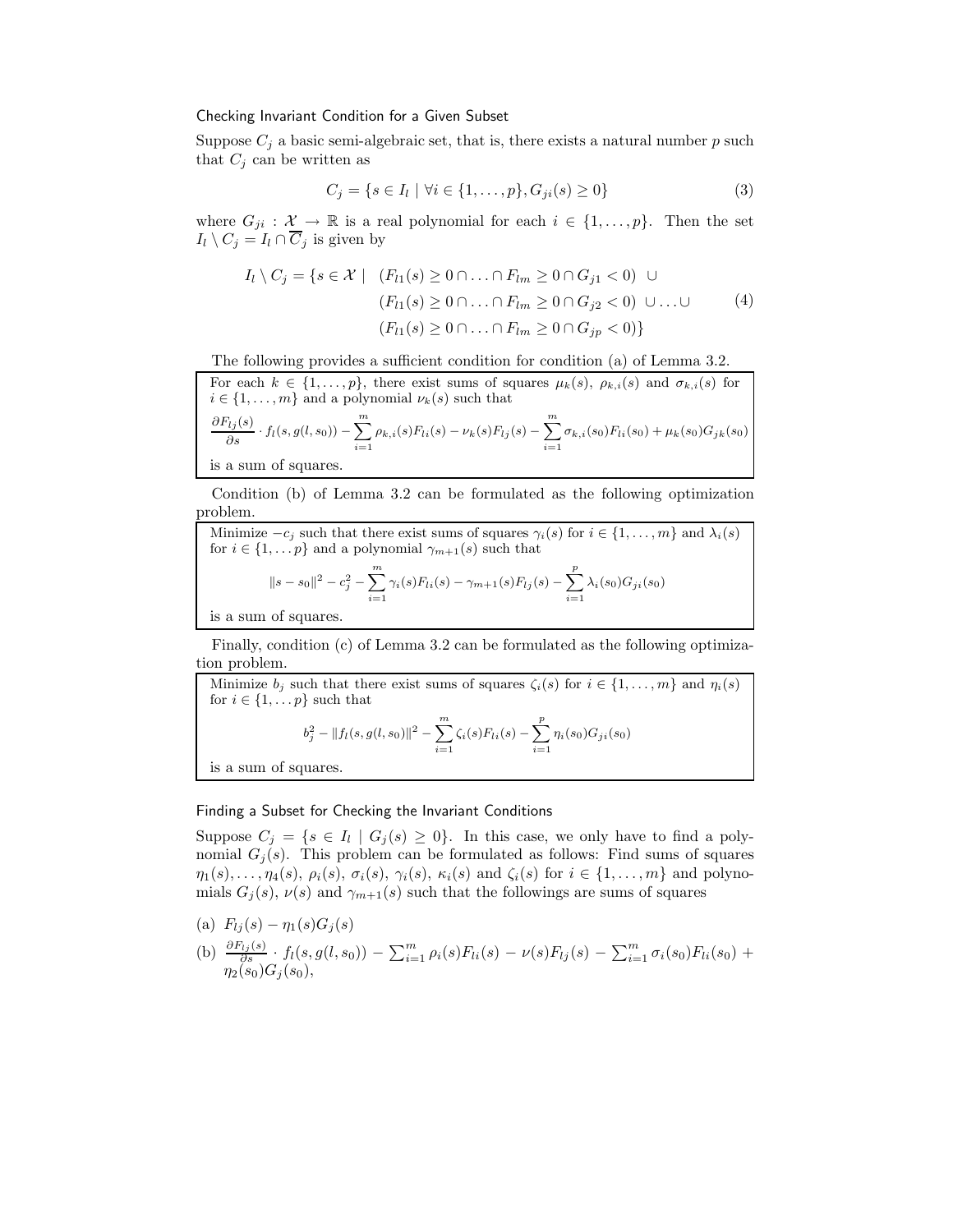- (c)  $||s-s_0||^2 c_j^2 \sum_{i=1}^m \gamma_i(s) F_{li}(s) \gamma_{m+1}(s) F_{lj}(s) \sum_{i=1}^m \kappa_i(s_0) F_{li}(s_0) \eta_3(s_0) G_j(s_0),$ and
- (d)  $b_j^2 ||f_l(s, g(l, s_0)||^2 \sum_{i=1}^m \zeta_i(s) F_{li}(s) \eta_4(s_0) G_j(s_0).$

## 3.4 Example

Consider a one-dimensional system whose the continuous state needs to be regulated such that it stays within a certain safety region. The system has the following variables:

- (a) a continuous state variable s of type R, initialized to  $s_0 \in [D-\delta, D+\delta]$  where  $D \in \mathbb{R}$  is a system parameter and  $\delta \in \mathbb{R}_{\geq 0}$  is an arbitrary uncertainty in the initial state of the system,
- (b) a discrete state variable *loc* of type  $\mathcal{L} = \{0, 1\},\$
- (c) a control variable u of type  $\mathcal{U} = \{a_1, a_2\}$  where  $a_1 \in \mathbb{R}_+$  and  $a_2 \in \mathbb{R}_+$  are system parameters.

Figure 3 shows the SHIOA specification of this state regulator system. The control action occurs once every  $\Delta$  time starting from time 0 where  $\Delta \in \mathbb{R}_+$ . This action updates the values of the variables  $loc$  and  $u$  based on the system parameter D as follows.

A. If  $s > D$ , then loc is set to 1 (line 16). Otherwise, loc is set to 0 (line 17). That is, the function  $h$  of line 19 of Figure 1 which updates  $loc$  and  $s$  is defined as  $h = \langle h_l, h_s \rangle$  where  $h_l$  and  $h_s$  describe the discrete transition of loc and s respectively and

$$
h_s(loc,s,z) = s,\tag{5}
$$

$$
h_l(loc,s,z) = \begin{cases} 0 & \text{if } s \le D \\ 1 & \text{otherwise} \end{cases}
$$
 (6)

B. Based on the updated value of *loc*,  $u$  is computed using function  $g$  of line 20 of Figure 1 which is defined as follows (lines 18–19):

$$
g(loc,s) = \begin{cases} a_1 & \text{if } loc = 1 \\ a_2 & \text{otherwise} \end{cases}
$$
 (7)

Along a trajectory, the continuous state s evolves according to the differential equation  $\dot{s} = u$  (line 22). That is, for any  $l \in \mathcal{L}$ , the function  $f_l$  of line 25 of Figure 1 is defined as  $f_l(s, u) = u$ .

*Invariant.* For each mode  $l \in \mathcal{L}$ , we let  $I_l = [D - \max(\delta, -a_1\Delta), D + \max(\delta, a_2\Delta)].$ That is, the candidate invariant set  $I_l$  is defined by two boundary functions

$$
F_{l1}(s) = s - D + \max(\delta, -a_1 \Delta), \text{ and } F_{l2}(s) = -s + D + \max(\delta, a_2 \Delta). \tag{8}
$$

The overall candidate invariant set is then given by  $\mathcal{I} \triangleq \{ \mathbf{x} \in Q | F_{l1}(\mathbf{x}.s) \geq$ 0 and  $F_{l2}(\mathbf{x}.s) \geq 0$ .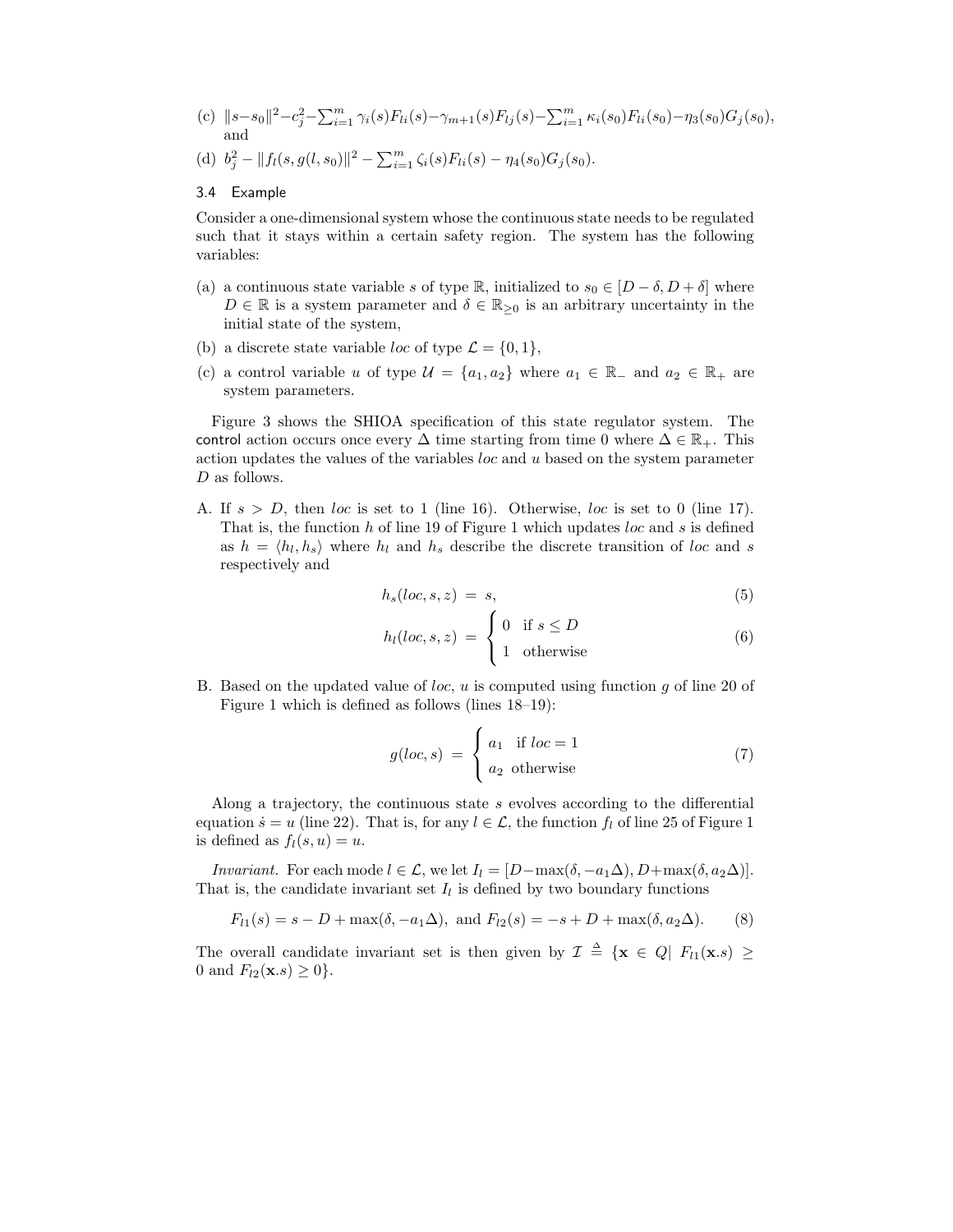| signature                                                     |                | transitions                      | 12 |
|---------------------------------------------------------------|----------------|----------------------------------|----|
| internal control                                              |                | internal control                 |    |
| input update $(z':Z)$                                         | 3              | <b>pre</b> $now \geq next$       | 14 |
|                                                               |                | eff $next := now + \Delta$ ;     |    |
| variables                                                     | 5              | if $s > D$ then $loc := 1$       | 16 |
| internal $s : \mathbb{R} := s_0 \in [D - \delta, D + \delta]$ |                | else $loc := 0$ fi               |    |
| internal discrete $loc: \{0,1\}$ ,                            | $\overline{7}$ | if $loc = 1$ then $u := a_1$     | 18 |
| $u: \{a_1, a_2\}$                                             |                | else $u := a_2$ fi               |    |
| <b>internal</b> $now : \mathbb{R}_{\geq 0} := 0$ ,            | 9              |                                  | 20 |
| $next: \mathbb{R}_{\geq 0} := 0$                              |                | trajectories                     |    |
|                                                               |                | evolve $d(now) = 1$ ; $d(s) = u$ | 22 |
|                                                               |                | stop when $now = next$           |    |
|                                                               |                |                                  |    |

Fig. 3. The state regulator system with parameters  $a_1 \in \mathbb{R}_+$ ,  $a_2 \in \mathbb{R}_+$ ,  $\Delta \in \mathbb{R}_+$ ,  $\delta \in \mathbb{R}_{\geq 0}$ and  $D \in \mathbb{R}$ .

*Proving Invariant.* We use Theorem 3.4 to show that  $\mathcal I$  is in fact an invariant of the system. Clearly, the initial state is contained in  $\mathcal I$  and the control invariance condition of Lemma 3.1 is satisfied since control actions do not change the value of s. Thus, we only need to show that there exist subsets  $C_1$  and  $C_2$  of  $I_l$  such that conditions (a)–(d) of Lemma 3.2 are satisfied. It can be easily verified that with  $C_1 = [D, D + \max(\delta, a_2\Delta)]$  and  $C_2 = [D - \max(\delta, -a_1\Delta), D]$ , we get  $c_1 =$  $\max(\delta, -a_1\Delta), c_2 = \max(\delta, a_2\Delta), b_1 = -a_1, b_2 = a_2$ , and conditions (a)–(d) of Lemma 3.2 are satisfied.

*Automatically Finding an Invariant.* We consider the case where  $a_1 = -1$  and  $a_2 = 1$ . Assume that an invariant  $I_l$  for both modes  $l = 0$  and  $l = 1$  has the following form:  $I_l = \{s \in \mathbb{R} \mid F_{l1}(s) \geq 0 \text{ and } F_{l2}(s) \geq 0\}$  where  $F_{l1}(s) = s - \eta_1$ ,  $F_{12}(s) = -s + \eta_2$  and  $\eta_1 \geq D - \delta$  and  $\eta_2 \geq D + \delta$  are constants that need to be computed such that all the conditions of Lemma 3.2 are satisfied.

To prove that  $I_l$  is in fact an invariant, we use the sets  $C_1$  and  $C_2$  of the following forms:  $C_1 = \{s \in \mathbb{R} \mid G_1(s) \geq 0 \text{ and } F_{l2}(s) \geq 0\}$  and  $C_2 = \{s \in \mathbb{R} \mid F_{l1}(s) \geq 0\}$ 0 and  $G_2(s) \geq 0$ } where  $G_1(s) = s - \kappa_1$ ,  $G_2(s) = -s + \kappa_2$  and  $\kappa_1$  and  $\kappa_2$  are constants to be determined.

Clearly, for any  $s, s_0 \in \mathbb{R}$  and  $l \in \mathcal{L}$ ,  $||f_l(s, g(l, s_0))|| = ||g(l, s_0)|| = 1$ . Thus, condition (c) of Lemma 3.2 is satisfied with  $b_j = 1$  for any sets  $C_j$  and  $I_l$ . With the particular form of the sets  $C_1$ ,  $C_2$  and  $I_l$  we have previously chosen, it can be easily checked that the problem of finding  $\eta_1$ ,  $\eta_2$ ,  $\kappa_1$  and  $\kappa_2$  such that all the conditions of Lemma 3.2 are satisfied for  $j = 1$  is equivalent to finding  $\eta_1$ ,  $\eta_2$ ,  $\kappa_1$  and  $\kappa_2$  such that for all  $s, s_0 \in \mathbb{R}$ , the followings are satisfied:

- (a)  $(F_{l1}(s_0) < 0) \vee (F_{l2}(s_0) < 0) \vee (G_1(s_0) \geq 0) \vee (F_{l1}(s) \neq 0) \vee (F_{l2}(s) <$ 0)  $\vee$   $(s_0 \leq D)$
- (b)  $\kappa_1 \leq \eta_2$
- (c)  $\kappa_1 > \eta_1$
- (d)  $\kappa_1 \eta_1 \geq \Delta$

Similarly, for  $j = 2$ , the following conditions need to be satisfied for all  $s, s_0 \in \mathbb{R}$ :

- (e)  $(F_{l1}(s_0) < 0) \vee (F_{l2}(s_0) < 0) \vee (G_2(s_0) \geq 0) \vee (F_{l1}(s) < 0) \vee (F_{l2}(s) \neq 0)$ 0)  $\vee$   $(s_0 > D)$
- (f)  $\kappa_2 \geq \eta_1$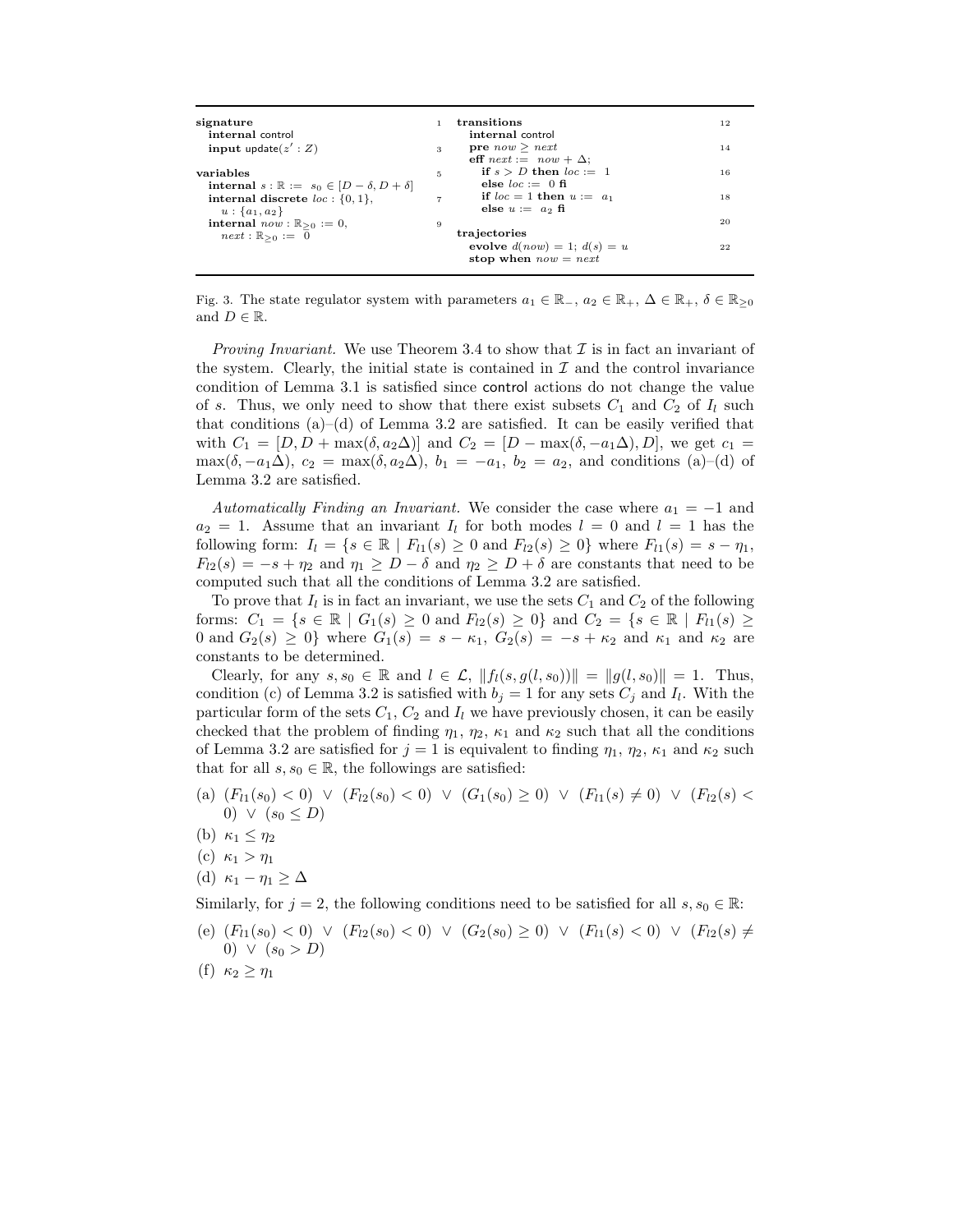- (g)  $\kappa_2 < \eta_2$
- (h)  $\eta_2 \kappa_2 > \Delta$

As described in [Gulwani and Tiwari 2008], the validity of condition (a) can be proved by finding a constant  $\lambda_1$  and non-negative constants  $\nu_1,\ldots,\nu_3$  and  $\mu_1,\ldots,\mu_3$ such that

$$
\nu_1 F_{l1}(s_0) + \nu_2 F_{l2}(s_0) - \mu_1 G_1(s_0) + \lambda_1 F_{l1}(s) + \nu_3 F_{l2}(s) + \mu_2(s_0 - D) + \mu_3 = 0
$$
 (9)

and at least one of the  $\mu_1, \mu_2, \mu_3$  is strictly positive. Similarly, the validity of condition (e) can be proved by finding a constant  $\lambda_2$  and non-negative constants  $\nu_4,\ldots,\nu_7$  and  $\mu_4,\mu_5$  such that

$$
\nu_4 F_{l1}(s_0) + \nu_5 F_{l2}(s_0) - \mu_4 G_2(s_0) + \nu_6 F_{l1}(s) + \lambda_2 F_{l2}(s) + \nu_7 (D - s_0) + \mu_5 = 0
$$
 (10)

and either  $\mu_4 > 0$  or  $\mu_5 > 0$  (or both).

Using the tool presented in [Gulwani and Tiwari 2008], the unknowns that satisfy (9), (10) and conditions (b)–(d) and (f)–(h) are found for  $D = 1$ ,  $\delta = 0.1$  and  $\Delta = 0.1$  to be:  $\eta_1 = 0.8$ ,  $\eta_2 = 1.2$ ,  $\kappa_1 = 0.9$ ,  $\kappa_2 = 1.1$ ,  $\nu_1 = 1$ ,  $\nu_2 = 2$ ,  $\mu_1 = 16$ ,  $\lambda_1 = 0, \nu_3 = 0, \mu_2 = 17, \mu_3 = 1, \nu_4 = 0, \nu_5 = 0, \mu_4 = 20, \nu_6 = 0, \lambda_2 = 0,$  $\nu_7 = 20$  and  $\mu_5 = 2$ . That is, the invariant set is given by  $I_l = [0.8, 1.2]$  (whereas the invariant set we have verified manually is given by  $I_l = [0.9, 1.1]$ .

# 4. AUTONOMOUS VEHICLE SYSTEM

In this section, we describe a subsystem of an autonomous ground vehicle (Alice) consisting of the physical vehicle and the controller (see, Figure  $4(a)$ ). Vehicle captures its the position, orientation, and the velocity of the vehicle on the plane. Controller receives information about the state of the vehicle and periodically computes the input steering  $(\phi)$  and the acceleration  $(a)$ . Controller also receives an infinite<sup>5</sup> sequence of waypoints from a Planner and its objective is to compute a and  $\phi$  such that the vehicle (a) remains within a certain bounded distance  $e_{max}$  of the planned path, and (b) makes progress towards successive waypoints at a target speed. Property (a) together with the assumption (possibly guaranteed by Planner) that all planned paths are at least  $e_{max}$  distance away from obstacles, imply that the Vehicle does not collide with obstacles. While the Vehicle makes progress towards a certain waypoint, the subsequent waypoints may change owing to the discovery of new obstacles, short-cuts, and changes in the mission plan. Finally, the Controller may receive an externally triggered brake input, to which it must react by slowing the vehicle down.

#### 4.1 Vehicle

The Vehicle automaton of Figure 4 specifies the dynamics of the autonomous ground vehicle with acceleration (*a*) and steering angle  $(\phi)$  as inputs. It has two parameters: (a)  $\phi_{max} \in (0, \frac{\pi}{2}]$  is the physical limit on the steering angle, and (b) L is the wheelbase. The main output variables of Vehicle are (a)  $x$  and  $y$  coordinates of the vehicle with respect to a global coordinate system, (b) orientation  $\theta$  of the vehicle

<sup>5</sup>The verification technique can be extended in an obvious way to handle the case where the vehicle has to follow a finite sequence of waypoints and halt at the end.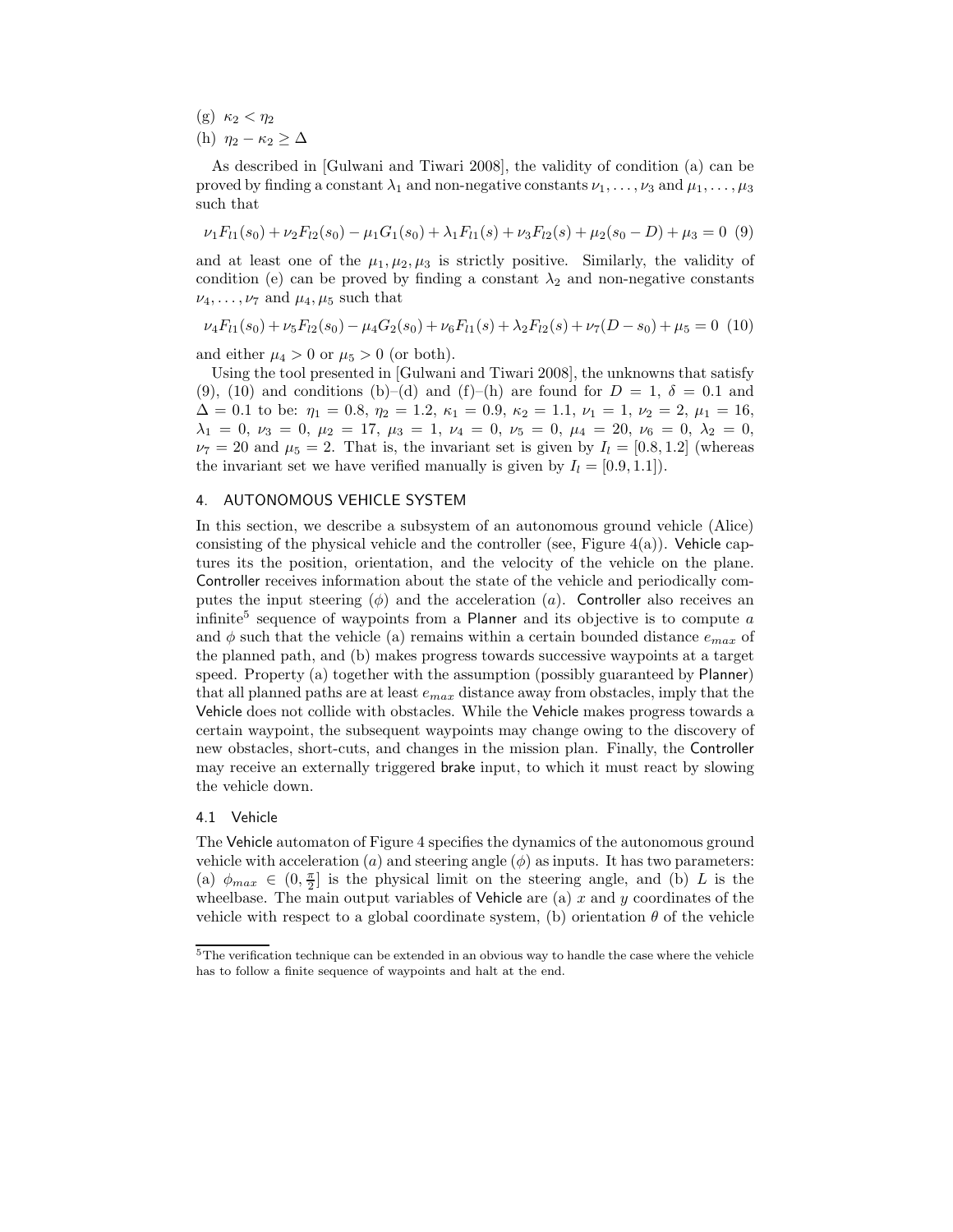

Fig. 4. (a) Planner-Controller system. (b) Deviation & disorientation. (c) Vehicle.

with respect to the positive direction of the x axis, and (c) vehicle's velocity v. These variables evolve according to the differential equations of lines 7–14. Two aspects of this Vehicle model are noteworthy:

- (i) In determining the orientation of the vehicle, if the input steering angle  $\phi$ is greater than the maximum limit  $\phi_{max}$  then the maximum steering in the correct direction is applied.
- (ii) The acceleration can be negative only if the velocity is positive, and therefore the vehicle cannot move backwards.

This vehicle model requires bounds on minimum and maximum acceleration, however, the controller ensures that the input acceleration is always within such a bound.

#### 4.2 Controller

Figure 5 shows the SHIOA specification of the Controller automaton that reads the state of the Vehicle periodically and issues acceleration and steering outputs to achieve the aforementioned goals.

Controller is parameterized by: (a) the sampling period  $\Delta \in \mathbb{R}_+$ , (b) the target speed  $v_T \in \mathbb{R}_{\geq 0}$ , (c) proportional control gains  $k_1, k_2 > 0$ , (d) a constant  $\delta > 0$ relating the maximum steering angle and the speed, (e) maximum and braking accelerations  $a_{max} > 0$  and  $a_{brake} < 0$ . Restricting the maximum steering angle instead of the maximum steering rate is a simplifying but conservative assumption.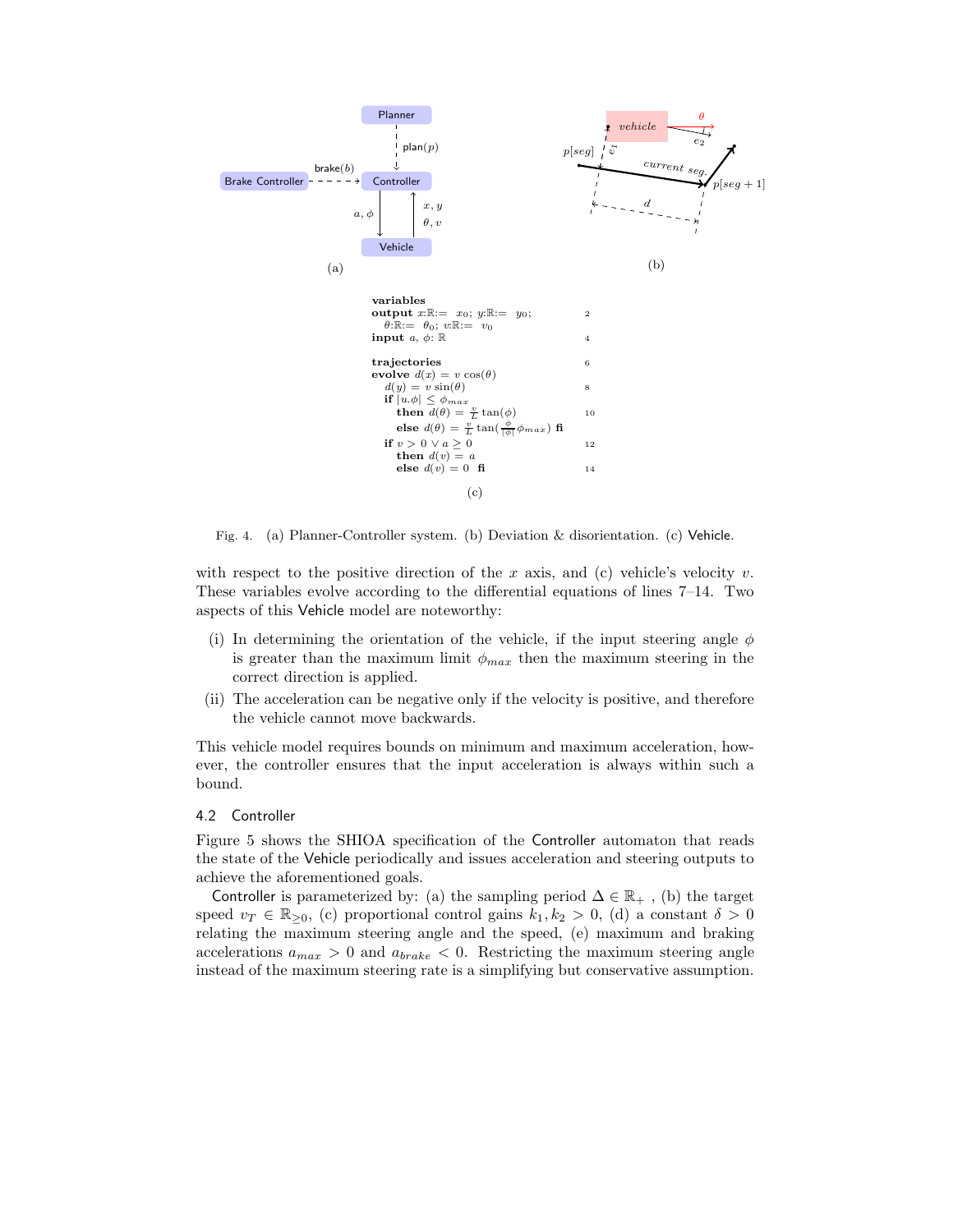Given a constant relating the maximum steering rate and the speed, there exists  $\delta$  as defined above that guarantees that the maximum steering rate requirement is satisfied.

A *path* is an infinite sequence of points  $p_1, p_2, \ldots$  where  $p_i \in \mathbb{R}^2$ , for each i. The main state variables of Controller are the following:

- (a) *brake* and *new path* are command variables that store the information received through the most recent brake  $(On \text{ or } Off)$  and plan  $(a \text{ path})$  actions.
- (b) *path* is the current path being followed by Controller,
- (c) *seg* is the index of the last waypoint visited in the current *path*. That is,  $seg + 1$ is the index of the current waypoint. The straight line joining *path*[*seg*] and *path*[*seg* + *1*] is called the *current segment*.
- (d) *deviation*  $e_1$  is the signed perpendicular distance from the current position of the vehicle to the current segment (see, Figure  $4(b)$ ).
- (e) *disorientation*  $e_2$  is the difference between the current orientation of the vehicle  $(\theta)$  and the angle of the current segment.
- (f) *waypoint-distance* d is the signed distance of the vehicle to the current waypoint measured parallel to the current segment.

| signature<br>input plan(p:Seq $[\mathbb{R}^]$ ); brake(b: On, Off)<br>internal main<br>variables                                                                                                                                                                                                     | $\overline{2}$<br>$\overline{4}$ | $\textbf{let } \vec{p} = \begin{bmatrix} path[seg+1].x-path[seg].x \\ path[seg+1].y-path[seg].y \end{bmatrix}$<br>$\vec{q} = \begin{bmatrix} path[seg+1].y-path[seg].y \\ -(path[seg+1].x-path[seg].x) \end{bmatrix}$           |                |
|------------------------------------------------------------------------------------------------------------------------------------------------------------------------------------------------------------------------------------------------------------------------------------------------------|----------------------------------|---------------------------------------------------------------------------------------------------------------------------------------------------------------------------------------------------------------------------------|----------------|
| input $x, y, \theta, v$ : R<br>output $a, \phi$ : $\mathbb{R} := (0, 0)$<br>internal <i>brake</i> : $\{On, Off\} := Off$<br>path: Seq $\mathbb{R}^2$ := arbitrary<br><i>new_path</i> : Seq $\mathbb{R}^2$ := path<br>seq: $\mathbb{N} := 1$<br>$e_1, e_2, d : \mathbb{R} := [e_{1,0}, e_{2,0}, d_0]$ | 6<br>8<br>10<br>12               | $\vec{r} = \begin{bmatrix} path[seg+1].x-x \\ path[seg+1].y-y \end{bmatrix}$<br>$e_1 := \frac{1}{\ \vec{q}\ } \vec{q} \cdot \vec{r}$<br>$e_2 := \theta - \angle \vec{v}$<br>$d := \tfrac{1}{\ \vec{v}\ } \vec{p} \cdot \vec{r}$ | 32<br>34       |
| <i>now</i> : $\mathbb{R} := 0$ ; $next \mathbb{R}_{\geq 0} := 0$<br>transitions<br>input plan( $p$ )                                                                                                                                                                                                 | 14<br>16                         | fi<br><b>let</b> $\phi_d = -k_1 e_1 - k_2 e_2$<br>$\phi = \frac{\phi_d}{\lceil \phi_d \rceil} \min(\delta \times v,  \phi_d )$                                                                                                  | 36<br>38       |
| $\text{eff}$ new path := p<br>input brake $(b)$<br>$\text{eff} \,\, breake := b$<br>internal main                                                                                                                                                                                                    | 18<br>20<br>22                   | if brake = On then $a := a_{brake}$<br>elseif $brake = \text{Off} \land v < v_T$<br>then $a := a_{max}$<br>else $a := 0$ fi                                                                                                     | 40<br>42<br>44 |
| $pre\; now = next$<br>eff $next := now + \Delta$<br>if path $\neq$ new path $\vee$ d $\leq$ 0 then<br><b>if</b> path $\neq$ new path<br><b>then</b> $seq := 1$ ; $path := new path$<br>elseif $d \leq 0$<br>then $seq := seq + 1$ fi                                                                 | 24<br>26<br>28                   | trajectories<br>evolve $d(now) = 1$<br>$d(e_1) = v \sin(e_2)$<br>$d(e_2) = \frac{\nu}{l} \tan(\phi)$<br>$d(d) = -v \cos(e_2)$<br>stop when $now = next$                                                                         | 46<br>48<br>50 |
|                                                                                                                                                                                                                                                                                                      |                                  |                                                                                                                                                                                                                                 |                |

Fig. 5. Controller with parameters  $v_T, k_1, k_2 \in \mathbb{R}_{\geq 0}, \delta, \Delta \in \mathbb{R}_+$  and  $a_{brake} < 0$ .

The brake(b) action is an externally controlled input action that informs the Controller about the application of an external brake  $(b = On)$  or the removal of the brake  $(b = \text{Off})$ . When brake(b) occurs, b is recorded in the command variable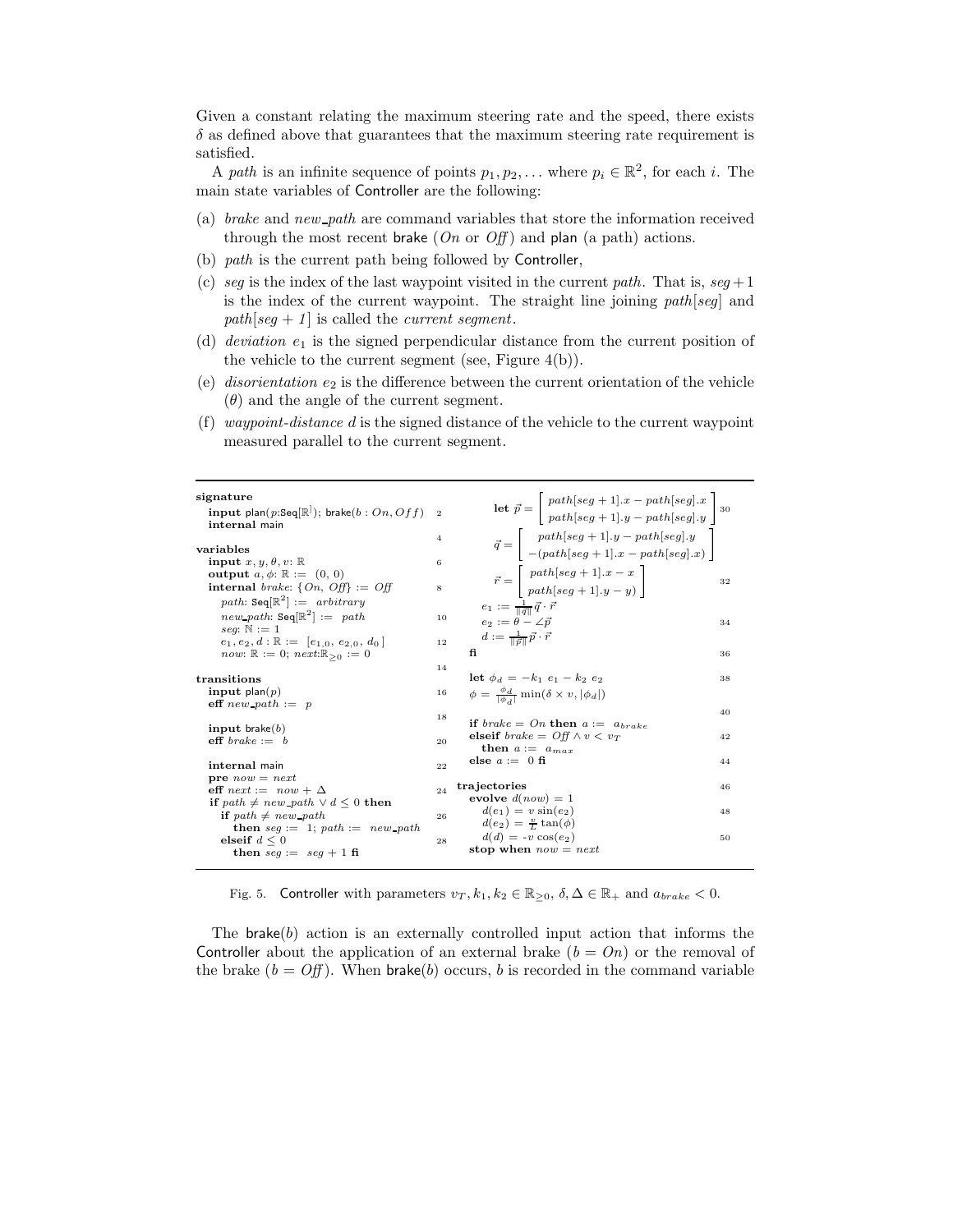*brake*. The plan(p) action is controlled by the external Planner (not presented in this paper) and it informs the Controller about a newly planned path  $p$ . When this action occurs, the path p is recorded in the variable *new path*. The main action occurs once every  $\Delta$  time starting from time 0. This action updates the values of the variables  $e_1, e_2, d, path, seg, a$  and  $\phi$  as follows:

- A. If *new path* (obtained from the planner) is different from *path* then *seg* is set to 1 and *path* is set to *new path* (line 27).
- B. If *new path* is the same as *path* and the waypoint-distance d is less than or equal to 0, then *seq* is set to  $seq + 1$  (line 29).
- C. For both of the above cases several temporary variables are computed that are in turn used to update  $e_1, e_2, d$  as specified in Lines 33-35; otherwise these variables remain unchanged.
- D. The steering output to the vehicle  $\phi$  is computed using a proportional control law and it is restricted to be at most  $\delta$  times the velocity of the vehicle for the mechanical protection of the steering. That is, the magnitude of the steering output  $\phi$  is set to the minimum of  $|-k_1e_1-k_2e_2|$  and  $v \times \delta$  (line 39).
- E. The acceleration output *a* is computed using bang bang control law. If *brake* is *On* then *a* is set to the braking deceleration  $a_{brake}$ ; otherwise, it executes  $a_{max}$ until the vehicle reaches the target speed, at which point *a* is set to 0.

Along a trajectory, the evolution of the variables are specified by the differential equations on lines 48-50. These differential equations are derived from the update rules described above and the differential equations governing the evolution of  $x, y, \theta$ and v.

# 4.3 Complete System

Let  $A$  be the composition of the Controller and the Vehicle automata. The continuous state of A is defined by the valuations of  $x, y, \theta, v, e_1, e_2$ , and d of Vehicle and Controller. For convenience, we define a single derived variable  $s$  of type  $\mathcal{X} = \mathbb{R}^7$  encapsulating all these variables. The discrete state of A is defined by the valuations of brake, path and seg of Controller. A derived variable loc of type  $\mathcal{L} = \text{Tuple}(\{On, Off\}, \text{Seq}(\mathbb{R}^2), \mathbb{N})$  is defined encapsulating all these variables. It can be checked easily that the composed automaton  $A$  is a PCHA. Appendix A describes the variables, actions, state transition functions of the corresponding PCHA.

# 5. ANALYSIS OF THE SYSTEM

Overview. The informally stated goals of the system translate to the following subgoals:

- A. (*safety*) At all reachable states of  $A$ , the deviation  $(e_1)$  of the vehicle is upperbounded by  $e_{max}$ , where  $e_{max}$  is determined in terms of system parameters.
- B. (*segment progress)* There exist certain threshold values of deviation, disorientation, and waypoint-distance such that from any state **x** with greater deviation, disorientation and waypoint-distance, the vehicle reduces its deviation and disorientation with respect to the current segment, while making progress towards its current waypoint.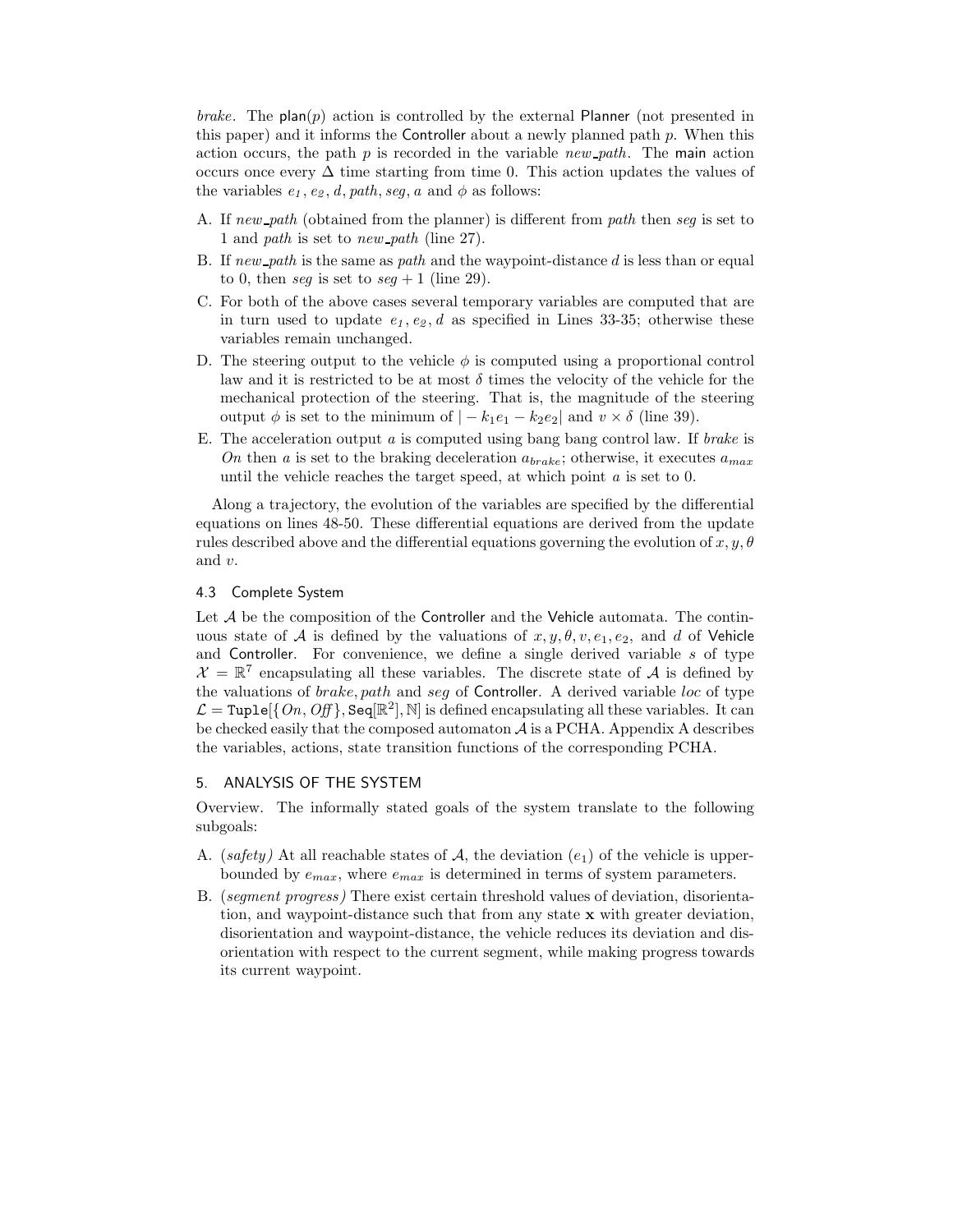#### C. (*waypoint progress)* The vehicle reaches successive waypoints.

First, in Sections 5.1 and 5.2, we define a family  $\{\mathcal{I}_k\}_{k\in\mathbb{N}}$  of subsets of  $Q_{\mathcal{A}}$  and using Lemma 3.2 and Lemma 3.3, we conclude that they are invariant with respect to the control-free execution fragments of  $A$ . From the specification of main action, we see that the continuous state changes only occur if  $path \neq new-path$  or waypointdistance  $d \leq 0$ . Hence, using Theorem 3.4, we conclude that any execution fragment starting in  $\mathcal{I}_k$  remains within  $\mathcal{I}_k$ , provided that *path* and current segment do not change.

In Section 5.3, we establish the segment progress property (B) by showing that starting from  $\mathcal{I}_k$ ,  $\mathcal{I}_{k+1}$  is reached in a finite amount of time and for k smaller than the threshold value  $k^*$ ,  $\mathcal{I}_{k+1}$  is strictly contained in  $\mathcal{I}_k$ . Finally, in Section 5.4, we prove an invariance of  $\mathcal{I}_0$  and derive geometric properties of planner paths that can be followed by  $A$  safely. These geometric properties specify the minimum length of a path segment and the relationship between the segment length and the maximum difference between consecutive segment orientations and are derived from the segment progress property. An invariance of  $\mathcal{I}_0$  provides a proof certificate that A satisfies the safety property  $(A)$  and the waypoint progress property  $(C)$ .

#### 5.1 Family of Invariants

We define, for each  $k \in \mathbb{N}$ , the set  $\mathcal{I}_k$  that bounds the deviation of the vehicle  $e_1$ to be within  $[-\epsilon_k, \epsilon_k]$ . This bound on deviation alone, of course, does not give us an inductive invariant. If the deviation is  $\epsilon_k$  and the vehicle is highly disoriented, then it would violate  $\mathcal{I}_k$ . Thus,  $\mathcal{I}_k$  also bounds the disorientation such that the steering angle computed based on the proportional control law is within  $[-\phi_k, \phi_k]$ . To prevent the vehicle from not being able to turn at low speed and to guarantee that the execution speed of the controller is fast enough with respect to the speed of the vehicle,  $\mathcal{I}_k$  also bounds the speed of the vehicle.  $\mathcal{I}_k$  is defined in terms of  $\epsilon_k, \phi_k \geq 0$  as

$$
\mathcal{I}_k \triangleq \{ \mathbf{x} \in Q \mid \forall i \in \{1, \dots 6\}, F_{k,i}(\mathbf{x}.s) \ge 0 \}
$$
\n<sup>(11)</sup>

where  $F_{k,1},\ldots,F_{k,6}:\mathbb{R}^7\to\mathbb{R}$  are defined as follows:

$$
F_{k,1}(s) = \epsilon_k - s.e_1; \qquad F_{k,2}(s) = \epsilon_k + s.e_1; \tag{12}
$$

$$
F_{k,3}(s) = \phi_k + k_1 s.e_1 + k_2 s.e_2; \qquad F_{k,4}(s) = \phi_k - k_1 s.e_1 - k_2 s.e_2; \tag{13}
$$

$$
F_{k,5}(s) = v_{max} - s.v; \qquad F_{k,6}(s) = \delta s.v - \phi_b.
$$
 (14)

Here  $v_{max} = v_T + \Delta a_{max}$  and  $\phi_b > 0$  is an arbitrary constant. As we shall see shortly, the choice of  $\phi_b$  affects the minimum speed of the vehicle and also the requirements of a brake action. We examine a state  $\mathbf{x} \in \mathcal{I}_k$ , that is,  $F_{k,i}(\mathbf{x}.s) \geq 0$  for any  $i \in \{1, \ldots 6\}$ .  $F_{k,1}(s), F_{k,2}(s) \ge 0$  means  $s.e_1 \in [-\epsilon_k, \epsilon_k]$ .  $F_{k,3}(s), F_{k,4}(s) \ge 0$ means that the steering angle computed based on the proportional control law is in the range  $[-\phi_k, \phi_k]$ . Further, if  $\phi_k \leq \phi_{max}$ , then the computed steering satisfies the physical constraint of the vehicle. If, in addition, we have  $\phi_b \geq \phi_k$  and  $F_{k,6}(s) \geq 0$ , then the vehicle actually executes the computed steering command.  $F_{k,5}(s) \geq 0$ means that the speed of the vehicle is at most  $v_{max}$ . The sets  $\mathcal{I}_k$ , projected onto the (e<sub>1</sub>, e<sub>2</sub>) plane, for different values of the parameters  $\epsilon_k$  and  $\phi_k$  are shown in Figure 6.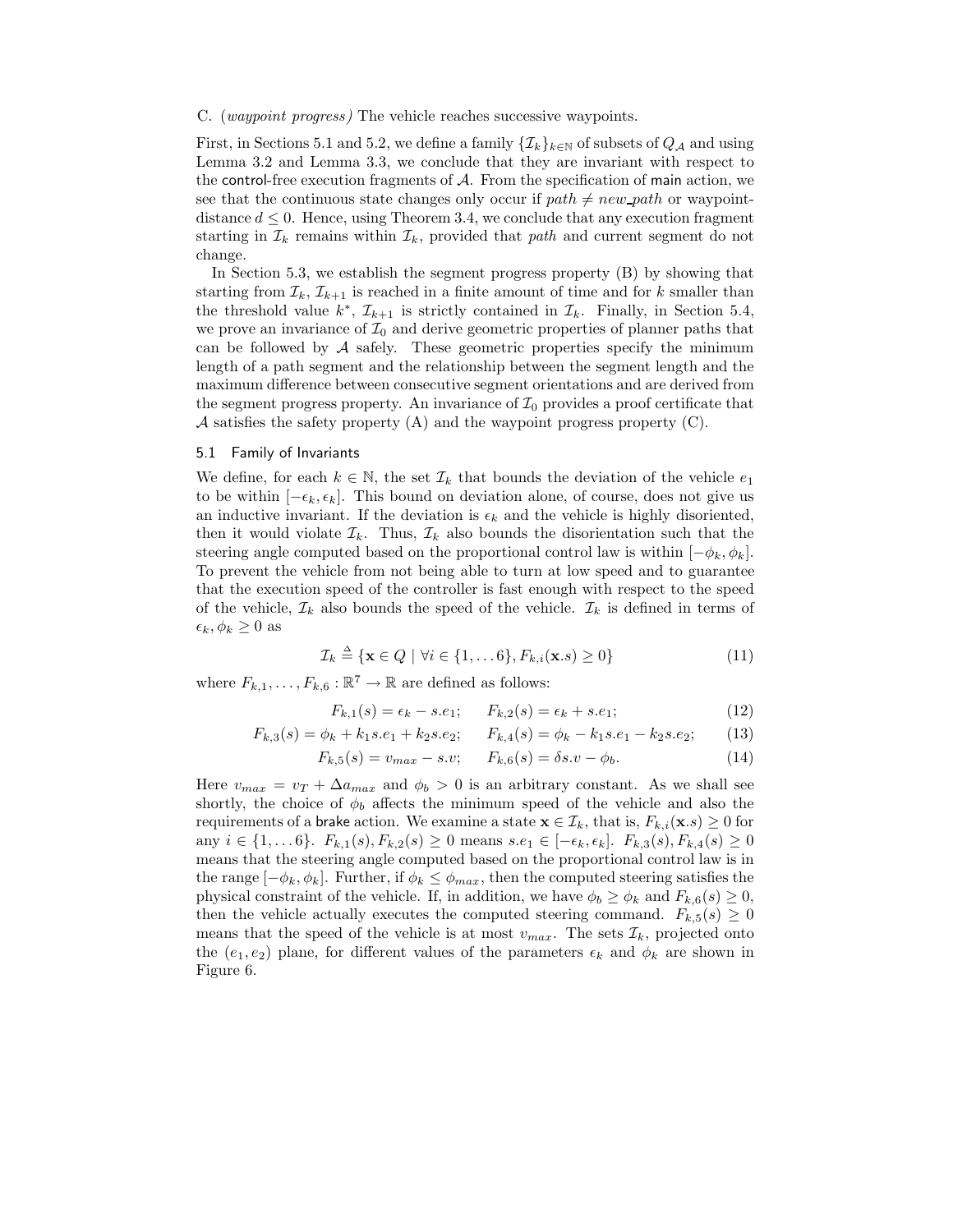

Fig. 6. The set  $\mathcal{I}_k$  for different values of  $\epsilon_k$  and  $\phi_k$ , projected onto the  $e_1, e_2$  plane.

For each  $k \in \mathbb{N}$ , we define

$$
\theta_{k,1} = \frac{k_1}{k_2} \epsilon_k - \frac{1}{k_2} \phi_k \tag{15}
$$

$$
\theta_{k,2} = \frac{k_1}{k_2} \epsilon_k + \frac{1}{k_2} \phi_k \tag{16}
$$

That is,  $\theta_{k,1}$  and  $\theta_{k,2}$  are the values of  $e_2$  at which the proportional control law yields the steering angle of  $\phi_k$  and  $-\phi_k$  respectively, given that the value of  $e_1$  is  $-\epsilon_k$ . From the above definitions, we make the following observations about the boundary of the  $\mathcal{I}_k$  sets: for any  $k \in \mathbb{N}$  and  $\mathbf{x} \in \mathcal{I}_k$ ,

- (a) **x**.e<sub>2</sub> ∈  $[-\theta_{k,2}, \theta_{k,2}]$ ,
- (b)  $F_{k,1}(\mathbf{x}.s) = 0$  implies  $\mathbf{x}.e_2 \in [-\theta_{k,2}, -\theta_{k,1}],$
- (c)  $F_{k,2}(\mathbf{x}.s) = 0$  implies  $\mathbf{x}.e_2 \in [\theta_{k,1}, \theta_{k,2}],$
- (d)  $F_{k,3}(\mathbf{x}.s) = 0$  implies  $\mathbf{x}.e_2 \in [-\theta_{k,2}, \theta_{k,1}],$  and
- (e)  $F_{k,4}(\mathbf{x}.s) = 0$  implies  $\mathbf{x}.e_2 \in [-\theta_{k,1}, \theta_{k,2}].$

We assume that  $\phi_b$  and all the  $\epsilon'_k s$  and  $\phi_k$ 's satisfy the following assumptions that are derived from physical and design constraints on the controller. The region in the  $\phi_k, \epsilon_k$  plane that satisfies Assumption 5.1 is shown Figure 7.

*Assumption* **5.1.** (Vehicle and controller design)

- (a)  $\phi_k \leq \phi_b \leq \phi_{max}$  and  $\phi_k < \frac{\pi}{2}$
- (b)  $0 \le \theta_{k,1} \le \theta_{k,2} < \frac{\pi}{2}$
- (c)  $L \cot \phi_k \sin \theta_{k,2} < \frac{k_2}{k_1}$
- (d)  $\Delta \leq \frac{c}{b}$  where  $c = \frac{1}{\sqrt{k^2}}$  $\frac{1}{k_1^2 + k_2^2} (\phi_k - \tilde{\phi}), b = v_{max} \sqrt{\sin^2 \theta_{k,2} + \frac{1}{L^2} \tan^2(\tilde{\phi})}$  and  $\tilde{\phi} =$  $\cot^{-1}\left(\frac{k_2}{k_1L\sin\theta_{k,2}}\right)$ . <sup>6</sup> (e)  $\frac{\tan \phi_k}{2L} v_{max} \Delta \leq \frac{\pi}{2}$

<sup>&</sup>lt;sup>6</sup>Using Assumption 5.1(c), it can be shown that  $\tilde{\phi} < \phi_k$  so  $\frac{c}{b} > 0$ .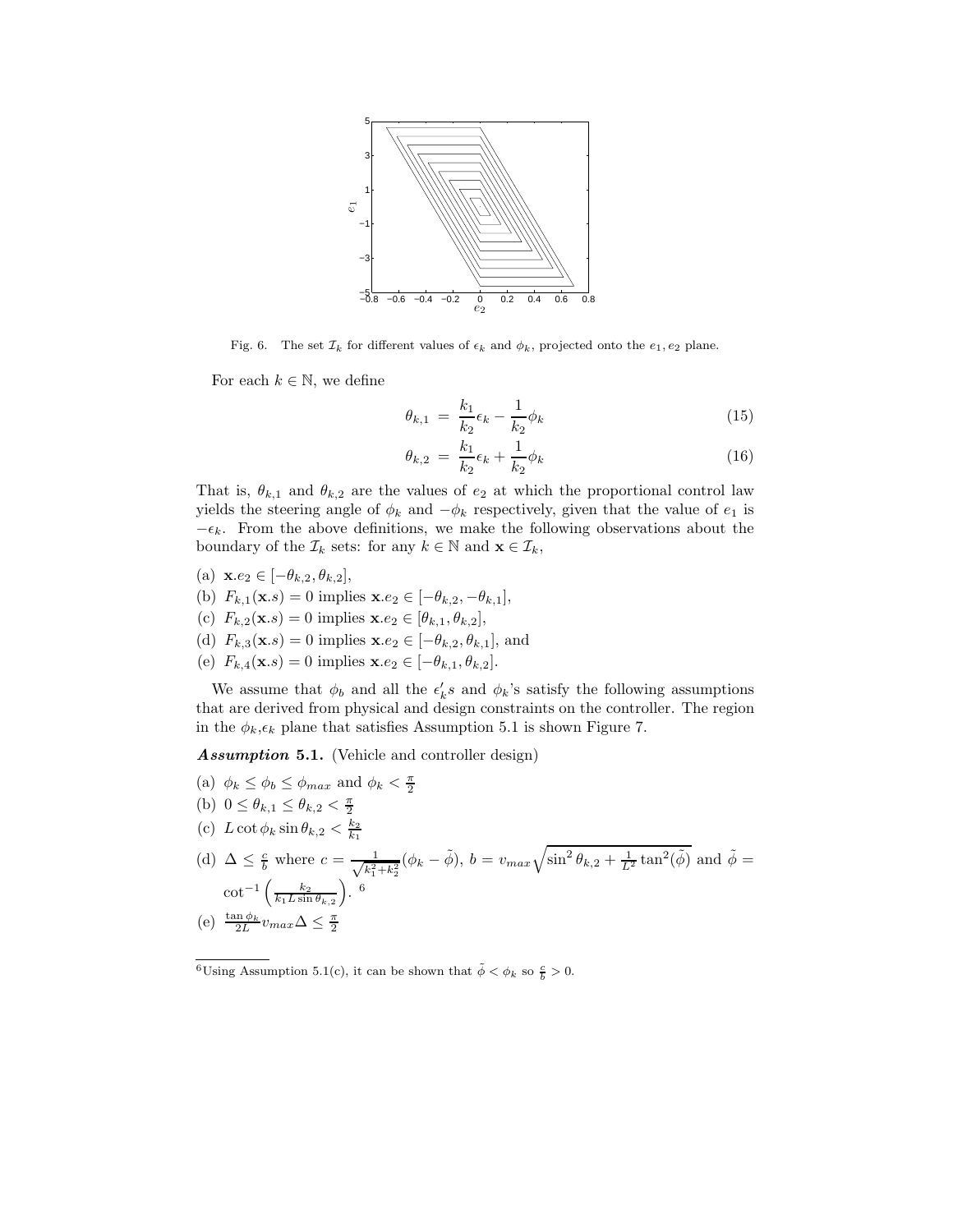

Fig. 7. (a) The set of  $(\epsilon_k, \phi_k)$  which satisfies Assumptions 5.1 (c) and (d) and are represented by<br>the groon region. (b) The relationship between the maximum bound on  $\Lambda$  and  $\phi_k$  for  $\epsilon_k = \frac{1}{\Lambda} \phi_k$ . the green region. (b) The relationship between the maximum bound on  $\Delta$  and  $\phi_k$  for  $\epsilon_k = \frac{1}{k_1} \phi_k$ .

If the vehicle is forced to slow down too much at the boundary of an  $\mathcal{I}_k$  by the brakes, then it may not be able to turn enough to remain inside  $\mathcal{I}_k$ . Thus, in verifying the above properties we need to restrict our attention to executions in certain *good* brake controller in which brake inputs do not occur at low speeds and are not too persistant. This is formalized by the next definition.

*Definition* **5.2.** A brake controller is *good* if its composition with controller gives rise to controller executions that satisfy: if a brake(*On*) action occurs at time t then (a)  $\alpha(t) \cdot v > \frac{\phi_b}{\delta} + \Delta |a_{brake}|$ , and (b) brake(*Off*) must occur within time  $t + \frac{1}{|a_{brake}|}(\alpha(t).v - \frac{\phi_b}{\delta} - \Delta|a_{brake}|).$ 

We assume that the brake controller satisfies the above assumption and for the remainder of this section, we only consider executions in *good* brake controller. A state  $\mathbf{x} \in Q_A$  is reachable if there exists an execution in *good* brake controller  $\alpha$ with  $\alpha$ . **lstate = x**.

#### 5.2 Invariance Property

We fix a  $k \in \mathbb{N}$  for the remainder of the section and denote  $\mathcal{I}_k, F_{k,i}$  as  $\mathcal{I}$  and  $F_i$ , respectively, for  $i \in \{1,\ldots,6\}$ . As in Lemma 3.2, we define  $I = \{s \in \mathcal{X} | F_i(s) \geq 0\}$ and for each  $i \in \{1,\ldots,6\}$ ,  $\partial I_i = \{s \in \mathcal{X} \mid F_i(s)=0\}$  and let the functions  $f_1, f_2, \ldots, f_7 : \mathbb{R}^7 \times \mathbb{R}^2 \to \mathbb{R}$  as defined in Appendix A describe the evolution of x, y,  $\theta$ , v,  $e_1$ ,  $e_2$  and d, respectively. We prove that I satisfies the control-free invariance condition of Lemma 3.1 by applying Lemma 3.2.

First, we define the sets  $C_1, \ldots, C_6$  and show that all the assumptions in Lemma 3.2 are satisfied. The proof does not involve solving differential equations but requires algebraic simplification of the expressions defining the vector fields and the bound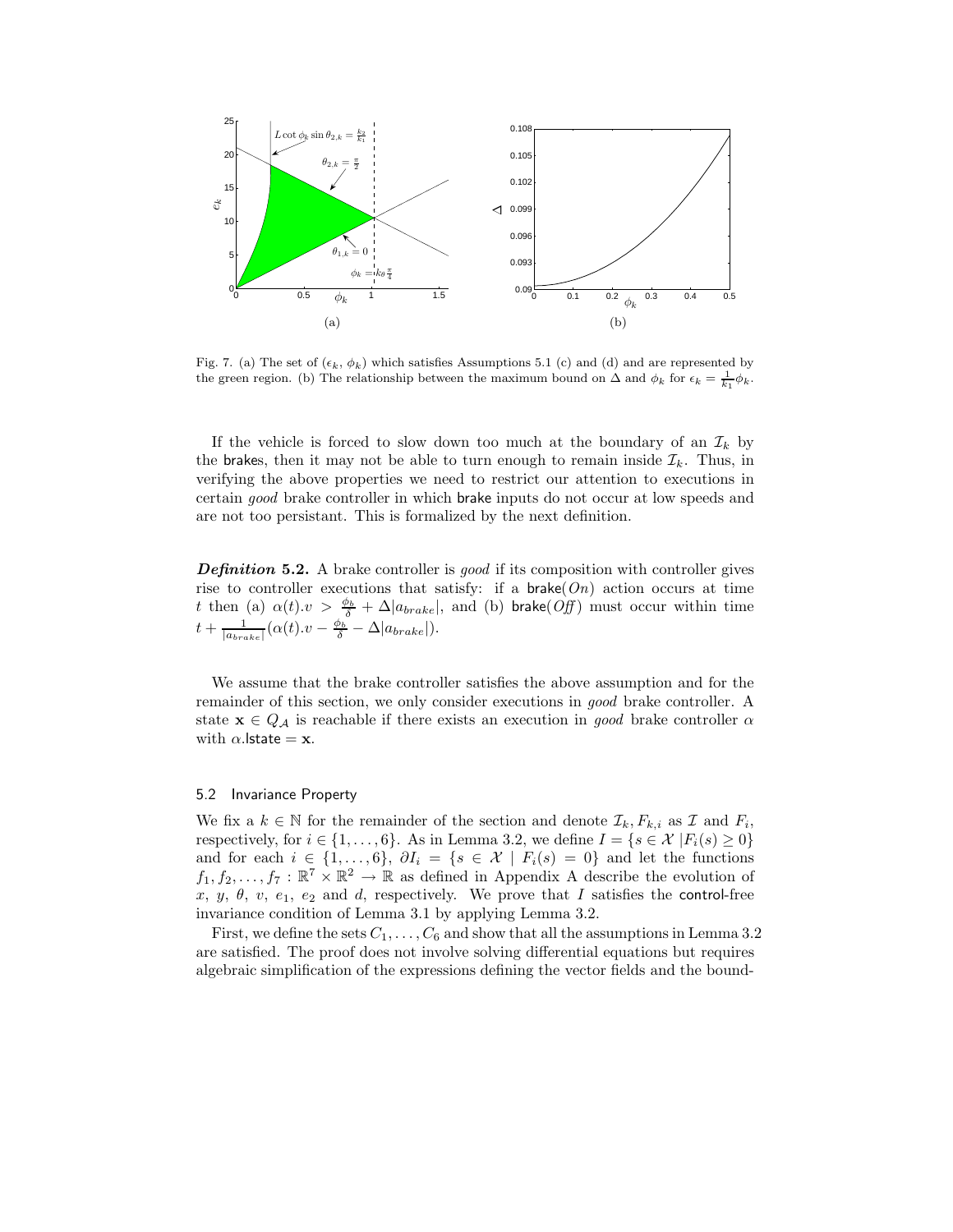aries  $\{\partial I_i\}_{i\in\{1,...6\}}$  of the invariant set.

$$
C_1 = C_2 = \emptyset
$$
\n
$$
C_3 = \{ s \in I \mid -k_1 s.e_1 - k_2 s.e_2 \le 0 \lor L \cot(-k_1 s.e_1 - k_2 s.e_2) \sin \theta_{k,2} \ge \frac{k_2}{k_1} \} (18)
$$

$$
C_4 = \{ s \in I \mid -k_1 s.e_1 - k_2 s.e_2 \ge 0 \lor L \cot(k_1 s.e_1 + k_2 s.e_2) \sin \theta_{k,2} \ge \frac{k_2}{k_1} \} (19)
$$

$$
C_5 = \{ s \in I \mid s.v \le v_T \} \tag{20}
$$

$$
C_6 = \{ s \in I \mid s.v \ge \frac{\phi_b}{\delta} + \Delta |a_{brake}|\}
$$
\n
$$
(21)
$$

From the definition of a *good* brake controller (Definition 5.2), we show that when the value of the variable *brake* is *On*, the speed of the vehicle is at least  $\frac{\phi_b}{\delta} + \Delta |a_{brake}|.$ 

**Lemma 5.3.** At any reachable state **x** of A, if **x**.*brake* = On then **x**. $v \geq \frac{\phi_b}{\delta}$  +  $\Delta|a_{brake}|.$ 

PROOF. Consider an arbitrary execution fragment,  $\alpha = \tau_0 a_1 \tau_1 a_2 \ldots$  and an arbitrary  $i \in \mathbb{N}$  such that  $(\tau_i \downarrow brake)(0) = On$ . Since the initial value of the variable *brake* is *Off*, there must exist  $j \leq i$  such that  $a_j$  is a **brake**(*On*) action and for any natural number  $m \in [j, i]$ ,  $a_m$  is not a brake(*Off*) action. Let  $(\tau_{j-1}$ .lstate)  $\vert v = v_b$ . Since  $a_j$  is a brake( $On$ ) action which does not affect v, we get ( $\tau_j$  fistate)  $\lceil v = v_b$ . From Definition 5.2,  $v_b > \frac{\phi_b}{\delta} + \Delta |a_{brake}|$  and there must exist  $k > i$  such that  $a_k$  is a brake(*Off*) action and  $\sum_{m=j}^{k-1} \tau_m$ . Itime  $\leq \frac{1}{|a_{brake}|}(v_b - \frac{\phi_b}{\delta} - \Delta |a_{brake}|)$ . So for any  $t \in dom(\tau_i)$ , we get

$$
(\tau_i \downarrow v)(t) \ge v_b + \min_{s, s_0 \in \mathcal{X}, l \in \mathcal{L}} f_4(s, g(l, s_0)) \left(t + \sum_{m=j}^{i-1} \tau_m \ldotp \text{ltime}\right)
$$

$$
\ge v_b + a_{brake} \left(\sum_{m=j}^{k-1} \tau_m \ldotp \text{ltime}\right) = \frac{\phi_b}{\delta} + \Delta |a_{brake}|.
$$

口

The next lemma shows that the subtangential, bounded distance and bounded speed conditions (of Lemma 3.2) are satisfied with the the sets  ${C_j}_{j \in \{1,\ldots,6\}}$  defined in (17)-(21). The proof applies Lemma 3.3. The knowledge about the reachable state **x** of A with **x**.brake = On, provided in Lemma 5.3, is needed to prove the subtangential condition for  $j = 6$ .

**Lemma 5.4.** *For each*  $l \in \mathcal{L}$  *and*  $j \in \{1, \ldots, 6\}$ *, the subtangential, bounded distance, and bounded speed conditions (of Lemma 3.2) are satisfied.*

PROOF. Since  $C_1, C_2 = \emptyset$ , we see that the bounded distance and bounded speed conditions are automatically satisfied for  $j = 1, 2$  with any arbitrary large  $c_j$  and arbitrary small  $b_j$ . Now, consider an arbitrary  $s_0 \in I$  and  $s \in \partial I_1$ . By definition,  $F_1(s) = 0$ . From the definition of  $\theta_{k,1}$  and  $\theta_{k,2}$  and Assumption 5.1(b),  $s.e_2 \in$  $[-\theta_{k,2}, -\theta_{k,1}] \subset (-\frac{\pi}{2}, 0]$ . In addition, since  $s \in I$ ,  $F_6(s) = \delta s \cdot v - \phi_b \ge 0$  and since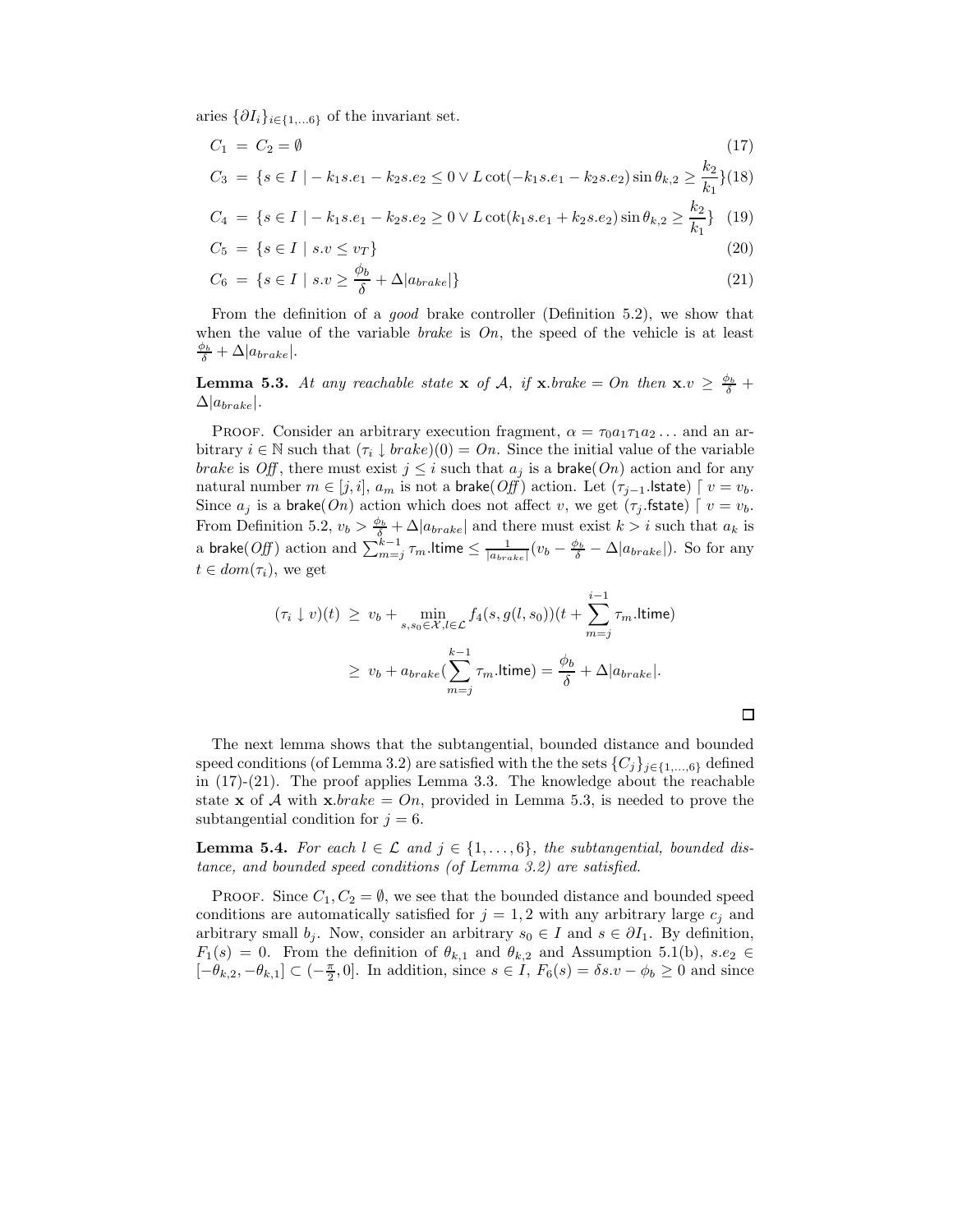$\delta > 0$  and  $\phi_b \geq 0$ ,  $s.v \geq 0$ . Thus,

$$
\frac{\partial F_1}{\partial s}(s) \cdot f(s, g(l, s_0)) = -\frac{de_1}{dt} = -s \cdot v \sin(s \cdot e_2) \ge 0
$$

For  $j = 2$ , the subtangential condition can be proved in a similar way.

To prove the bounded distance and the bounded speed conditions for  $j = 3, \ldots, 6$ , we apply Lemma 3.3. Let  $\mathcal{U}_I = \{g(l, s) | l \in \mathcal{L}, s \in I\}$ . From the definition of I, we get that for any  $s_0 \in I$ ,  $-k_1s_0.e_1 - k_2s_0.e_2 \in [-\phi_k, \phi_k] \subset (-\frac{\pi}{2}, \frac{\pi}{2})$ . Therefore, f is continuous in  $I \times U_I$ .

In addition, it can be easily checked that the projection of I onto the  $(e_1, e_2, v)$ space is compact and for any  $j \in \{3,\ldots,6\}$ ,  $C_j$  is closed. Since the only variables involved in proving the control-free invariance condition of Lemma 3.1 are  $e_1, e_2$ and  $v$  whose evolution along a trajectory can be described without other variables, from the proof of Lemma 3.2 and Lemma 3.3, we see that the requirement that  $I$  is compact can be relaxed to the requirement the projection of I onto the  $(e_1, e_2, v)$ space is compact. Hence, from Lemma 3.3, to prove that conditions  $(a)$ – $(c)$  of Lemma 3.2 hold, we only need to show that for any  $l \in \mathcal{L}$ , the following conditions are satisfied for each  $j \in \{3, \ldots, 6\}$ :

- (1)  $C_j \cap \partial I_j = \emptyset$
- (2) For any  $s_0 \in I \setminus C_j$  and  $s \in \partial I_j$ ,  $\frac{\partial F_j}{\partial s} \cdot f(s, g(l, s_0)) \geq 0$

Consider an arbitrary  $s \in \partial I_3$ . From the definition of  $I_3, -k_1 s.e_1-k_2 s.e_2 = \phi_k >$ 0. So from Assumption 5.1(c),  $L \cot(-k_1 s.e_1 - k_2 s.e_2) \sin \theta_{k,2} < \frac{k_2}{k_1}$ . Therefore,  $C_3 \cap \partial I_3 = \emptyset$ . Pick an arbitrary  $s_0 \in I \setminus C_3$ . From the definition of I and  $C_3$ , 0 < −k<sub>1</sub>s<sub>0</sub>.e<sub>1</sub> − k<sub>2</sub>s<sub>0</sub>.e<sub>2</sub> ≤  $\phi_k$  and L cot(−k<sub>1</sub>s<sub>0</sub>.e<sub>1</sub> − k<sub>2</sub>s<sub>0</sub>.e<sub>2</sub>) sin  $\theta_{k,2}$  <  $\frac{k_2}{k_1}$ . Combining this with Assumption 5.1(a), we get  $0 < -k_1 s_0 e_1 - k_2 s_0 e_2 \leq \frac{\pi}{2}$  and  $|-k_1 s_0 e_1$  $k_2s_0.e_2|\leq \phi_{max}$ . In addition, since  $s_0\in I$ ,  $F_6(s_0)\geq 0$  and so  $\delta s_0.v\geq \phi_b\geq \phi_k\geq$  $|-k_1s_0.e_1-k_2s_0.e_2|$ , and since  $s \in I$ ,  $s.v \ge 0$ . Therefore, we can conclude that

$$
\frac{ds.e_2}{dt} = \frac{s.v}{L} \tan(-k_1 s_0.e_1 - k_2 s_0.e_2) \ge 0
$$

and from Assumption 5.1(b),  $s.e_2 \in [-\theta_{k,2}, \theta_{k,1}] \subset (-\frac{\pi}{2}, 0]$ . So we get

$$
\frac{ds.e_1}{ds.e_2} = L \cot(-k_1 s_0.e_1 - k_2 s_0.e_2) \sin(s.e_2)
$$
  
\n
$$
\ge -L \cot(-k_1 s_0.e_1 - k_2 s_0.e_2) \sin \theta_{k,2}
$$
  
\n
$$
> -\frac{k_2}{k_1}.
$$

Thus,

$$
\frac{\partial F_3}{\partial s} \cdot f(s, g(l, s_0)) = k_2 \frac{ds.e_2}{dt} + k_1 \frac{ds.e_1}{dt} = \frac{ds.e_2}{dt} \left( k_2 + k_1 \frac{ds.e_1}{ds.e_2} \right) \ge 0.
$$

This completes the proof for  $j = 3$ .

For  $j = 4$ , we can follow the previous proof to show that  $C_4 \cap \partial I_4 = \emptyset$ ,  $\frac{ds.e_2}{dt} \le 0$ and  $\frac{ds.e_1}{ds.e_2} > -\frac{k_2}{k_1}$ , and so

$$
\forall s_0 \in I \setminus C_4, \frac{\partial F_4}{\partial s} \cdot f(s, g(l, s_0)) \ge 0.
$$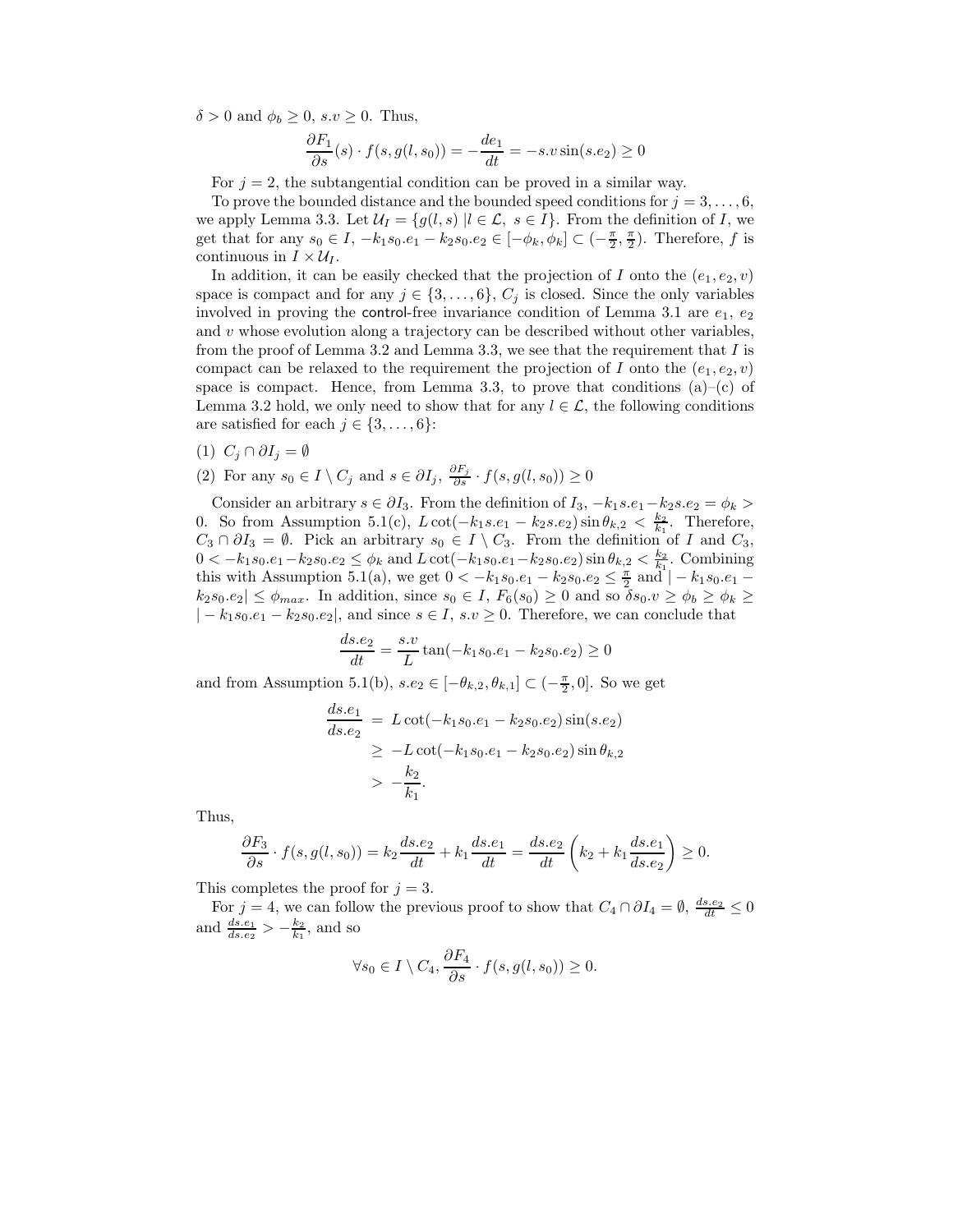Next, consider an arbitrary  $s \in \partial I_5$ . From the definition of  $\partial I_5$ ,  $s.v = v_{max}$ . Since  $a_{max}, \Delta > 0$ ,  $v_{max} = v_T + \Delta a_{max} > v_T$ . Therefore,  $C_5 \cap \partial I_5 = \emptyset$ . Pick an arbitrary  $s_0 \in I \setminus C_5$ . From the definition of I and  $C_5$ ,  $v_T < s_0 \in v_{max}$ . Therefore, we can conclude that

$$
\frac{\partial F_5}{\partial s} \cdot f(s, g(l, s_0)) = \begin{cases} -a_{brake} & \ge 0. \\ 0 & \end{cases}
$$

This completes the proof for  $j = 5$ .

Finally, consider an arbitrary  $s \in \partial I_6$ . From the definition of  $\partial I_6$ ,  $s.v = \frac{\phi_b}{\delta}$ . Since  $\Delta, |a_{brake}| > 0, \frac{\phi_b}{\delta} < \frac{\phi_b}{\delta} + \Delta |a_{brake}|$ . Therefore,  $C_6 \cap \partial I_6 = \emptyset$ . Consider an arbitrary  $s_0 \in I \setminus C_6$ . From Lemma 5.3 and the definition of  $f_4$ , we see that  $f_4(s, g(l, s_0)) = a_{brake}$  only if  $s_0 \cdot \nu \geq \frac{\phi_b}{\delta} + \Delta |a_{brake}|$ . But since  $s_0 \in I \setminus C_6$ , from the definition of I and  $C_6$ ,  $s_0 \cdot v < \frac{\phi_b}{\delta} + \Delta |a_{brake}|$ . Therefore,  $f_4(s, g(l, s_0))$  is either 0 or  $a_{max}$  and so we can conclude that

$$
\frac{\partial F_6}{\partial s} \cdot f(s, g(l, s_0)) = f_4(s, g(l, s_0)) \ge 0.
$$

From the definition of each  $C_j$ , we can derive the lower bound  $c_j$  on the distance from  $C_j$  to  $\partial I_j$  and the upper bound  $b_j$  on the length of the vector field f where the control variable u is evaluated when the continuous state  $s \in C_j$ . Using these bounds, we prove the sampling rate condition.

**Lemma 5.5.** For each  $l \in \mathcal{L}$ , the sampling rate condition (of Lemma 3.2) is satis*fied.*

PROOF. For each  $j \in \{1, \ldots, 6\}$ , we want to find  $c_j$  and  $b_j$  which satisfy condition (b) and (c) of Lemma 3.2. First, we note that for  $j = 1, 2, C_j = \emptyset$ , so  $c_j$  can be arbitrary large and  $b_j$  can be arbitrary small and therefore any  $\Delta \in \mathbb{R}_+$  satisfies the sampling rate condition of Lemma 3.2. For  $j = 5, 6$ , it can be easily shown that  $c_5 = \Delta a_{max}$ ,  $b_5 = a_{max}$ ,  $c_6 = \Delta |a_{brake}|$  and  $b_6 = |a_{brake}|$ ; thus,  $\frac{c_j}{b_j} = \Delta$ . That is,  $\Delta$ can be an arbitrary large number if we only consider  $j = 1, 2, 5, 6$ . So we only have to consider  $j = 3, 4$ . From Assumption 5.1(c), there exists

$$
\tilde{\phi} = \cot^{-1}\left(\frac{k_2}{k_1 L \sin \theta_{k,2}}\right) < \phi_k.
$$

Using symmetry, we get that for  $j = 3$  and  $j = 4$ , the shortest distance between  $\mathcal{U}_i$ and  $\partial I_j$  is then given by

$$
c_j = \min_{s \in \partial I_j, s_0 \in \mathcal{U}_j} ||s - s_0|| = \frac{1}{\sqrt{k_1^2 + k_2^2}} (\phi_k - \tilde{\phi}).
$$

Since  $\forall s \in I, s.e_2 \in [-\theta_{k,2}, \theta_{k,2}] \subset (-\frac{\pi}{2}, \frac{\pi}{2})$ , we have

$$
b_j = \max_{s \in I, s_0 \in \mathcal{U}_j} ||f(s, g(l, s_0))||
$$
  

$$
\leq v_{max} \sqrt{\sin^2 \theta_{k,2} + \frac{1}{L^2} \tan^2(\tilde{\phi})}.
$$

 $\Box$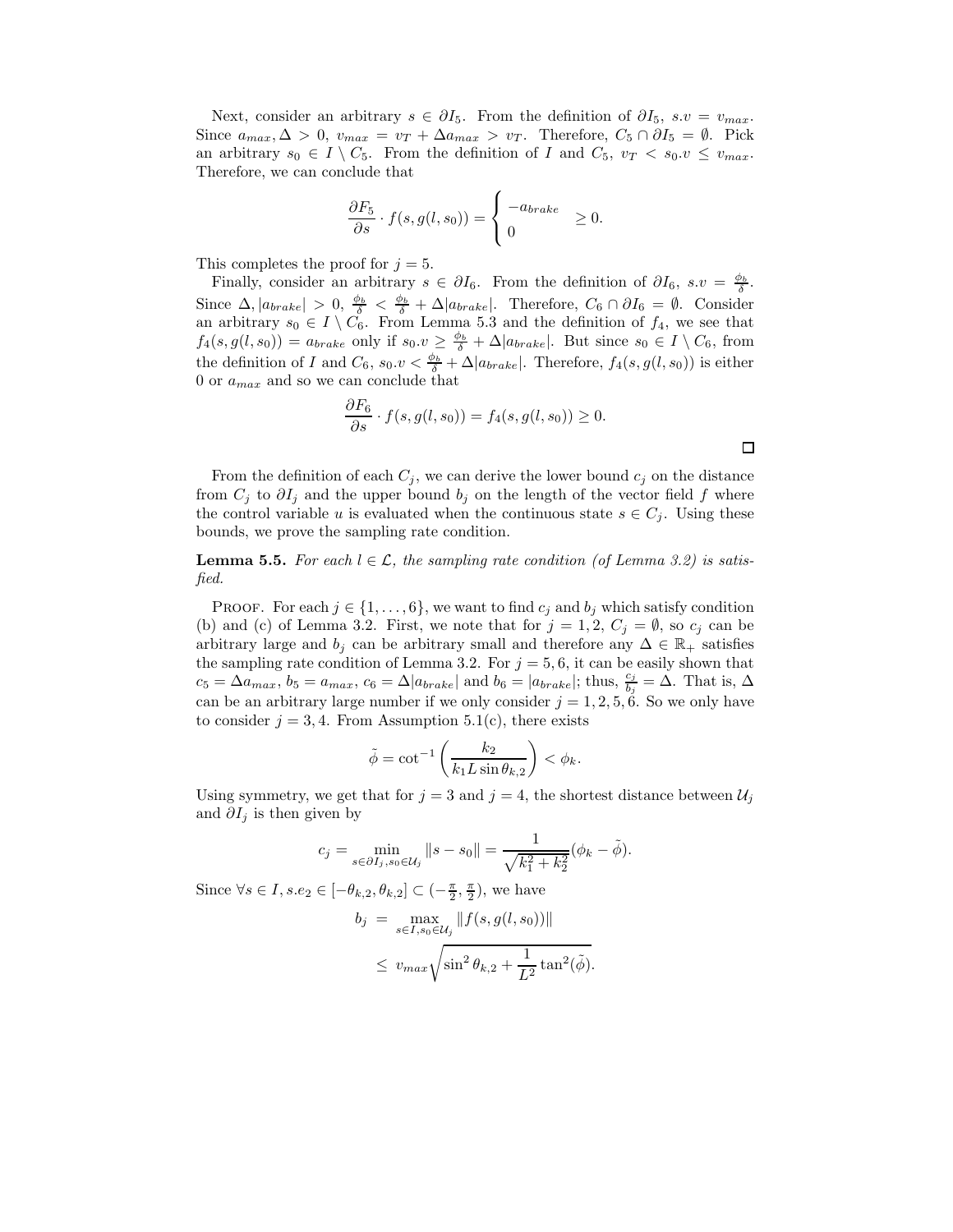From Assumption 5.1(d), we see that  $\Delta \leq \min_{j \in \{1, ..., 6\}} \frac{c_j}{b_j}$ .

Thus, all assumptions in the hypothesis of Lemma 3.2 are satisfied; from Theorem 3.4 we obtain that execution fragments in *good* brake controller of A preserve invariance of  $I$ , provided that the path and current segment do not change over the fragment.

**Theorem 5.6.** *For any* plan-free execution fragment  $\beta$  starting at a state  $\mathbf{x} \in \mathcal{I}$ *and ending at*  $\mathbf{x}' \in Q_{\mathcal{A}}$ , if  $\mathbf{x}.path = \mathbf{x}.new\_path$  and  $\mathbf{x}.seg = \mathbf{x}'.seg$ , then  $\mathbf{x}' \in \mathcal{I}$ .

PROOF. From Lemmas 5.4–5.5, we see that all the conditions in Lemma 3.2 are satisfied. Thus, we can conclude that the control-free invariance condition of Lemma 3.1 is satisfied. In addition, from the specification of main action, we see that a discrete transition in the continuous state s only occurs when  $path \neq new\_path$ (i.e. a new path is received) or  $s.d \leq 0$  (i.e. the vehicle has reached the end of the current segment). Hence, if a closed execution  $\beta$  does not contain a plan action, β.fstate  $\lceil path = \beta$ .fstate  $\lceil new-path \rangle$  and β.lstate  $\lceil seq = \beta$ .fstate  $\lceil seq \rceil$ then a discrete transition in the continuous state s does not occur in  $\beta$ . Applying Theorem 3.4, we get the desired result. □

# 5.3 Segment Progress

In this section, we establish the segment progress property, i.e., there exist certain threshold values of deviation, disorientation, and waypoint-distance such that from any state **x** with greater deviation, disorientation and waypoint-distance, the vehicle reduces its deviation and disorientation with respect to the current segment, while making progress towards its current waypoint. First, we prove the progress property over a pasted trajectory  $\tau$  between any two main actions. That is, suppose right after an occurrence of a main action,  $\mathbf{x} \in \mathcal{I}_k$  for some  $k \in \mathbb{N}$ . Then, right before an occurrance of the next main action,  $\mathbf{x} \in \mathcal{I}_{k+1}$  where  $\mathcal{I}_{k+1} \subseteq \mathcal{I}_k$  and if k is less than some threshold  $k^*$ , then  $\mathcal{I}_{k+1}$  is strictly contained in  $\mathcal{I}_k$ .

Next, in Lemma 5.9, we compute the bound  $d^*$  on the maximum change in the value of the waypoint distance d over  $\tau$ . Given the progress property over  $\tau$  and the bound  $d^*$ , we can then establish the segment progress property (B) defined at the beginning of Section 5. That is, starting from a state **x** and ending at **x** , if **x** ∈  $\mathcal{I}_k$ , then **x**' ∈  $\mathcal{I}_{k+n}$  where an integer  $n \geq 0$  depends on **x**.d−**x'**.d and the system parameters, provided that path and current segment do not change. Furthermore, if  $\mathbf{x}.d - \mathbf{x}'.d$  is large enough, then n is strictly positive.

First, we solve the differential equation which describes the evolution of  $e_1$  and e<sub>2</sub> along  $\tau$ . From periodicity of main actions we see that  $dom(\tau) = [0, \Delta]$ . Define the functions  $e_1, e_2, v, v_{avg} : dom(\tau) \to \mathbb{R}$  as follows:  $e_1(t)=(\tau \downarrow e_1)(t), e_2(t) =$  $(\tau \downarrow e_2)(t), v(t) = (\tau \downarrow v)(t)$  and  $v_{avg}(t) = \frac{1}{t} \int_0^t v(t')dt'$ . From the state models of the Vehicle and the Controller specified in Figure 4 and Figure 5, since  $\phi$  and a are constant along  $\tau$ , the solution to the differential equations can be solved analytically and are given by

$$
e_1(t) = \begin{cases} e_1(0) + L \cot \phi \cos e_2(0) - L \cot \phi \cos e_2(t) & \text{if } \phi \neq 0\\ e_1(0) + v_{avg}(t)t \sin e_2(0) & \text{otherwise} \end{cases}
$$
(22)  

$$
e_2(t) = e_2(0) + \frac{\tan \phi}{L} v_{avg}(t)t
$$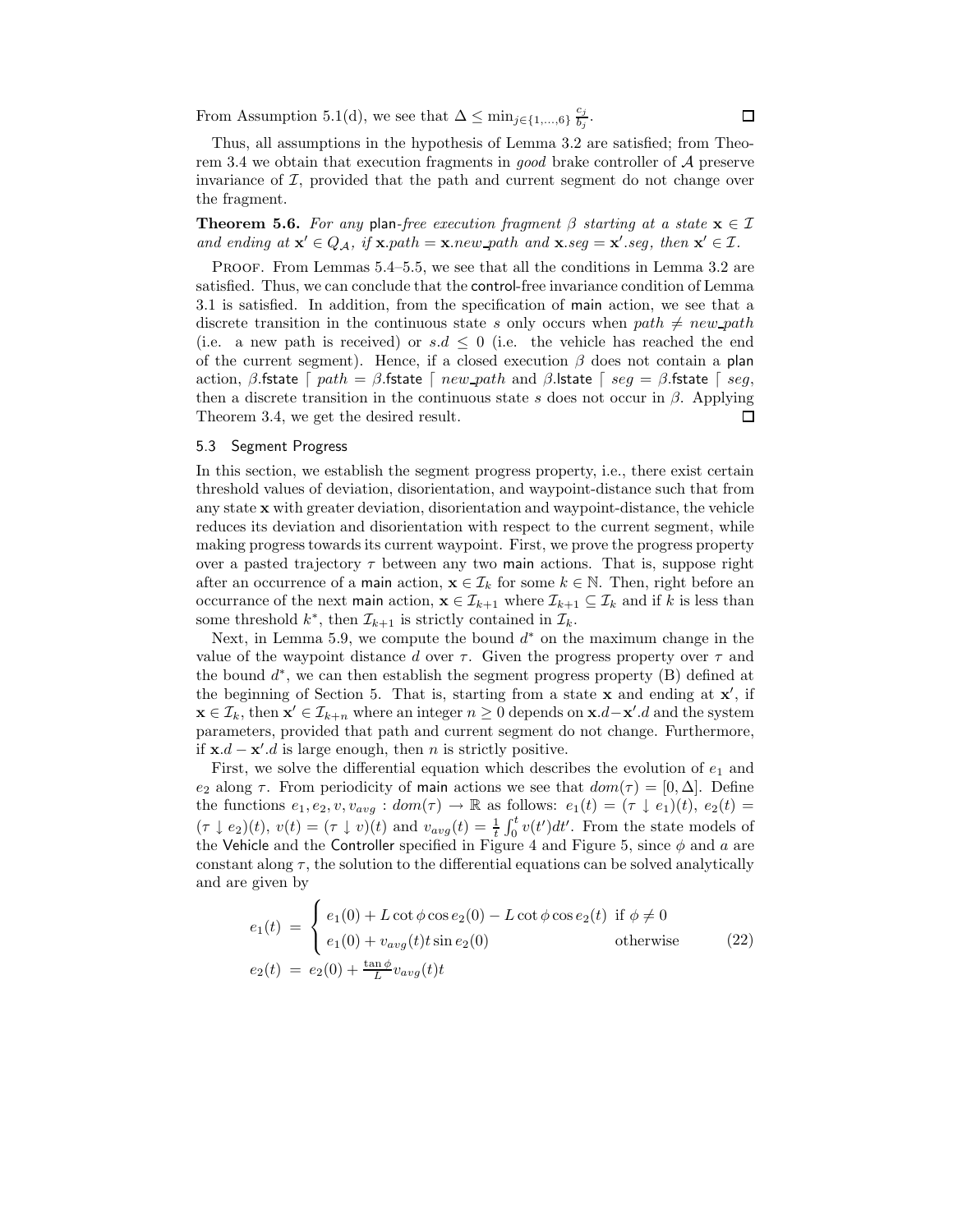where  $\phi = \tau$ . fstate  $\int \phi$  and  $a = \tau$ . fstate  $\int a$ .

The following lemma provides a bound on the change in  $e_1$  over  $\tau$  and on the change in  $\phi$  between two consecutive main actions assuming that a discrete transition in the continuous state s does not occur.

**Lemma 5.7.** *Suppose*  $\tau$  *f*state  $\in \mathcal{I}_k$  *for some*  $k \in \mathbb{N}$ *. Then,*  $|e_1(0) - e_1(\Delta)| \leq \Delta_e$  $and |(k_1e_1(0) + k_2e_2(0)) - (k_1e_1(\Delta) + k_2e_2(\Delta))| \leq \Delta_{\phi}$  where  $\Delta_e = v_{max}\Delta$  and  $\Delta_{\phi} = v_{max} \Delta \left( k_1 + k_2 \frac{\tan \phi_k}{L} \right)$ .

PROOF. From (22), we see that  $|e_1(\Delta) - e_1(0)| \le v_{max}\Delta$  and  $|e_2(\Delta) - e_1(0)| \le$  $\frac{\tan \phi_k}{L} v_{max} \Delta$ . So

$$
|(k_1e_1(0) + k_2e_2(0)) - (k_1e_1(\Delta) + k_2e_2(\Delta))| \le k_1|e_1(\Delta) - e_1(0)| + k_2|e_2(\Delta) - e_2(0)|
$$
  

$$
\le k_1v_{max}\Delta + k_2\frac{\tan\phi_k}{L}v_{max}\Delta.
$$

The next lemma proves the desired progress property over  $\tau$ .

**Lemma 5.8.** *Suppose*  $\tau$ *fstate*  $\in \mathcal{I}_k$  *for some*  $k \in \mathbb{N}$ *. Then*  $\tau$ *. Istate*  $\in \mathcal{I}_{k+1}$  *whose parameters*  $\epsilon_{k+1}$  *and*  $\phi_{k+1}$  *are given by* 

$$
\epsilon_{k+1} = \epsilon_k - a_k \tag{23}
$$

$$
\phi_{k+1} = \phi_k - b_k \tag{24}
$$

*where*  $a_k, b_k \geq 0$  *and are given by* 

$$
a_k = \epsilon_k - \max\left(\epsilon'_{k+1}, \frac{1}{k_1}\phi'_{k+1}\right) \tag{25}
$$

$$
b_k = \phi_k - \max(\phi'_{k+1}, \varphi) \tag{26}
$$

$$
\epsilon'_{k+1} = \begin{cases} \max(\epsilon_k - \xi_k, \epsilon_k^*) & \text{if } \epsilon_k > \epsilon_k^* \\ \epsilon_k & \text{otherwise} \end{cases} \tag{27}
$$

$$
\phi'_{k+1} = \begin{cases} \max (\phi_k - \psi_k, \phi_k^*) & \text{if } \phi_k > \phi_k^* \\ \phi_k & \text{otherwise} \end{cases}
$$
 (28)

$$
\epsilon_k^* = \epsilon_k' + v_{max} \Delta \tag{29}
$$

$$
\phi_k^* = \phi_k' + k_1 v_{max} \Delta + k_2 \frac{\tan \phi_k}{L} v_{max} \Delta \tag{30}
$$

$$
\xi_k = -2L \max_{\phi \in [-\phi_k, \phi_k]} \cot \phi \sin \left( -\frac{k_1}{k_2} \epsilon_k^* - \frac{1}{k_2} \phi + \frac{\tan \phi}{2L} v_{max} \Delta \right) \sin \left( \frac{\tan \phi}{2L} \frac{\phi_b}{\delta} \Delta \right) (31)
$$
  

$$
k_2 \qquad \phi_b \qquad ( \tan \phi_b
$$

$$
\psi_k = \frac{k_2}{L} \tan \phi_k^* \frac{\phi_b}{\delta} \Delta - 2k_1 L \cot \phi_k^* \sin \theta_{k,2} \sin \left( \frac{\tan \phi_k}{2L} v_{max} \Delta \right)
$$
(32)

$$
\epsilon'_{k} = \max_{\tilde{\phi} \in [-\phi_{k}, \phi_{k}]} \left( -\frac{1}{k_{1}} \tilde{\phi} + \frac{k_{2}}{k_{1}} \frac{\tan \tilde{\phi}}{2L} v_{max} \Delta \right)
$$
(33)

$$
\phi'_k = \max\left(\tan^{-1}\sqrt{\frac{2k_1L^2\delta}{k_2\phi_b\Delta}}\sin\theta_{k,2}\sin\left(\frac{\tan\phi_k}{2L}v_{max}\Delta\right), \Delta_\phi\right)
$$
(34)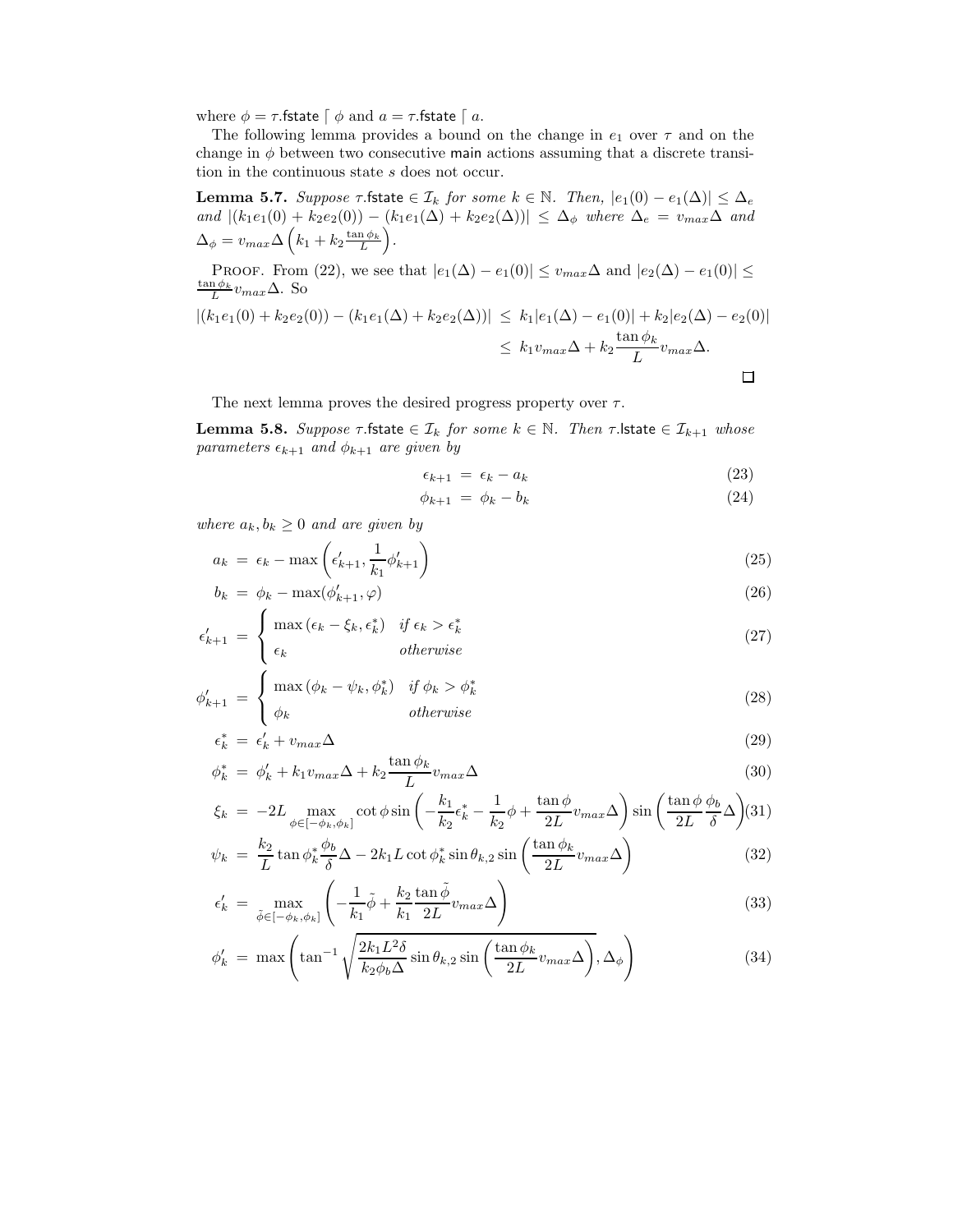where  $\varphi$  *is the minimum value of*  $\phi_{k+1}$  *such that*  $\epsilon'_{k+1}$  *and*  $\phi_{k+1}$  *satisfy Assumption 5.1(c).*

**PROOF.** Since by definition  $\epsilon_{k+1} \geq \epsilon'_{k+1}$  and  $\phi_{k+1} \geq \phi'_{k+1}$ , we see that if | $\tau$ .lstate  $\lceil e_1 \rceil \leq \epsilon'_{k+1}$  and  $|k_1(\tau)$ .lstate  $\lceil e_1 \rceil + k_2(\tau)$ .lstate  $\lceil e_2 \rceil \leq \phi'_{k+1}$ , then  $τ$ . state ∈  $\mathcal{I}_{k+1}$ . To show that  $\epsilon_{k+1}$  and  $\phi_{k+1}$  satisfy Assumption 5.1 and that  $a_k, b_k \geq 0$ , we use the following observations: (a)  $\psi_k \geq 0$  and  $\xi_k \geq 0$  and thus,  $\epsilon'_{k+1} \leq \epsilon_k$  and  $\phi'_{k+1} \leq \phi_k$ , (b) given  $\phi'_{k+1}$ ,  $\frac{1}{k_1} \phi'_{k+1}$  is the minimum value of  $\epsilon_{k+1}$ such that  $\epsilon_{k+1}$  and  $\phi'_{k+1}$  satisfies Assumption 5.1, (c) given  $\epsilon'_{k+1}$ ,  $\varphi$  is the minimum value of  $\phi_{k+1}$  such that  $\epsilon'_{k+1}$  and  $\phi_{k+1}$  satisfies Assumption 5.1, and (d)  $\varphi$ decreases as  $\epsilon'_{k+1}$  decreases. With these observations and the assumption that  $\epsilon_k$ and  $\phi_k$  satisfy Assumption 5.1, it can be easily checked that (a)  $\epsilon_{k+1} \leq \epsilon_k$  and  $\phi_{k+1} \leq \phi_k$ , (b) if  $\epsilon_k > \epsilon_k^*$  and  $\phi_k > \phi_k^*$ , then  $\epsilon'_{k+1} < \epsilon_k$  and  $\phi'_{k+1} < \phi_k$ , and (c) if  $\epsilon_{k+1} \neq \epsilon'_{k+1}$ , then  $\phi_{k+1} = \phi'_{k+1}$  and if  $\phi_{k+1} \neq \phi'_{k+1}$ , then  $\epsilon_{k+1} = \epsilon'_{k+1}$ . Thus, we can conclude that  $\epsilon_{k+1}$  and  $\phi_{k+1}$  satisfy Assumption 5.1 and that if  $\epsilon_k > \epsilon_k^*$  and  $\phi_k > \phi_k^*$ , then  $\epsilon_{k+1} < \epsilon_k$  and  $\phi_{k+1} < \phi_k$ .

So what remains to be proved are  $|\tau\mathsf{.lstate} \space \lceil \: e_1 \rceil \leq \epsilon'_{k+1}$  and  $|k_1(\tau\mathsf{.lstate} \space \lceil \: e_1 \rceil + \epsilon'_k)$  $k_2(\tau.\mathsf{Istate} \mid e_2)| \leq \phi_{k+1}'$ . From Theorem 5.6,  $\tau.\mathsf{Istate} \in \mathcal{I}_k$ . Thus, we can conclude that  $\phi'_{k+1} \leq \phi_k$  and  $\epsilon'_{k+1} \leq \epsilon_k$ . This completes the proof for the second case of (27) and (28).

Next, we prove the first case of (28). Let  $\phi_f = -k_1e_1(0) - k_2e_2(0)$  and  $\phi_l =$  $-k_1e_1(\Delta)-k_2e_2(\Delta)$ . Suppose  $|\phi_f|\geq \Delta_{\phi}$ . From (22), we get that

$$
\phi_l = -k_1 (e_1(0) + L \cot \phi_1 \cos(e_2(0)) - L \cot \phi_1 \cos(e_2(\Delta))) - k_2 \left( e_2(0) + \frac{\tan \phi_f}{L} v_{avg} \Delta \right)
$$

where  $v_{avg}$  is the average speed of the vehicle over  $\tau$ . Substituting  $e_1(0) = -\frac{k_2}{k_1}e_2(0) - \frac{1}{k_2}e_3$  we get  $\frac{1}{k_1} \phi_f$ , we get

$$
\phi_l = \phi_f - \left(\frac{k_2}{L} \tan \phi_f v_{avg} \Delta + 2k_1 L \cot \phi_f \sin(\frac{1}{2}(e_2(0) + e_2(\Delta))) \sin \left(\frac{\tan \phi_f}{2L} v_{avg} \Delta\right)\right).
$$

Since  $\tau$  fstate,  $\tau$  lstate  $\in \mathcal{I}_k$ , from the definition of  $\theta_{k,2}$ , we see that  $|e_2(0)|, |e_2(\Delta)| \leq$  $\theta_{k,2}$ . So  $\frac{1}{2}|e_2(0) + e_2(\Delta)| \leq \theta_{k,2}$ . In addition, from Theorem 5.6 and the definition of  $F_5$  and  $F_6$ , we know that  $\frac{\phi_b}{\delta} \leq v_{avg} \leq v_{max}$ . From Lemma 5.8, we get that  $\phi_f$ and  $\phi_l$  have the same sign. So it is easy to show that

$$
|\phi_l| \leq |\phi_f| - \left(\frac{k_2}{L} \tan |\phi_f| \frac{\phi_b}{\delta} \Delta - 2k_1 L \cot |\phi_f| \sin \theta_{k,2} \sin \left(\frac{\tan \phi_k}{2L} v_{max} \Delta\right)\right).
$$

Define the function  $\Psi : [0, \phi_k] \to \mathbb{R}$  by

$$
\Psi(\phi) = \frac{k_2}{L} \tan \phi \frac{\phi_b}{\delta} \Delta - 2k_1 L \cot \phi \sin \theta_{k,2} \sin \left( \frac{\tan \phi_k}{2L} v_{max} \Delta \right).
$$

That is  $\psi_k = \Psi(\phi_k^*)$ . It can be easily checked that with Assumption 5.1(e),  $\Psi(\phi)$ increases with  $\phi$  and vanishes when  $\phi = \tan^{-1} \sqrt{\frac{2k_1L^2\delta}{k_2\phi_b\Delta}} \sin \theta_{k,2} \sin \left(\frac{\tan \phi_k}{2L} v_{max} \Delta\right)$ which does not exceed  $\phi'_k$  defined in (34). For  $\phi > \phi'_k$ ,  $\Psi(\phi) > 0$ . From Lemma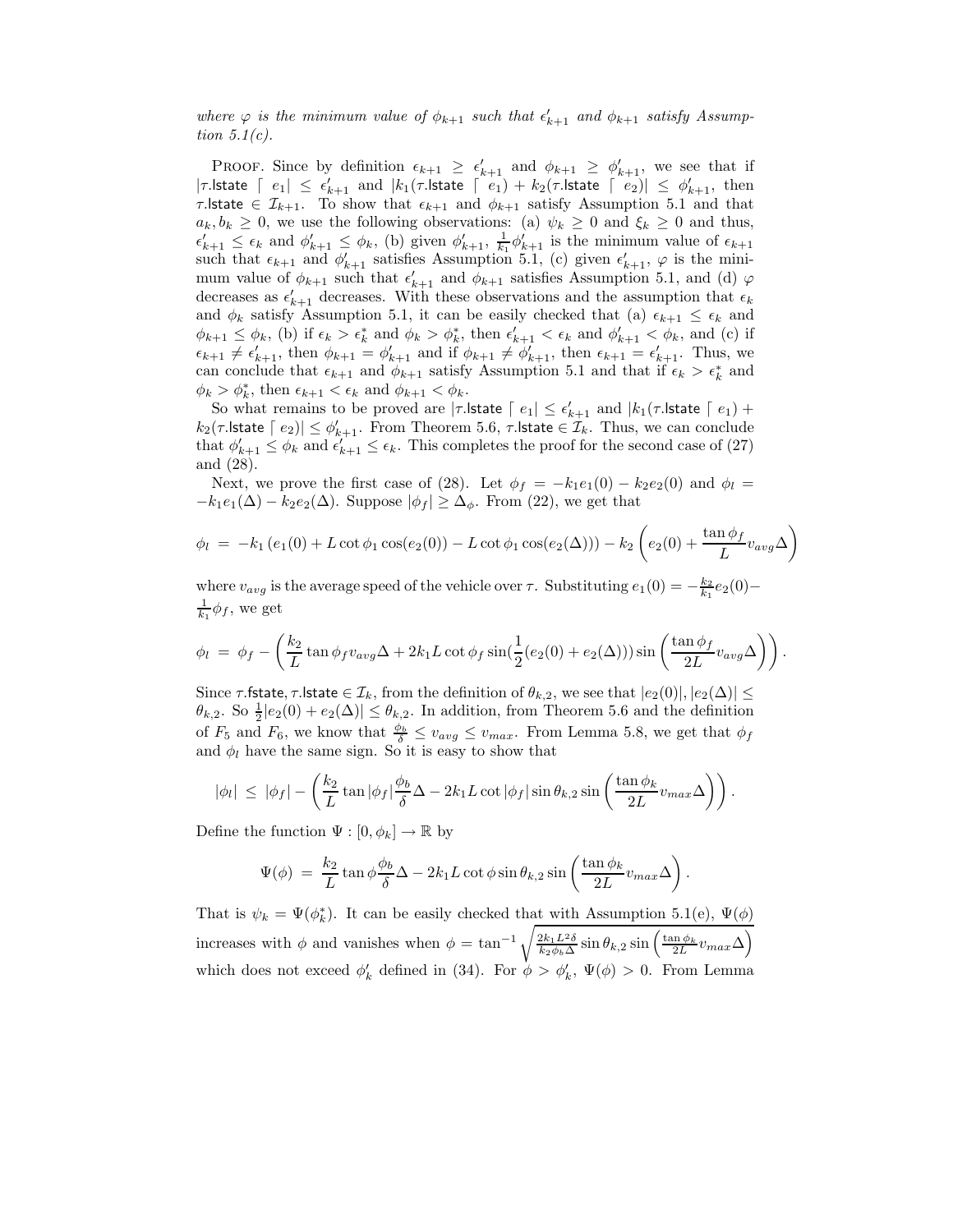5.7, we also know that for any  $\phi_f \in [-\phi_k, \phi_k]$ ,

$$
|\phi_l| \leq |\phi_f| + k_1 v_{max} \Delta + k_2 \frac{\tan \phi_k}{L} v_{max} \Delta.
$$

Since  $\phi_k^* > \phi_k'$ , we arrive at the following conclusion:

$$
|\phi_l| \leq \begin{cases} |\phi_f| - \psi_k & \text{if } |\phi_f| > \phi_k^* \\ \phi_k^* & \text{if } \phi_k' \leq |\phi_f| \leq \phi_k^* \\ |\phi_f| + k_1 v_{max} \Delta + k_2 \frac{\tan \phi_k}{L} v_{max} \Delta & \text{if } |\phi_f| < \phi_k' \end{cases}
$$

Thus,  $|\phi_l| \leq \max(\phi_k - \psi_k, \phi_k^*).$ 

Finally, we prove the first case of (27). From (22), we get that

$$
e_1(\Delta) = e_1(0) + 2L \cot \phi_1 \sin \left( e_2(0) + \frac{\tan \phi_f}{2L} v_{avg} \Delta \right) \sin \left( \frac{\tan \phi_f}{2L} v_{avg} \Delta \right).
$$

Note that the case where  $\phi_f = 0$  is also captured by this equation as  $\lim_{\phi_f \to 0} 2L \cot \phi_f \sin \left( \frac{\tan \phi_f}{2L} v_{avg} \Delta \right) =$  $v_{avg} \Delta$ . Define the function  $\Xi : [0, \epsilon_k] \rightarrow \mathbb{R}$  by

$$
\Xi(\epsilon) = -2L \max_{\phi \in [-\phi_k, \phi_k]} \cot \phi \sin \left( -\frac{k_1}{k_2} e - \frac{1}{k_2} \phi + \frac{\tan \phi}{2L} v_{max} \Delta \right) \sin \left( \frac{\tan \phi \phi_b}{2L} \Delta \right).
$$

That is  $\xi_k = \Xi(\epsilon_k^*)$ . It can be easily checked that with Assumption 5.1(e),  $\Xi(\epsilon)$  > 0 for any  $\epsilon > \epsilon'_k$  and that if  $e_1(0) \geq \epsilon'_k$ , then  $e_2(0) \leq -\frac{k_1}{k_2}\epsilon'_k - \frac{1}{k_2}\phi_f$  and so  $2L \cot \phi_f \sin \left( e_2(0) + \frac{\tan \phi_f}{2L} v_{avg} \Delta \right) \sin \left( \frac{\tan \phi_f}{2L} v_{avg} \Delta \right) \leq -\xi_k$ . Using symmetry, we can derive similar lower bound for the case where  $e_1(0) \le -\epsilon'_k$ . From Lemma 5.7, we also know that

$$
|e_1(\Delta)| \leq |e_1(0)| + v_{max}\Delta
$$

So we arrive at the following conclusion:

$$
|e_1(\Delta)| \leq \begin{cases} |e_1(0)| - \xi_k & \text{if } |e_1(0)| > \epsilon_k^* \\ \epsilon_k^* & \text{if } \epsilon_k' \leq |e_1(0)| \leq \epsilon_k^* \\ |e_1(0)| + v_{max}\Delta & \text{if } |e_1(0)| < \epsilon_k' \end{cases}
$$

Thus,  $|e_1(\Delta)| \leq \max(\epsilon_k - \xi_k, \epsilon_k^*)$ .

Define  $k^*$  to be the minimum value of k such that  $\epsilon_k \leq \epsilon_k^*$  or  $\phi_k \leq \phi_k^*$ . (If for any  $k, \epsilon_k > \epsilon_k^*$  and  $\phi_k > \phi_k^*$ , just pick an arbitrary natural number  $k^*$ .) Then, for any  $k < k^*$ ,  $a_k$  and  $b_k$  are strictly positive, that is,  $I_{k+1} \subsetneq I_k$ . The plot showing the progress in the deviation and disoriantation is shown in Figure 8.

The following lemma provides the value of the bound  $d^*$  on the maximum change in the value of d over  $\tau$ 

**Lemma 5.9.** *Suppose*  $\tau$  *f*state  $\in \mathcal{I}_k$  *for some*  $k \in \mathbb{N}$ *. For any*  $t \in dom(\tau)$ *,*  $|(\tau |$  $d(t) - \tau$ . fstate  $\lceil d \rceil \leq d^*$  *where*  $d^* = v_{max} \Delta$ .

PROOF. From Theorem 5.6, the definition of  $F_5$  and  $F_6$  and the definition of  $f_7$ which describes the evolution of d, we get that  $\max_{s,s_0\in I} ||f_7(s,g(l,s_0))|| \leq v_{max}$ .

 $\Box$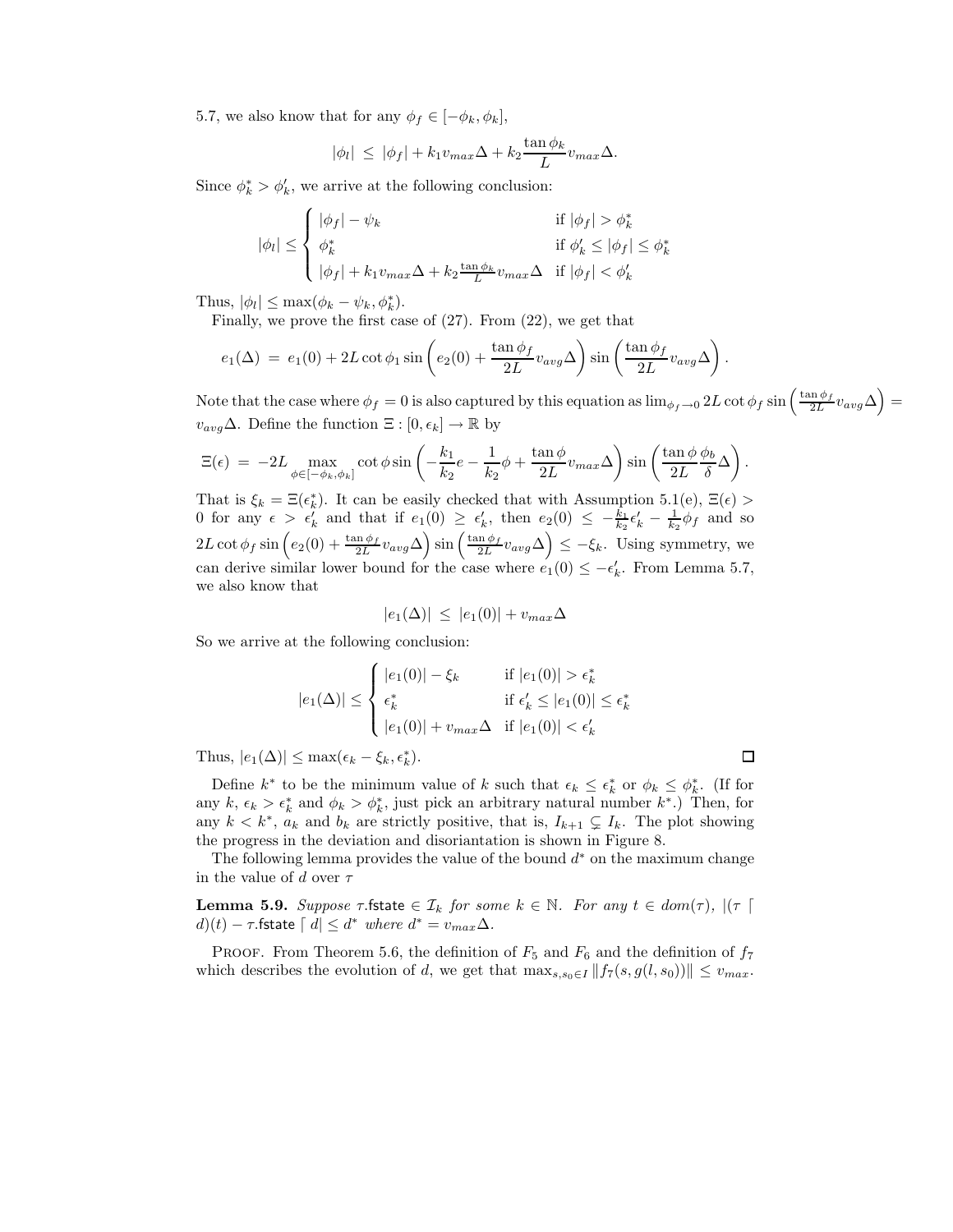

Fig. 8. The progress in deviation and disorientation. (a) The relationship between  $\epsilon_k$  and k. (b)<br>The relationship between  $\phi_1$  and k The relationship between  $\phi_k$  and k

Since  $dom(\tau) = [0, \Delta]$ , we get  $|(\tau \downarrow d)(t) - \tau$ .fstate  $\lceil d \rceil \leq \max_{s, s_0 \in I} ||f_7(s, g(l, s_0))|| \Delta \leq$  $\Box$  $v_{max}\Delta$ .

Using Lemma 5.8 and Lemma 5.9, we establish the relationship between the progress of  $\mathcal{I}_k$ 's and the decrease in the value of d.

**Lemma 5.10.** *For each*  $k \in \mathbb{N}$ , *starting from any reachable state*  $\mathbf{x} \in \mathcal{I}_k$  *such that*  $\mathbf{x}.d > v_{max}\Delta$ ,  $\mathbf{x}.path = \mathbf{x}.new\_path$  and  $\mathbf{x}.next = \mathbf{x}.now$ , any plan-free execution *fragment*  $\beta$  *with*  $\beta$ .ltime =  $\Delta$  *satisfies*  $\beta$ .lstate  $\in \mathcal{I}_{k+1}$  *and*  $\beta$ .lstate  $\lceil d \geq \mathbf{x}.d$  $v_{max}\Delta$ *.* 

**PROOF.** Since  $\mathbf{x}.next = \mathbf{x}.now$  and  $\beta$ . Itime =  $\Delta$ , we see that  $\beta$  can be written as  $\beta = \beta'$  or  $\beta = \beta'$  main $\tau_j$ brake $(b_j) \tau_{j+1}$ brake $(b_{j+1}) \dots \tau_n$  where  $\beta'$  is an execution fragment with exactly one main action  $a_i$  which occurs at time 0 and is immediately followed by a main action in the execution,  $\beta'$ . Itime =  $\Delta$  and  $\tau_j, \ldots, \tau_n$  are point trajectories. Let  $\tau$  be the pasted trajectory of all the trajectories after  $a_i$  in  $\beta'$ . Then,  $\tau$  is a pasted trajectory of all the trajectories between two main actions and so Lemma 5.8 and Lemma 5.9 apply. Since the main action  $a_i$  occurs at time 0 in β and brake action does not affect the value of s, we see that  $\tau_{i-1}$ . Istate  $\lceil s = \mathbf{x}.s$ . So  $\tau_{i-1}$ . Istate  $\lceil d \rceil_{max} \Delta > 0$  and hence  $a_i$  does not change the value of s. That is,  $\tau$ .fstate =  $\mathbf{x} \in \mathcal{I}_k$ . From Lemma 5.8, we get that  $\beta'$ . Istate  $\in \mathcal{I}_{k+1}$ . In addition, from Lemma 5.9, we see that  $\beta'$  **state**  $\lceil d \geq \mathbf{x}.d - v_{max}\Delta$ . Since  $\mathbf{x}.d > v_{max}\Delta$ , we get  $\beta'$ . Istate  $\lceil d > 0$ . Therefore, the main action following  $\beta'$  does not change the value of s. In addition, since brake action only affects the brake variable, we see that  $\beta$ .lstate  $\lceil s = \beta'$ .lstate  $\lceil s$ . Hence, we can conclude that  $\beta$ .lstate  $\in \mathcal{I}_{k+1}$  and β.lstate  $\lceil d \geq \mathbf{x}.d - v_{max} \Delta$ . 口

Finally, we conclude the section by establishing the segment progress property (B) defined at the beginning of Section 5.

**Theorem 5.11.** For each  $k \in \mathbb{N}$ , starting from any reachable state  $\mathbf{x} \in \mathcal{I}_k$ , any *reachable state* **x** *is in*  $\mathcal{I}_{k+n}$  *where*  $n = \max(\lfloor \frac{\mathbf{x} \cdot d - \mathbf{x'} \cdot d}{v_{max} \Delta} \rfloor - 1, 0)$ *, provided that path and current segment do not change.*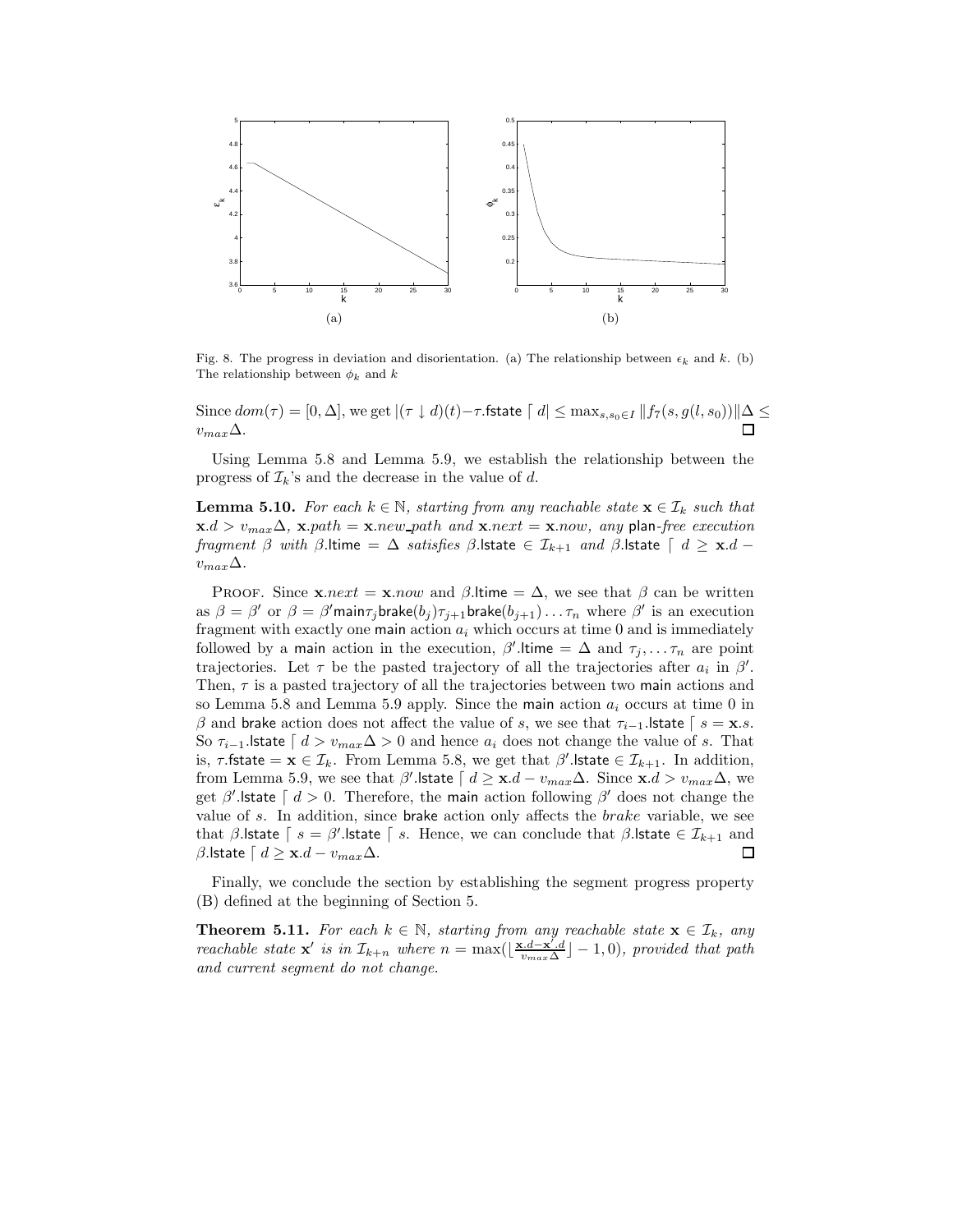Proof. Consider an arbitrary closed execution fragment β starting at **x** and ending at  $x'$ . Since by assumption,  $\beta$  is a plan-free execution fragment such that β.lstate  $\lceil$  path = β.fstate  $\lceil$  new path and β.lstate  $\lceil$  seg = β.fstate  $\lceil$  seg, from Theorem 5.6, we know that  $\beta$ . Istate  $\in \mathcal{I}_k$ . This completes the proof for the case where  $\lfloor \frac{\mathbf{x}.d - \mathbf{x}'d}{v_{max}\Delta} \rfloor - 1 \leq 0$ .

Next, consider the case where  $\lfloor \frac{\mathbf{x}.d-\mathbf{x}'.d}{v_{max}\Delta} \rfloor - 1 > 0$ . From the structure of a PCHA, we see that  $next = now$  every  $\Delta$  time. So, the first state in  $\beta$  such that  $next = now$ occurs no later than time  $\Delta$ . Using Lemma 5.9, we see that at this state,  $d \geq$ **x**.d−v<sub>max</sub>∆. Applying Lemma 5.10 and using an invariance of  $\mathcal{I}_k$  for any k proved in Theorem 5.6, we get that  $\beta_1$ . **lstate** ∈  $\mathcal{I}_{k+n}$  where  $n = \lfloor \frac{\mathbf{x}.d - v_{max}\Delta - \mathbf{x}'.d}{v_{max}\Delta} \rfloor$ . ◻

A sequence of shrinking  $\mathcal{I}_k$ 's visited by  $\mathcal A$  in making progress towards a waypoint is shown in Figure 9.



Fig. 9. A sequence of shrinking  $\mathcal{I}_k$ 's visited by A in making progress towards a waypoint.  $\mathcal{I}_k$  is drawn in black, whereas  $\mathcal{I}_{k+i}$  is drawn in red for  $i > 0$ .

#### 5.4 Safety and Waypoint Progress: Identifying Safe Planner Paths

In this section, we derive a sufficient condition on planner paths that can be safely followed with respect to a candidate invariant set  $\mathcal{I}_0$  whose parameters  $\epsilon_0 \in [0, e_{max}]$ and  $\phi_0 \in [0, \phi_{max}]$  satisfy Assumption 5.1 and are chosen such that  $\mathcal{I}_0$  contains the initial state  $Q_{0}$ . Then, we prove an invariance of  $\mathcal{I}_0$  and conclude that the safety and waypoint progress properties (A) and (C) defined at the beginning of Section 5 are satisfied.

The proof is structured as follows. First, we consider an execution fragment where path does not change and starting with waypoint-distance not shorter than some threshold  $D^*$ . Lemma 5.15 uses the segment progress property established in Section 5.3 to prove that this execution fragment preserves an invariance of  $\mathcal{I}_0$ . Then, in Lemma 5.16 and Lemma 5.17, we show that right after a path is changed, the waypoint-distance is not shorter than  $D^*$  and the state of A remains in  $\mathcal{I}_0$ . Using these results, Lemma 5.18 concludes that an execution fragment which updates the path exactly once by the first main action preserves an invariance of  $\mathcal{I}_0$ . Finally, we use Lemma 5.15 and Lemma 5.18 to conclude the section that  $\mathcal{I}_0$  is in fact an invariant of  $A$  and with this result, we conclude that the system satisfies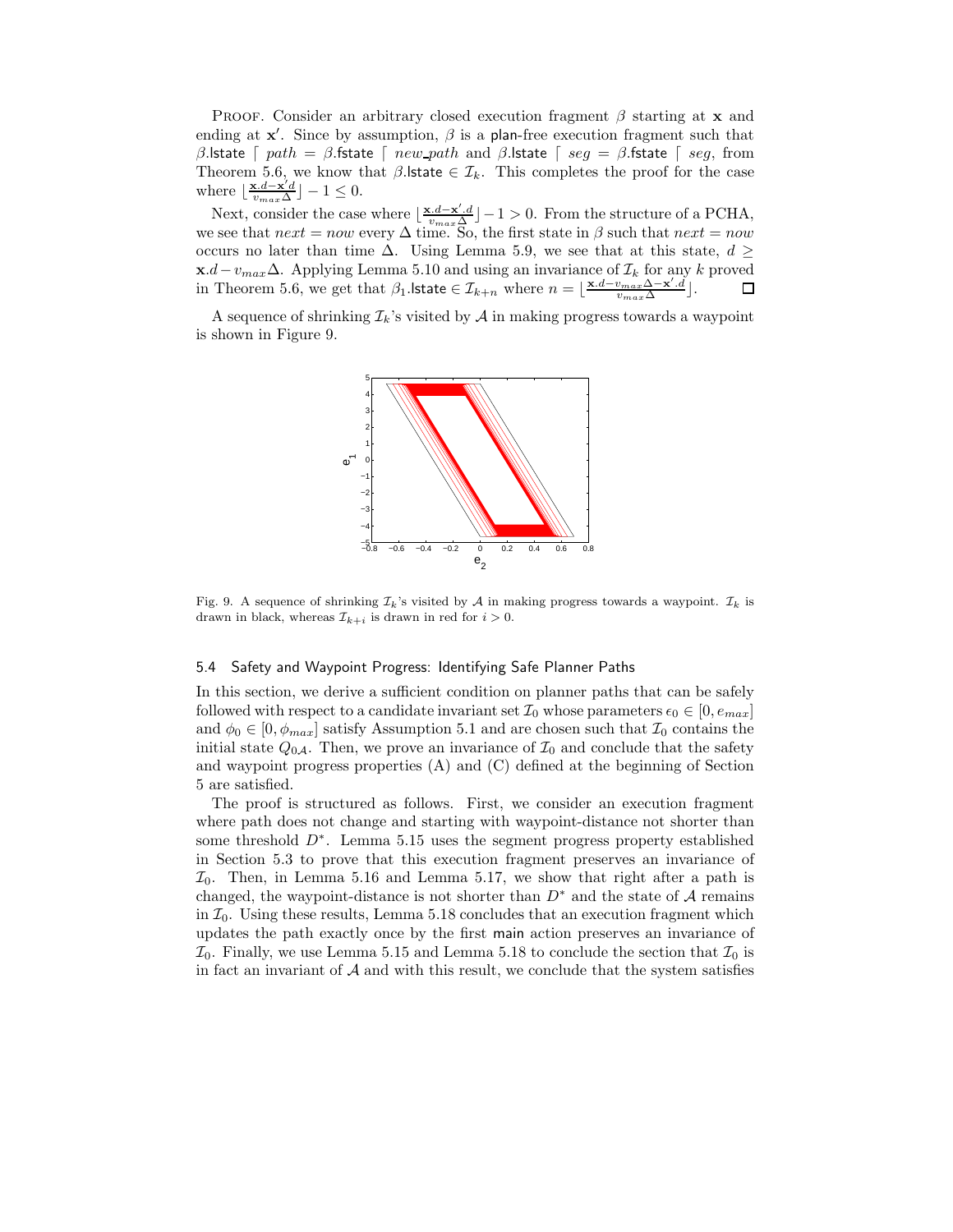the safety and waypoint progress properties (A) and (C) defined at the beginning of Section 5.

The following assumption provides sufficient conditions for *planner* paths that can be safely followed. The key idea in the condition is: *longer path segments can be succeeded by sharper turns*. Following a long segment, the vehicle reduces its deviation and disorientation by the time it reaches the end, and thus, it is possible for the vehicle to turn more sharply at the end without breaking an invariance of  $\mathcal{I}_0$ .

*Assumption* **5.12.** (Planner paths) Let  $p_0, p_1, \ldots$  be a planner path; for  $i \in$  $\{0, 1, \ldots\}$ , let  $\lambda_i$  be the length of the segment  $\overline{p_i p_{i+1}}$  and  $\sigma_i$  be the difference in orientation of  $\overline{p_i p_{i+1}}$  and that of  $\overline{p_{i+1} p_{i+2}}$ . Then, for each  $i \in \{0, 1, ...\}$ ,

(a)  $\lambda_i \geq 2v_{max}\Delta + \epsilon_0$ .

(b) Let  $n = \lfloor \frac{\lambda_i - \epsilon_0 - 2v_{max}\Delta}{v_{max}\Delta} \rfloor$ . Then,  $\lambda_i$  and  $\sigma_i$  satisfy the following conditions:

$$
\epsilon_n \le \frac{1}{|\cos \sigma_i|} (\epsilon_0 - v_{max} \Delta |\sin \sigma_i|)
$$
\n(35)

$$
\phi_n \le \phi_0 - k_1 v_{max} \Delta \sin |\sigma_i| - k_1 \epsilon_n (1 - \cos \sigma_i) - k_2 |\sigma_i| \tag{36}
$$

where, given  $\epsilon_0$  and  $\phi_0$ ,  $\epsilon_n$  and  $\phi_n$  are defined recursively for any  $n > 0$  by  $\epsilon_n = \epsilon_{n-1} - a_{n-1}$  and  $\phi_n = \phi_{n-1} - b_{n-1}$  where  $a_{n-1}, b_{n-1}$  are defined in Lemma 5.8.

The relationship between  $\lambda$  and the maximum value of  $\sigma$  which satisfies this assumption is shown in Figure 10.



Fig. 10. Segment length vs. maximum difference between consecutive segment orientations, for different values of  $L$  and  $\delta.$ 

*Remark* **5.13.** The choice of  $\epsilon_0$ 's and  $\phi_0$ 's affects both the requirements on a safe path (Assumption 5.12) and the definition of a *good* brake controller (Definition 5.2). Larger  $\epsilon_0$ 's and  $\phi_0$ 's allow sharper turns in planned paths but forces brakes to occur only at higher speeds. That is, relaxing the constraint on a path results in the tighter constraint on a brake action. This tradeoff is related to the design flaw of Alice as discussed in the introduction of the paper. Without having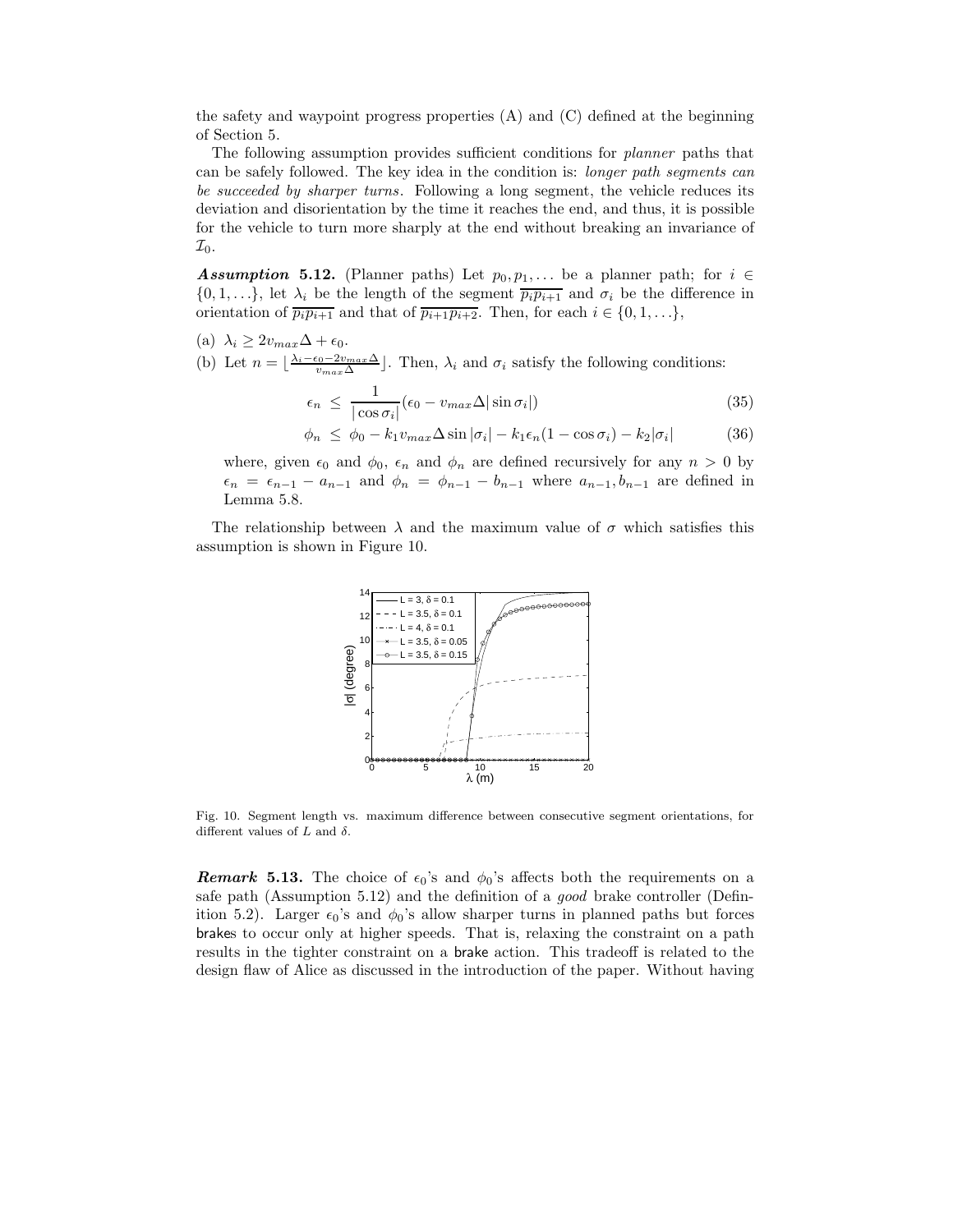quantified the tradeoff, we inadvertently allowed a path to have sharp turns and also brakes at low speeds—thus violating safety.

To establish that  $\mathcal{I}_0$  is an invariant of  $\mathcal{A}$ , we further assume that (a) new planner paths begin at the current position, (b) Vehicle is not too disoriented with respect to new paths, and (c) Vehicle speed is not too high as stated in Assumption 5.14.

*Assumption* **5.14.** (plan action and new path)

- (a) Any new path  $p = p_1p_2 \ldots$  satisfies  $p_1 = [x_p, y_p]$  where  $x_p$  and  $y_p$  are the values of the variable  $x$  and  $y$ , respectively, when the path is received (i.e. when the plan action occurs). That is, for any new input path, the path must begin at the current position of the vehicle.
- (b) Let  $v_p$  and  $\theta_p$  be the speed and the orientation of the vehicle, respectively, when a plan action occurs. Then,

$$
v_p < \frac{\epsilon_0}{\Delta \sqrt{1 + \sin^2 \theta_{0,2}}} - a_{max} \Delta
$$

where given  $\epsilon_0$  and  $\phi_0$ ,  $\theta_{0,2}$  is defined as in (16). In addition, let  $p = p_1p_2 \ldots$ be the received path and let  $\vec{p}$  be the vector which represents a straight line defined by  $p_1$  and  $p_2$ . Then,

$$
|\angle \vec{p} - \theta_p| \le \frac{\phi_0}{k_2} - (v_p + a_{max}\Delta)\Delta\left(\frac{k_1}{k_2}\sqrt{1 + \sin^2\theta_{0,2}} + \frac{\tan\phi_0}{L}\right).
$$

First, we consider an execution fragment where path does not change and starting with a large enough waypoint-distance. The following lemma uses the progress property established in Section 5.3 to shows that before switching to the next segment,  $\mathbf{x} \in \mathcal{I}_n$  where  $n \geq 0$  depends on the segment length. Since we restrict the sharpness of the turn with respect to segment length (Assumption 5.12), we can then conclude that this execution fragment preserves an invariance of  $\mathcal{I}_0$ .

**Lemma 5.15.** *Consider a* plan-free execution fragment  $\beta$  starting at a state  $\mathbf{x} \in \mathcal{I}_0$ . *Suppose* **x**.path = **x**.new path and **x**.d  $\geq D^*$  where  $D^* = \lambda_1 - \epsilon_0 - v_{max}\Delta$  and  $\lambda_1$ *is the length of the segment* **x***.seg. Then*  $\beta$ **.***lstate*  $\in \mathcal{I}_0$ *.* 

PROOF. First, observe that  $\beta$  can be written as  $\beta = \beta_1 a_1 \beta_2 a_2 \dots \beta_m$  where for any i,  $a_i$  is a main action and  $\beta_i$  is a plan-free execution fragment such that β<sub>i</sub>.lstate  $\lceil$  path = β<sub>i</sub>.fstate  $\lceil$  new path and β<sub>i</sub>.lstate  $\lceil$  seg = β<sub>i</sub>.fstate  $\lceil$  seg. From Theorem 5.6, we get that for any i, if  $\beta_i$ . fstate  $\in \mathcal{I}_0$ , then  $\beta$ . lstate  $\in \mathcal{I}_0$ . So, suppose  $\beta_1$  fstate  $\in \mathcal{I}_0$ ,  $\beta_1$  fstate  $\lceil \; path = \beta_1$  fstate  $\lceil \; new\!path \; and \; \beta_1$  fstate  $\lceil \; d \geq 1$  $\lambda_1 - \epsilon_0 - v_{max} \Delta$ . We only need to show that for any  $i > 1$ ,  $\beta_i$  fstate  $\in \mathcal{I}_0$ .

Consider the base case  $i = 2$ . If  $\beta_2$  fstate  $\beta_3$  seg =  $\beta_1$  state  $\beta_3$  seg, then  $a_1$  does not change the continuous state s, and so  $\beta_2$  fistate  $\in \mathcal{I}_0$ . Otherwise,  $\beta_2$  fistate  $\lceil \text{seg} = \rceil$  $\beta_1$  fistate  $\lceil \text{seg} + 1 \rceil$ . But from the update rule of the variable seg and Lemma 5.9, it can be easily shown that  $-v_{max} \Delta < \beta_1$ . Istate  $\lceil d \leq 0$ . Applying Theorem 5.11, we get that  $\beta_1$ .**Istate**  $\in \mathcal{I}_n$  where  $n = \lfloor \frac{\lambda_1 - \epsilon_0 - 2v_{max} \Delta}{v_{max} \Delta} \rfloor$  because by Assumption 5.12(a),  $\lambda_1 - \epsilon_0 - 2v_{max}\Delta > 0.$ 

Let  $\mathbf{x}_1 = \beta_1$  Istate and  $\mathbf{x}_2 = \beta_2$  fistate and let  $\sigma_1$  be the difference between the orientation of  $\beta_1$  fstate  $\lceil \text{seg and } \beta_1 \text{ fstate} \rceil$  seg + 1. From the update rule for  $e_1$  and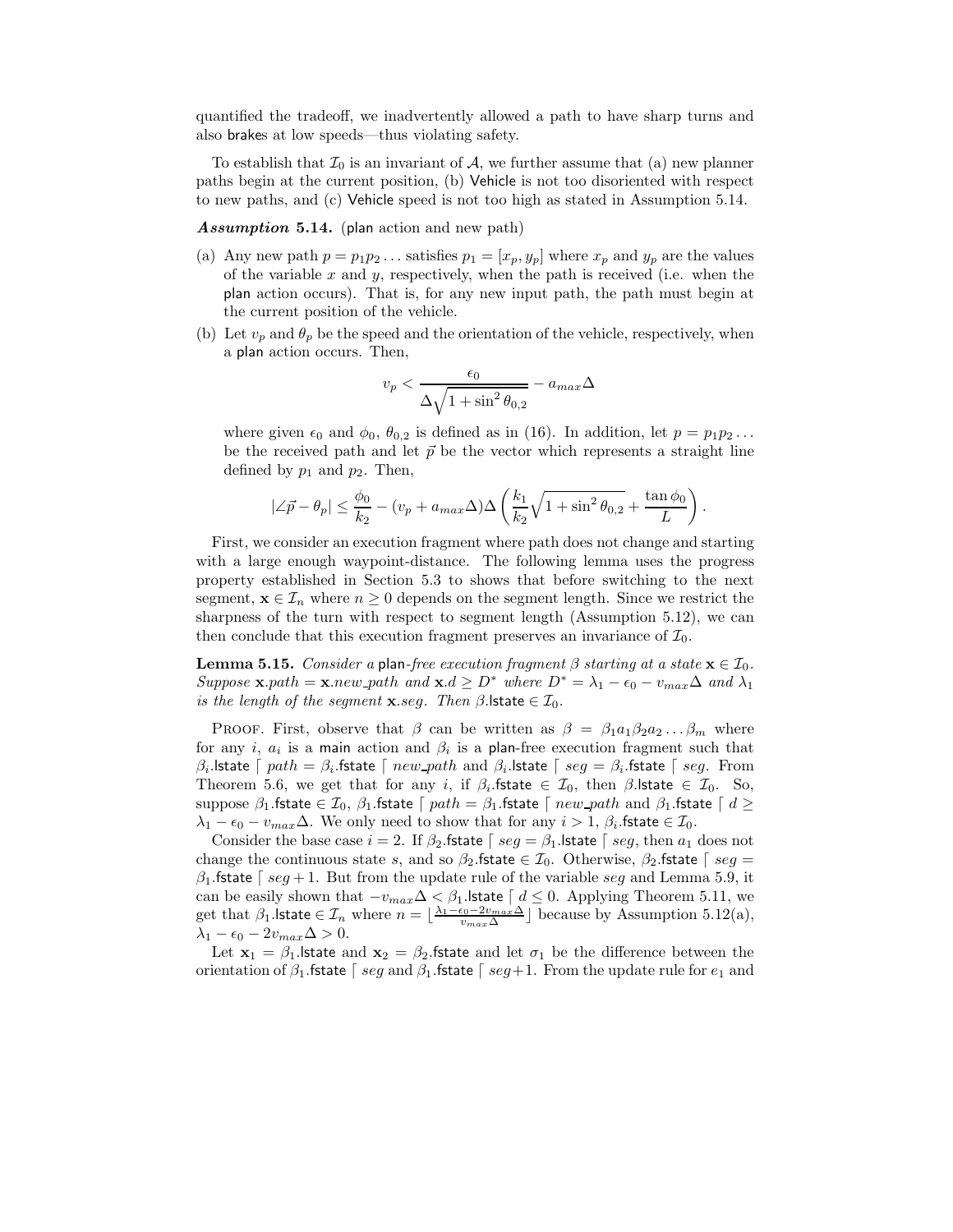the definition of  $\vec{p}$ ,  $\vec{q}$  and  $\vec{r}$  in Figure 5, it can be shown that  $\mathbf{x}_2.e_1 = \mathbf{x}_1.d \sin \sigma_1 +$ **x**<sub>1</sub>.e<sub>1</sub> cos  $\sigma_1$ . But since  $\beta_1$  **state**  $\in \mathcal{I}_n$ , from the definition of  $\mathcal{I}_n$ ,  $|\mathbf{x}_1 e_1| \leq \epsilon_n$ . Therefore, using the bounds on  $\mathbf{x}_1$ .d provided earlier in the proof, we get  $|\mathbf{x}_2.e_1|$   $\leq$  $v_{max}\Delta|\sin \sigma_1| + \epsilon_n |\cos \sigma_1|$ . Hence, from Assumption 5.12(b),  $|\mathbf{x}_2.e_1| \leq \epsilon_0$ , that is,  $F_1(\mathbf{x}_2.s), F_2(\mathbf{x}_2.s) \geq 0.$ 

Next, we prove that  $F_3(\mathbf{x}_2,s), F_4(\mathbf{x}_2,s) \geq 0$ . From the definition of  $\mathcal{I}_n$ , we know that  $-\frac{k_1}{k_2}\mathbf{x}_1 \cdot e_1 - \frac{1}{k_2}\phi_n \leq \mathbf{x}_1 \cdot e_2 \leq -\frac{k_1}{k_2}\mathbf{x}_1 \cdot e_1 + \frac{1}{k_2}\phi_n$ . From the update rule for  $e_2$ , it can be easily shown that  $\mathbf{x}_2.e_2 = \mathbf{x}_1.e_2 - \sigma_1$ . Thus, we get that  $-\frac{k_1}{k_2}\mathbf{x}_1.e_1 - \frac{1}{k_2}\phi_n \sigma_1 \leq \mathbf{x}_2 \cdot e_2 \leq -\frac{k_1}{k_2} \mathbf{x}_1 \cdot e_1 + \frac{1}{k_2} \phi_n - \sigma_1$ . Using the bounds on  $\mathbf{x}_2 \cdot e_1$ ,  $\mathbf{x}_2 \cdot e_2$  and  $\mathbf{x}_1 \cdot d$ , we can derive that  $k_1\mathbf{x}_2.e_1 + k_2\mathbf{x}_2.e_2 \leq k_1v_{max}\Delta\sin|\sigma_1| + k_1\epsilon_n(1-\cos\sigma_1)+\phi_n + k_2|\sigma_1|$ and  $k_1\mathbf{x}_2.e_1 + k_2\mathbf{x}_2.e_2 \geq -k_1v_{max}\Delta\sin|\sigma_1| - k_1\epsilon_n(1-\cos\sigma_1) - \phi_n - k_2|\sigma_1|$ . That is,

 $|k_1\mathbf{x}_2.e_1 + k_2\mathbf{x}_2.e_2| \leq k_1v_{max}\Delta\sin|\sigma_1| + k_1\epsilon_n(1-\cos\sigma_1) + \phi_n + k_2|\sigma_1|$ 

Therefore, Assumption 5.12(b) guarantees that  $|k_1\mathbf{x}_2.e_1 + k_2\mathbf{x}_2.e_2| \leq \phi_0$ . That is,  $F_3(\mathbf{x}_2,s), F_4(\mathbf{x}_2,s) \geq 0$ . In addition, since a main action does not affect v,  $F_5(\mathbf{x}_2.s) = F_5(\mathbf{x}_1.s)$  and  $F_6(\mathbf{x}_2.s) = F_6(\mathbf{x}_1.s)$ , so  $F_5(\mathbf{x}_2.s)$ ,  $F_6(\mathbf{x}_1.s) \ge 0$ .

Therefore, by definition of  $\mathcal{I}_0$ , we get  $\beta_2$  fistate  $\in \mathcal{I}_0$ . In addition, from the bounds on **x**<sub>1</sub>.d and **x**<sub>1</sub>.e<sub>1</sub>, it can be easily shown that  $\beta_2$  fistate  $\lceil d \geq \lambda_2 - \epsilon_0 - v_{max}\Delta$  where  $\lambda_2$  is the length of the segment  $\beta_2$  fstate  $\lceil \text{seg.} \rceil$ 

Next, consider an arbitrary  $i \geq 2$  and assume that  $\beta_{i-1}$ .fstate  $\in \mathcal{I}_0$  and if  $i = 2$ or  $i > 2$  and  $\beta_{i-1}$ . fstate  $\lceil \text{ seg } \neq \beta_{i-2}$ . lstate  $\lceil \text{ seg, then } \beta_{i-1}$ . fstate  $\lceil d \geq \lambda_{i-1} - \beta_1 \rceil$  $\epsilon_0 - v_{max}\Delta$  where  $\lambda_{i-1}$  is the length of the segment  $\beta_{i-1}$ . fitate  $\lceil \text{ seg. } \text{Simplify}$ following the previous proof for  $i = 2$ , we get  $\beta_i$ . fstate  $\in \mathcal{I}_0$  and if  $\beta_i$ . fstate  $\lceil \text{ seg } \neq \emptyset \rceil$  $\beta_{i-1}$ .lstate  $\lceil \text{ seg}, \text{ then } \beta_i$ .fstate  $\lceil d \geq \lambda_i - \epsilon_0 - v_{max}\Delta$  where  $\lambda_i$  is the length of the segment  $\beta_i$  fstate  $\lceil$  seq.

By mathematical induction, we conclude the proof that for any  $i > 1$ ,  $\beta_i$  fistate  $\in$  $\Box$  $\mathcal{I}_0$ .

The next two lemmas show that Assumption 5.14 is sufficient to guarantee that if a path is changed, then all the assumptions in the Lemma 5.15 are satisfied.

**Lemma 5.16.** *For each state*  $\mathbf{x}, \mathbf{x}' \in Q$  *such that*  $\mathbf{x}.$ *path*  $\neq$   $\mathbf{x}.$ *new* path, if  $\mathbf{x} \in \mathcal{I}_0$ and  $\mathbf{x} \stackrel{\text{main}}{\rightarrow} \mathbf{x}'$ , then  $\mathbf{x}' \cdot d \geq \lambda - v_{max} \Delta > 0$  where  $\lambda$  is the length of the first segment *of* **x**.new path*.*

PROOF. Consider an arbitrary execution  $\alpha = \tau_0 a_1 \tau_1 a_2 \ldots$  Pick an arbitrary natural number i such that  $a_i$  is a main action and let  $\mathbf{x} = \tau_{i-1}$ . Istate and  $\mathbf{x}' =$  $\tau_i$ . **fstate**. We want to show that if **x**  $\lceil \text{ path } \neq \mathbf{x} \rceil \text{ new path, then } \mathbf{x}' . d \geq \lambda$  $v_{max} \Delta > 0$ . Notice that **x**.path  $\neq$  **x**.new path if and only if there exists a natural number  $j < i$  such that  $a_j$  is a plan action and for any natural number  $k \in \{j +$  $1,\ldots,i-1\}$ ,  $a_k$  is not a main action. Using Assumptions 5.14(a), we get  $\langle \tau_j$  .fstate  $\vert$ x,  $\tau_j$  fistate  $\langle y \rangle = p_{i,1}$  where  $p_{i,1}$  is the first waypoint in **x**. *new* path. Since main action occurs every  $\Delta$  time, the time between  $a_i$  and  $a_j$  is at most  $\Delta$ . Therefore, from Theorem 5.6, the definition of  $F_5$  and  $F_6$  and the definition of  $f_1$  and  $f_2$ which describe the evolution of x and y, we see that  $\|\langle \mathbf{x}.x, \mathbf{x}.y \rangle - p_{i,1} \| \leq v_{max} \Delta$ . Furthermore, from Assumption 5.12(a), we know that  $\lambda = ||p_{i,2}-p_{i,1}|| > v_{max}\Delta + \epsilon_0$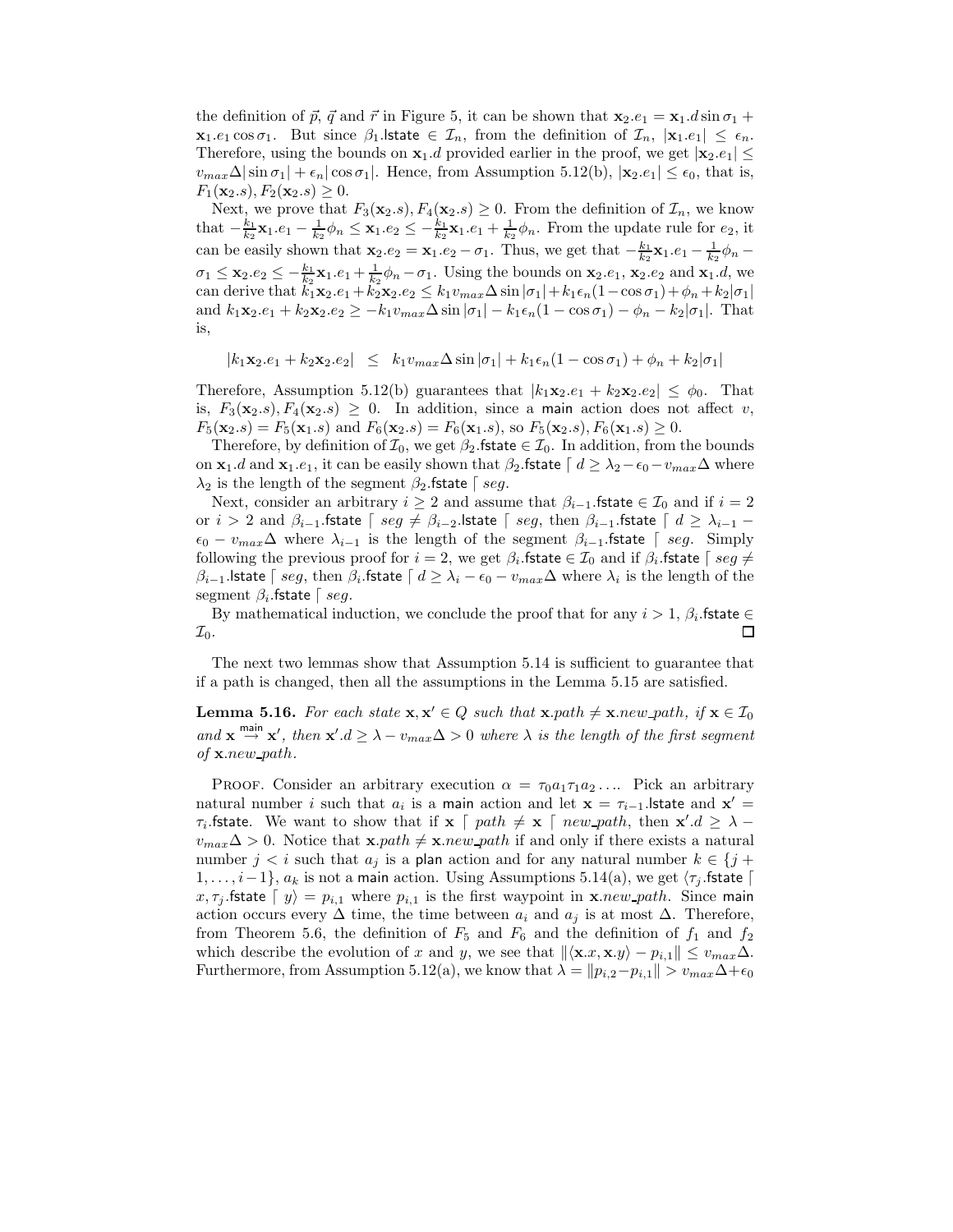where  $p_{i,2}$  is the second waypoint in  $p_i$ . Thus,  $\mathbf{x}.d \ge ||p_{i,2} - p_{i,1}|| - ||\langle \mathbf{x}.x, \mathbf{x}.y \rangle$  $p_{i,1} \| \geq \lambda - v_{max} \Delta > 0.$ П

**Lemma 5.17.** *For each state*  $\mathbf{x}, \mathbf{x}' \in Q$  *such that*  $\mathbf{x}.path \neq \mathbf{x}.new.path$ , if  $\mathbf{x} \in \mathcal{I}_0$  $and \mathbf{x} \stackrel{\text{main}}{\rightarrow} \mathbf{x}'$ , then  $\mathbf{x}' \in \mathcal{I}_0$ .

PROOF. Consider an arbitrary execution  $\alpha = \tau_0 a_1 \tau_1 a_2 \ldots$  Pick an arbitrary natural number i such that  $a_i$  is a main action and let  $\mathbf{x} = \tau_{i-1}$ . Istate and  $\mathbf{x}' =$  $\tau_i$ . **fstate.** We want to show that if  $\mathbf{x} \in \mathcal{I}_0$  and  $\mathbf{x}.path \neq \mathbf{x}.new\_path$ , then  $\mathbf{x}' \in \mathcal{I}_0$ . So suppose  $\mathbf{x} \in \mathcal{I}_0$ . Notice that  $\mathbf{x}.path \neq \mathbf{x}.new\_path$  if and only if there exists a natural number  $j < i$  such that  $a_j$  is a plan action and for any natural number  $k \in$  ${j+1,\ldots,i-1}$ ,  $a_k$  is not a main action. Let  $p_{j1}$  and  $p_{j2}$  be the first two waypoints of the new path. Consider a closed execution fragment  $\beta = \tau_i a_{i+1} \dots \tau_{i-1}$ . From Assumption 5.14(a), we get that  $p_{i1} = \tau_i$  fistate  $\int \langle x, y \rangle$ . Since main action occurs every  $\Delta$  time, we see that  $\beta$ . Itime  $\leq \Delta$ . From the differential equations describing the evolution of  $x$  and  $y$ , we get that

$$
\begin{aligned} &|(\tau_j.\mathsf{fstate} \hspace{.1cm} \lceil \hspace{.1cm} x) - (\mathbf{x}.x) | \hspace{.1cm} \le \hspace{.1cm} ((\tau_j.\mathsf{fstate} \hspace{.1cm} \lceil \hspace{.1cm} v) + a_{max}\Delta)\Delta \\ &|(\tau_j.\mathsf{fstate} \hspace{.1cm} \lceil \hspace{.1cm} y) - (\mathbf{x}.y) | \hspace{.1cm} \le \hspace{.1cm} \sin \theta_{0,2} ((\tau_j.\mathsf{fstate} \hspace{.1cm} \lceil \hspace{.1cm} v) + a_{max}\Delta)\Delta \end{aligned}
$$

So from the definition of  $\vec{r}$  in Figure 5, we get that

$$
\|\vec{r}\| \le (\tau_j.\text{fstate} \mid v) + a_{max}\Delta)\Delta\sqrt{1 + \sin^2\theta_{0,2}}
$$

Using Assumption 5.14(b), we can conclude that  $\|\vec{r}\| \leq \epsilon_0$ . So from the update rule for  $e_1$ ,  $|\mathbf{x}'\cdot e_1| \leq ||\vec{r}||$  and so

$$
|\mathbf{x}'\cdot e_1| \le (\tau_j \cdot \mathsf{fstate} \mid v) + a_{max} \Delta) \Delta \sqrt{1 + \sin^2 \theta_{0,2}} \le \epsilon_0,\tag{37}
$$

that is  $F_1(\mathbf{x}^{\prime}.s), F_2(\mathbf{x}^{\prime}.s) \geq 0.$ 

Similarly, from the differential equation describing the evolution of  $\theta$ , we get that

$$
|(\tau_j.\mathsf{fstate}\hspace{.1cm} \lceil \theta) - (\mathbf{x}.\theta)| \hspace{.1cm} \le \hspace{.1cm} \frac{1}{L} \tan{\phi_0((\tau_j.\mathsf{fstate}\hspace{.1cm} \lceil \hspace{.1cm} v) + a_{max}\Delta) \Delta}
$$

Using condition (1) of Assumption 5.14(b), we can conclude that

$$
\begin{aligned} |\angle \vec{p} - (\mathbf{x}.\theta)| \ &= \ |(\angle \vec{p} - (\tau_j.\text{fstate } \lceil \theta)) + ((\tau_j.\text{fstate } \lceil \theta) - (\mathbf{x}.\theta))| \\ &\leq \ |(\angle \vec{p_i} - (\tau_j.\text{fstate } \lceil \theta))| + |((\tau_j.\text{fstate } \lceil \theta) - (\mathbf{x}.\theta))| \\ &\leq \frac{\phi_0}{k_2} - \frac{k_1}{k_2}((\tau_j.\text{fstate } \lceil \ v) + a_{max}\Delta)\Delta\sqrt{1 + \sin^2\theta_{0,2}} \end{aligned}
$$

So we get

$$
|k_2 \mathbf{x}' \cdot e_2| \le \phi_0 - k_1((\tau_j.\mathsf{fstate} \mid v) + a_{max}\Delta)\Delta\sqrt{1 + \sin^2\theta_{0,2}}
$$

Combining this with (37), we get that

 $|k_1(\mathbf{x}'\cdot e_1) + k_2(\mathbf{x}'\cdot e_2)| \le |k_1(\mathbf{x}'\cdot e_1)| + |k_2(\mathbf{x}'\cdot e_2)| \le \phi_0,$ 

that is,  $F_3(\mathbf{x}'.s), F_4(\mathbf{x}'.s) \ge 0.$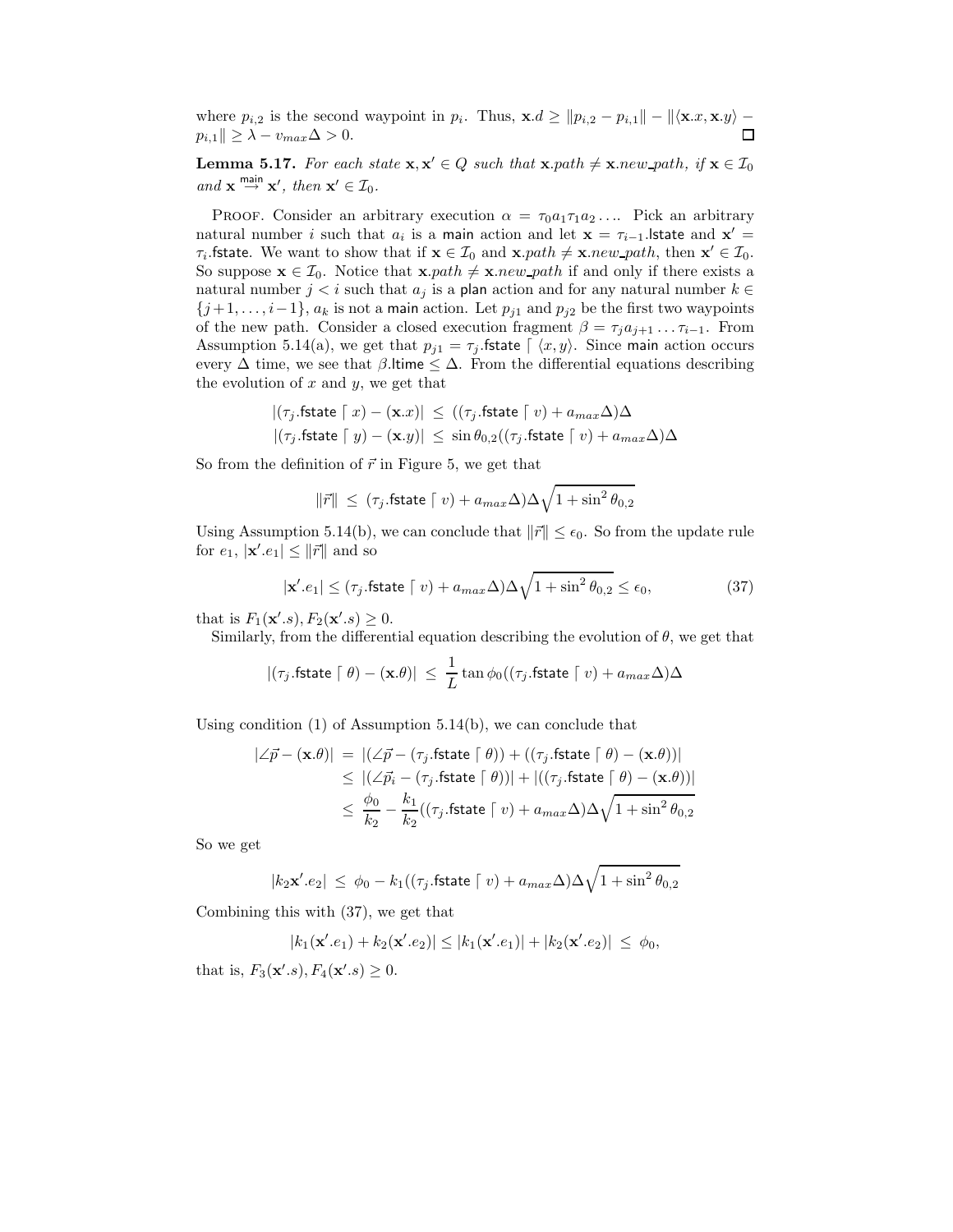In addition, since main action does not affect v, we see that  $F_5(\mathbf{x}'\cdot s) = F_5(\mathbf{x}\cdot s)$ and  $F_6(\mathbf{x}'\cdot s) = F_6(\mathbf{x}\cdot s)$ , so  $F_5(\mathbf{x}'\cdot s)$ ,  $F_6(\mathbf{x}'\cdot s) \geq 0$ . Therefore, by definition of  $\mathcal{I}_0$ ,  $\Box$ we get that  $\mathbf{x}' \in \mathcal{I}_0$ .

Using the previous three lemmas, the following lemma concludes that an execution fragment which updates the path exactly once by the first main action preserves an invariance of  $\mathcal{I}_0$ .

**Lemma 5.18.** *Consider a* plan-free execution fragment  $\beta$  starting at a state  $\mathbf{x} \in \mathcal{I}_0$ *. If*  $\mathbf{x}.path \neq \mathbf{x}.new\_path$ , then  $\beta$ . Istate  $\in \mathcal{I}_0$ .

PROOF.  $\beta$  can be written as  $\beta = \beta_1$ main $\beta_2$  where  $\beta_1 = \tau_0$ brake $\tau_1$ brake... $\tau_n$  and  $\beta_2$  is a plan-free execution fragment with  $\beta_2$  fistate  $\lceil \text{path} \rceil = \beta_2$  fistate  $\lceil \text{new-path} \rceil$ . Clearly,  $\beta_1$ .lstate  $\lceil \n{path \neq \beta_1} \rceil$ .lstate  $\lceil \n{new.path.} \rceil$  and  $\beta_1$ .fstate  $\in \mathcal{I}_0$  and thus, from Theorem 5.6,  $\beta_1$ . Istate  $\in \mathcal{I}_0$ . Applying Lemma 5.16 and Lemma 5.17, we see that  $\beta_2$  fstate  $\lceil d \geq \lambda_1 - v_{max} \Delta \geq \lambda_1 - \epsilon_0 - v_{max} \Delta$  and  $\beta_2$  fstate  $\in \mathcal{I}_0$  where  $\lambda_1$  is the length of the first segment of **x**.new\_path. Therefore, from Lemma 5.15,  $\beta$ . state  $\in \mathcal{I}_0$ . □

Finally, we conclude that  $\mathcal{I}_0$  is an invariant of  $\mathcal{A}$ .

**Theorem 5.19.** *Suppose the initial state*  $\mathbf{x}_0 \in \mathcal{I}_0$  *and*  $\mathbf{x}_0.d \geq \lambda_1 - \epsilon_0 - v_{max}\Delta$  *where*  $\lambda_1$  *is the length of the first segment of the initial path. Then,*  $\mathcal{I}_0$  *is an invariant of* A*.*

PROOF. Any execution  $\alpha$  can be written as  $\alpha = \beta_1$ plan $\beta_2$ plan... where  $\beta_1$  is a plan-free execution fragment with  $\beta_1$  fstate  $\lceil \text{path} \rangle = \beta_1$  fstate  $\lceil \text{new-path} \rangle$  and for any  $i \geq 2$ ,  $\beta_i$  is a plan-free execution fragment with  $\beta_i$  fstate  $\lceil$  path  $\neq \beta_i$  fstate  $\lceil$ new path. Since plan action does not affect the variable s, if  $\beta_1$  state  $\in \mathcal{I}_0$ , then  $\beta_2$ .fstate  $\in \mathcal{I}_0$  and using Lemma 5.18, we get that for any  $i \geq 2$ ,  $\beta_i$ . Istate  $\in \mathcal{I}_0$ . Thus, we only need to show that  $\beta_1$  Istate  $\in \mathcal{I}_0$ . But this is true from Lemma 5.15 since  $\beta_1$ .fstate  $\lceil d = \mathbf{x}_0.d \ge \lambda_1 - \epsilon_0 - v_{max}\Delta$  and  $\beta_1$ .fstate  $\in \mathcal{I}_0$ . ◻

Since for any state  $\mathbf{x} \in \mathcal{I}_0$ ,  $|\mathbf{x}.e_1| \leq \epsilon_0 \leq e_{max}$ , invariance of  $\mathcal{I}_0$  guarantees the safety property (A). For property (C), we note that for any state  $\mathbf{x} \in \mathcal{I}_0$ , there exists  $v_{min} > 0$  such that  $\mathbf{x}.v \ge v_{min} > 0$  and  $|\mathbf{x}.e_2| \le \theta_{0,2} < \frac{\pi}{2}$ , that is,  $d = f_7(\mathbf{x}.s, u) \leq -v_{min} \cos \theta_{0.2} < 0$  for any  $u \in \mathcal{U}$ . Thus, it follows that the waypoint distance decreases and the vehicle makes progress towards its waypoint.

The simulation results are shown in Figure 11 which illustrate that the vehicle is capable of making a sharp left turn, provided that the path satisfies Assumption 5.12. In addition, we are able to replicate the stuttering behavior described in the Introduction when Assumption 5.12 is violated.

#### 6. CONCLUSIONS

Motivated by a design bug that caused an undesirable behavior of Alice, an autonomous vehicle built at Caltech for the 2007 DARPA Urban Challenge, this paper introduced Periodically Controlled Hybrid Automata (PCHA), a subclass of Hybrid I/O Automata that is suitable for modeling sampled control systems and embedded systems with periodic sensing and actuation. New sufficient conditions for verifying invariant properties of PCHAs were presented. These conditions can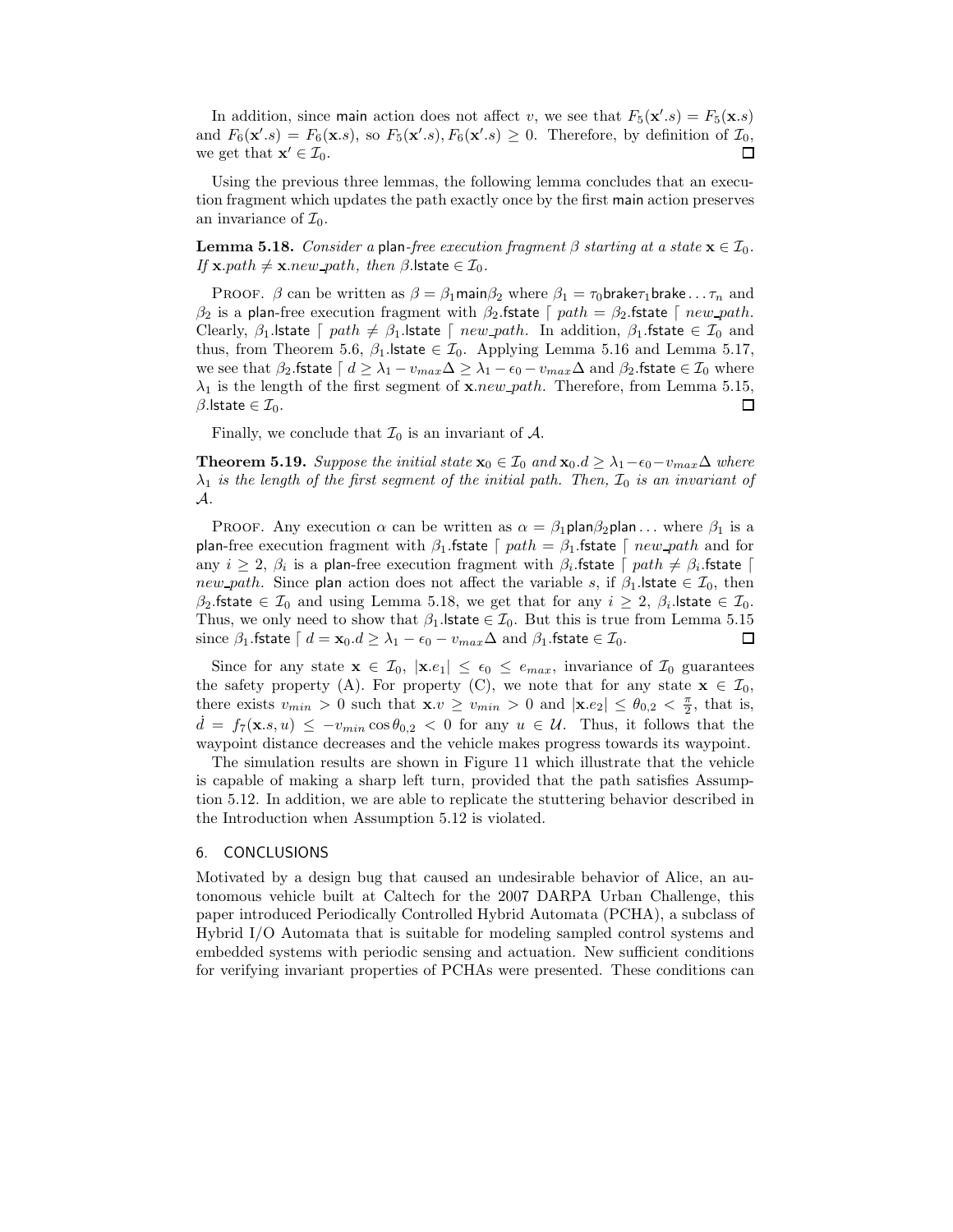

Fig. 11. The positions of the vehicle as it follows a path to execute a sharp left turn. The solid line and the dashed line represent, respectively, the path and the positions of the vehicle. The initial path is drawn in thick solid (black) line. The positions of the vehicle are plotted in thin dashed (blue) line except when *brake* is triggered in which case they are plotted in thick dashed (red) line. *Left.* The path satisfies Assumption 5.12. *Right.* The path does not satisfy Assumption 5.12 and the replan occurs due to excessive deviation. The replanned paths are drawn in thin solid (grey) line.

be automatically checked using, for example, the constraint-based approach, quantifier elimination, or sum of squares decomposition. The intuition behind these conditions is that for an execution fragment to leave an invariant set  $\mathcal{I}$ , it needs to cross the boundary  $\partial \mathcal{I}$  of  $\mathcal{I}$ . Hence, to verify invariance of  $\mathcal{I}$ , it is suffice to identify a subset C of  $\mathcal I$  such that: (1) there is enough separation between C and  $\partial\mathcal{I}$  to ensure that if a control law is evaluated when the state is inside C, then it is evaluated again before an execution fragment reaches  $\partial \mathcal{I}$ , and (2) if the control law is evaluated when the state is outside C, then the vector field on  $\partial \mathcal{I}$  points inwards with respect to  $\partial \mathcal{I}$ . These conditions can be generalized to the case where a collection of subsets C's corresponding to different parts of  $\partial \mathcal{I}$  is needed to prove invariance of  $\mathcal I$ . An example presented in the paper describes how an invariant set can be automatically determined using the constraint-based approach.

We then applied the proposed technique to verify a sequence of invariant properties of the planner-controller subsystem of Alice. Geometric properties of planner generated paths are derived which guarantee that such paths can be safely followed by the controller. The analysis revealed that the software design was not inherently flawed; the undesirable behavior was caused by an unfortunate choice of certain parameters. The simulation results verified that with the proper choice of parameters, the observed failure does not occur.

An interesting direction for future research is towards automatic invariant proofs of PCHAs combining the proofs for invariance of control steps and for invariance of control-free fragments based on the results of Lemma 3.1. Invariance of control steps can be partially automated using a theorem prover (e.g. PVS [Owre et al. 1996]) while invariance of control-free fragments can be automated using software tools for solving sum of squares problems (e.g. SOSTOOLS [Prajna et al. 2002]) or software tools for quantifier elimination (e.g. QEPCAD [Brown 2003], the constraint-based approach [Gulwani and Tiwari 2008]). We are currently examining a collection of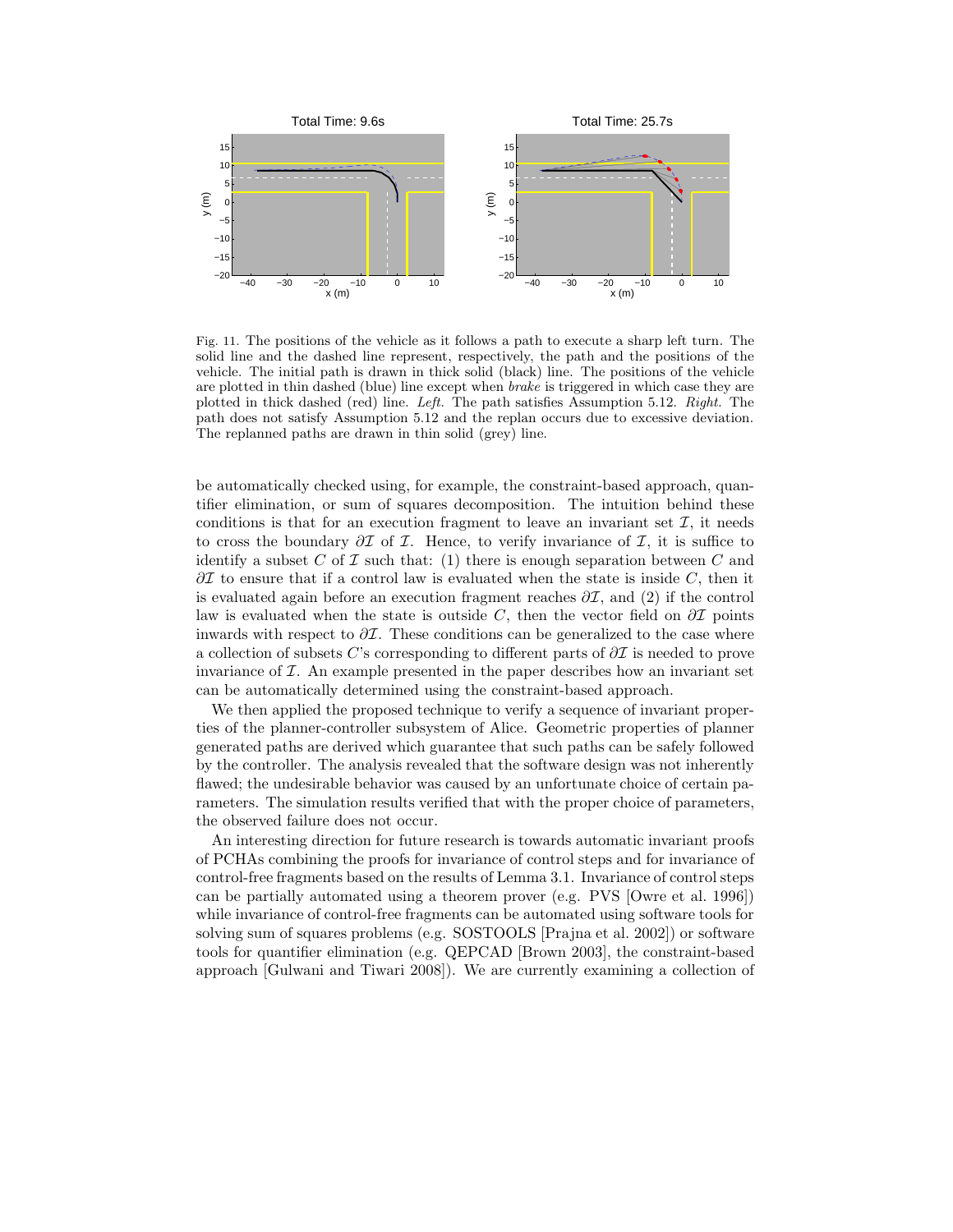PCHAs with polynomial dynamics for which this direction is promising. Another direction of future research is related to the progress property. Although the basic principle is straightforward, the details of the progress proof in Sections 5.3 and 5.4 are quite involved. This is partly owing to the difficulty of finding the appropriate Lyapunov functions. In the future, we plan on investigating this further and use ideas from [Chandy et al. 2008] for the progress proof. A longer term goal is to integrate all these proof techniques within the TEMPO [TEM 2008] environment.

# 7. ACKNOWLEDGMENTS

The authors gratefully acknowledge Sumit Gulwani and Ashish Tiwari for letting us use their nonlinear solver for solving ∃∀ problems.

# **REFERENCES**

2008. Tempo toolset, version 0.2.2 beta. http://www.veromodo.com/tempo/.

- Alur, R., Courcoubetis, C., Halbwachs, N., Henzinger, T. A., Ho, P.-H., Nicollin, X., Olivero, A., Sifakis, J., and Yovine, S. 1995. The algorithmic analysis of hybrid systems. *Theoretical Computer Science 138,* 1, 3–34.
- BHATIA, N. P. AND SZEGÖ, G. P. 1967. *Dynamical Systems: Stability Theory and Applications*. Lecture notes in mathematics, vol. 35. Springer-Verlag, Berlin; New York.
- Brown, C. W. 2003. QEPCAD b: a program for computing with semi-algebraic sets using cads. *SIGSAM Bull. 37,* 4, 97–108.
- Burdick, J. W., DuToit, N., Howard, A., Looman, C., Ma, J., Murray, R. M., and Wongpiromsarn, T. 2007. Sensing, navigation and reasoning technologies for the DARPA Urban Challenge. Tech. rep., DARPA Urban Challenge Final Report.
- CHANDY, K. M., MITRA, S., AND PILOTTO, C. 2008. Convergence verification: From shared memory to partially synchronous systems. In *Proceedings of Formal Modeling and Analysis of Timed Systems (FORMATS'08)*. LNCS, vol. 5215. Springer Verlag, 217–231.
- DUTOIT, N. E., WONGPIROMSARN, T., BURDICK, J. W., AND MURRAY, R. M. 2008. Situational reasoning for road driving in an urban environment. In *International Workshop on Intelligent Vehicle Control Systems (IVCS)*.
- Fainekos, G. E., Girard, A., Kress-Gazit, H., and Pappas, G. J. 2009. Temporal logic motion planning for dynamic robots. *Automatica 45,* 2, 343–352.
- Gulwani, S. and Tiwari, A. 2008. Constraint-based approach for analysis of hybrid systems. In *20th International Conference on Computer Aided Verification (CAV)*.
- Henzinger, T. A., Kopke, P. W., Puri, A., and Varaiya, P. 1995. What's decidable about hybrid automata? In *ACM Symposium on Theory of Computing*. 373–382.
- Kaynar, D. K., Lynch, N., Segala, R., and Vaandrager, F. 2005. *The Theory of Timed I/O Automata*. Synthesis Lectures on Computer Science. Morgan Claypool. Also available as Technical Report MIT-LCS-TR-917.
- KLOETZER, M. AND BELTA, C. 2006. A fully automated framework for control of linear systems from ltl specifications. In *HSCC*. 333–347.
- LAFFERRIERE, G., PAPPAS, G. J., AND YOVINE, S. 1999. A new class of decidable hybrid systems. In *Hybrid Systems : Computation and Control*. Springer, 137–151.
- Lynch, N., Segala, R., and Vaandrager, F. 2003. Hybrid I/O automata. *Information and Computation 185,* 1 (August), 105–157.
- Mitra, S. 2007. A verification framework for hybrid systems. Ph.D. thesis, Massachusetts Institute of Technology, Cambridge, MA 02139.
- Mitra, S., Wang, Y., Lynch, N., and Feron, E. 2003. Safety verification of model helicopter controller using hybrid Input/Output automata. In *Hybrid Systems: Computation and Control*, O. Maler and A. Pnueli, Eds. LNCS, vol. 2623. Springer, 343–358.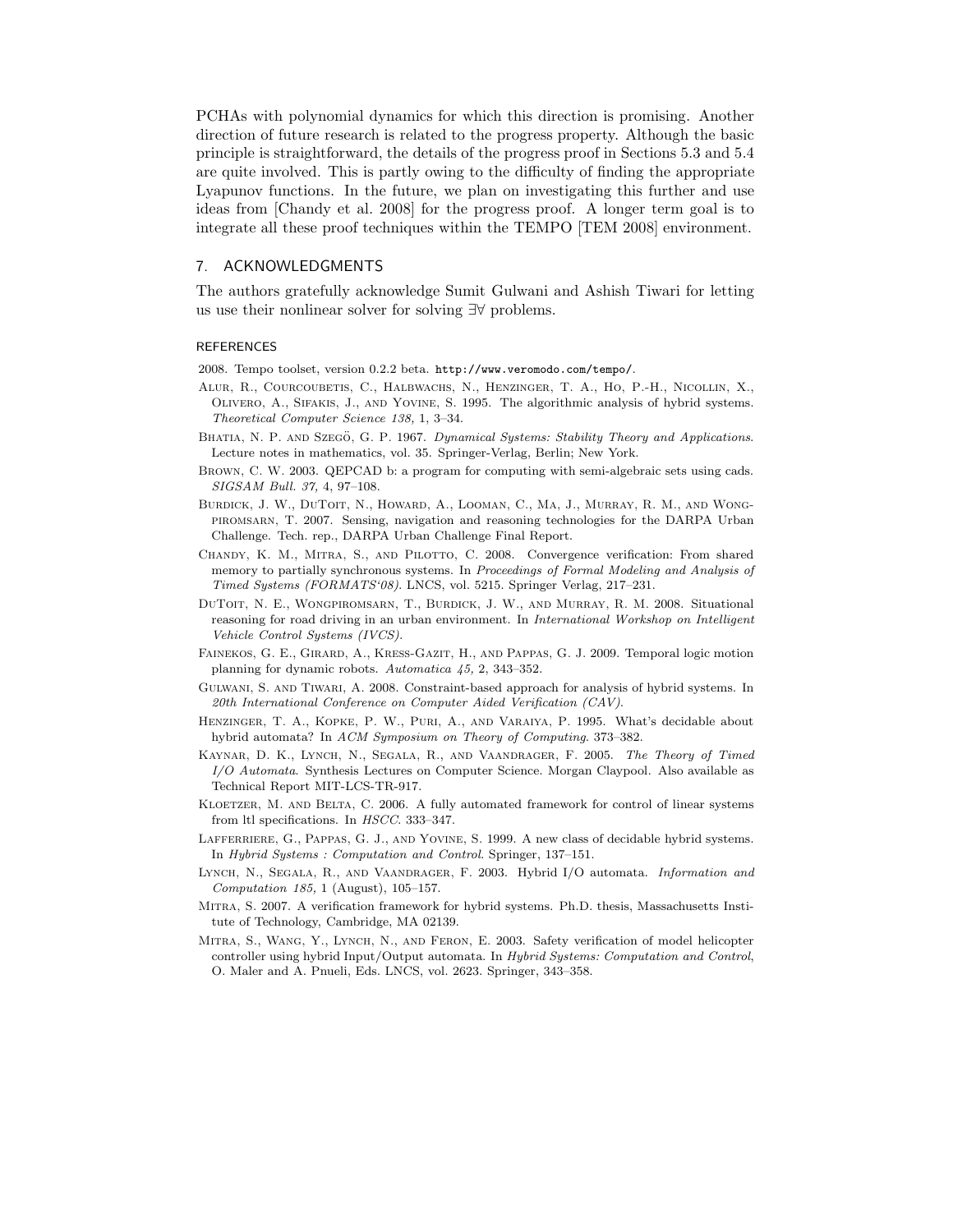- OWRE, S., RAJAN, S., RUSHBY, J., SHANKAR, N., AND SRIVAS, M. 1996. PVS: Combining specification, proof checking, and model checking. In *Computer-Aided Verification, CAV '96*, R. Alur and T. A. Henzinger, Eds. Number 1102 in LNCS. Springer-Verlag, New Brunswick, NJ, 411– 414.
- Platzer, A. and Clarke, E. M. 2008. Computing differential invariants of hybrid systems as fixedpoints. In *CAV*, A. Gupta and S. Malik, Eds. Lecture Notes in Computer Science, vol. 5123. Springer, 176–189.
- Prabhakar, P., Vladimerou, V., Viswanathan, M., and Dullerud, G. E. 2008. A decidable class of planar linear hybrid systems. In *Hybrid Systems: Computation and Control, 11th International Workshop, HSCC 2008, St. Louis, MO, USA, April 22-24, 2008. Proceedings*. LNCS, vol. 4981. Springer, 401–414.
- PRAJNA, S. AND JADBABAIE, A. 2004. Safety verification of hybrid systems using barrier certificates. In *Hybrid Systems: Computation and Control*, R. Alur and G. J. Pappas, Eds. LNCS, vol. 2993. Springer, 477–492.
- Prajna, S., Papachristodoulou, A., and Parrilo, P. A. 2002. Introducing SOSTOOLS: A general purpose sum of squares programming solver. In *Proceedings of the 41st IEEE Conf. on Decision and Control*. 741–746.
- Sankaranarayanan, S., Sipma, H. B., and Manna, Z. 2008. Constructing invariants for hybrid systems. *Formal Methods in System Design 32,* 1, 25–55.
- Vladimerou, V., Prabhakar, P., Viswanathan, M., and Dullerud, G. E. 2008. Stormed hybrid systems. In *ICALP (2)*. LNCS, vol. 5126. Springer, 136–147.
- Wongpiromsarn, T., Mitra, S., Murray, R. M., and Lamperski, A. 2009. Periodically controlled hybrid systems: Verifying a controller for an autonomous vehicle. In *Hybrid Systems: Computation and Control*, R. Majumdar and P. Tabuada, Eds. LNCS, vol. 5469. Springer, 396–410.
- WONGPIROMSARN, T. AND MURRAY, R. M. 2008. Distributed mission and contingency management for the DARPA urban challenge. In *International Workshop on Intelligent Vehicle Control Systems (IVCS)*.

# APPENDIX

# A. VEHICLE||CONTROLLER AS A PCHA

Here we show that the composed automaton  $\mathcal{A} =$  Vehicle||Controller is a periodically controlled hybrid automaton. We define an automaton  $\mathcal{A}'$  that is identical to  $\mathcal{A}$ except that its variables, actions, and transition functions are renamed to match the definition of the generic PCHA of Figure 1.

*Variables.* A' has the following variables.

- (a) A continuous state variable  $s \triangleq \langle x, y, \theta, v, e_1, e_2, d \rangle$  of type  $\mathcal{X} = \mathbb{R}^7$ .
- (b) A discrete state variable  $loc \triangleq \langle brake, path, seg \rangle$  of type  $\mathcal{L} = \texttt{Tuple}[\{On, Off\}, \texttt{Seq}[\mathbb{R}^2], \mathbb{N}].$
- (c) A control variable is  $u = \langle a, \phi \rangle$  of type  $\mathcal{U} = \mathbb{R}^2$ .
- (d) Two command variables  $z_1 \triangleq brake$  of type  $\mathcal{Z}_1 = \{On, Off\}$  and  $z_2 = path$  of type  $\mathcal{Z}_2 = \texttt{Seq}[\mathbb{R}^2]$ .

*Actions and transitions.* A has two input update actions,  $\text{brake}(b)$  and  $\text{plan}(p)$ , and the command variables  $z_1$  and  $z_2$  store the values b and p, respectively, when these actions occur.

An internal control action main occurs every  $\Delta$  time, starting from time 0. That is, values of  $\Delta_1$  and  $\Delta_2$  as defined in a generic PCHA are  $\Delta_1 = \Delta$  and  $\Delta_2 = 0$ . The control law function q and the state transition function h of  $A$  can be derived from the specification of main action in Figure 5. Let  $g = \langle g_a, g_{\phi} \rangle$  where  $g_a : \mathcal{L} \times \mathcal{X} \to \mathbb{R}$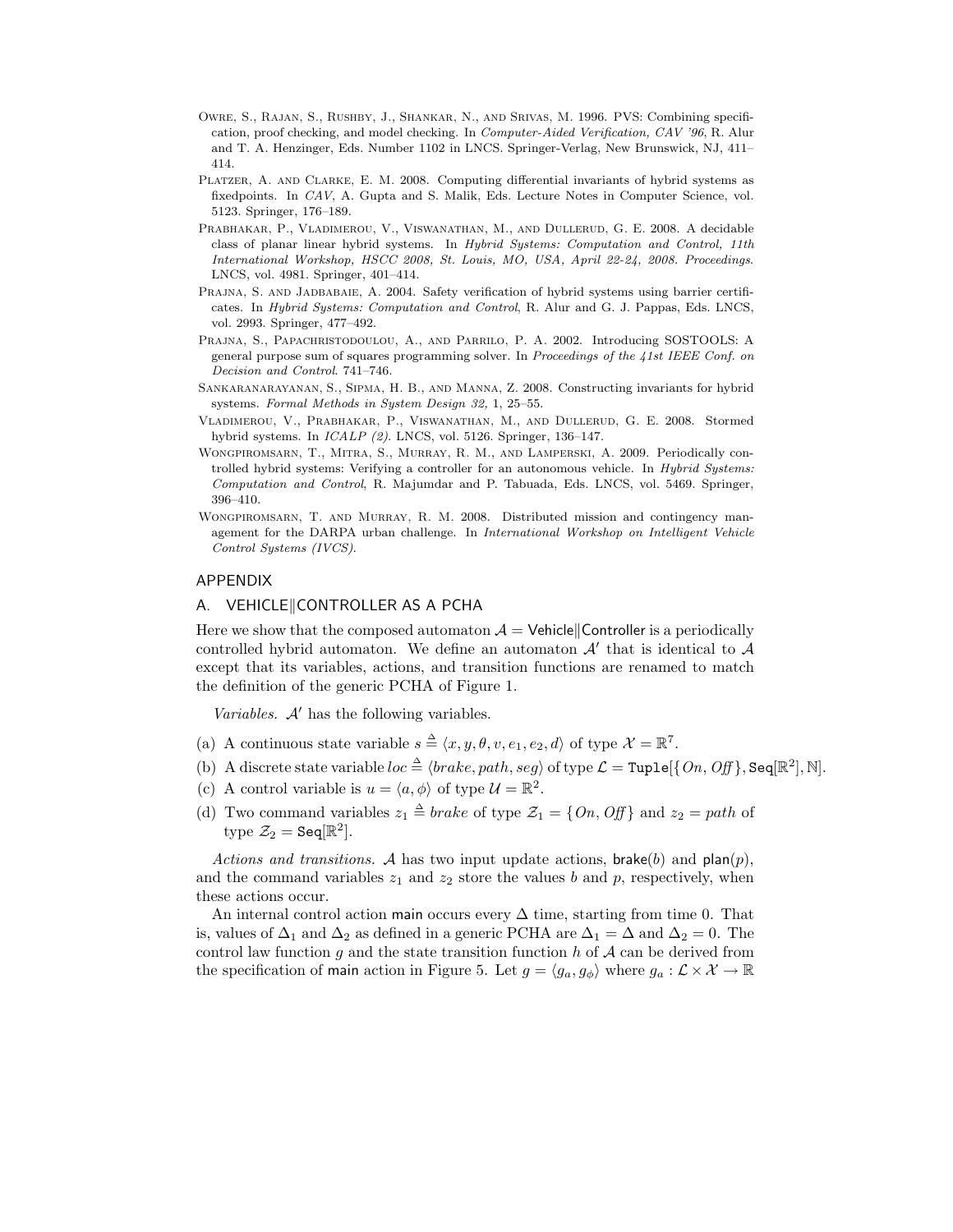and  $g_{\phi}: \mathcal{L} \times \mathcal{X} \to \mathbb{R}$  represent the control law for a and  $\phi$ , respectively, and are given by

$$
g_a(l,s) = \begin{cases} a_{brake} & \text{if } l.brake = On \\ a_{max} & \text{if } l.brake = Off \land s_0.v < v_T \\ 0 & \text{otherwise} \end{cases}
$$

$$
g_{\phi}(l,s) = \frac{\phi_d}{|\phi_d|} \min(\delta \times s.v, |\phi_d|)
$$

where  $\phi_d = -k_1 s.e_1-k_2 s.e_2$ . Let  $h = \langle h_{l,1}, h_{l,2}, h_{l,3}, h_{s,1}, \ldots, h_{s,7} \rangle$  where  $h_{s,1}, \ldots, h_{s,7}$ :  $\mathcal{L}\times\mathcal{X}\times\mathcal{Z}_1\times\mathcal{Z}_2\rightarrow\mathbb{R}$  describe the discrete transition of x, y,  $\theta$ , v,  $e_1$ ,  $e_2$ and d components of s, respectively, and  $h_{l,1} : \mathcal{L} \times \mathcal{X} \times \mathcal{Z}_1 \times \mathcal{Z}_2 \rightarrow \{On, Off\},\$  $h_{l,2} : \mathcal{L} \times \mathcal{X} \times \mathcal{Z}_1 \times \mathcal{Z}_2 \to \text{Seq}[\mathbb{R}^2]$  and  $h_{l,3} : \mathcal{L} \times \mathcal{X} \times \mathcal{Z}_1 \times \mathcal{Z}_2 \to \mathbb{N}$  describe the discrete transition of *brake*, path and seg, respectively. Then, the function  $h$  is given by

$$
h_{s,1}(l, s, z_1, z_2) = s.x, h_{s,2}(l, s, z_1, z_2) = s.y,
$$
  
\n
$$
h_{s,3}(l, s, z_1, z_2) = s.v, h_{s,4}(l, s, z_1, z_2) = s.\theta,
$$
  
\n
$$
h_{s,5}(l, s, z_1, z_2) = \begin{cases} s.e_1 & \text{if } l.path = z_2 \land s.d > 0 \\ \frac{1}{\|\vec{q}\|}\vec{q} \cdot \vec{r} & \text{otherwise} \end{cases},
$$
  
\n
$$
h_{s,6}(l, s, z_1, z_2) = \begin{cases} s.e_2 & \text{if } l.path = z_2 \land s.d > 0 \\ s.\theta - \angle \vec{p} & \text{otherwise} \end{cases},
$$
  
\n
$$
h_{s,7}(l, s, z_1, z_2) = \begin{cases} s.d & \text{if } l.path = z_2 \land s.d > 0 \\ \frac{1}{\|\vec{p}\|}\vec{p} \cdot \vec{r} & \text{otherwise} \end{cases},
$$
  
\n
$$
h_{l,1}(l, s, z_1, z_2) = z_1, h_{l,2}(l, s, z_1, z_2) = z_2,
$$
  
\n
$$
h_{l,3}(l, s, z_1, z_2) = \begin{cases} 1 & \text{if } l.path \neq z_2 \\ l \text{.} \text{seg} + 1 & \text{if } l.path = z_2 \land s.d \le 0 \\ l \text{.} \text{seg} & \text{otherwise} \end{cases}
$$

where the temporary variable  $\vec{p}$ ,  $\vec{q}$  and  $\vec{r}$  are computed as in the Controller specification based on the updated value of path and seg.

*Trajectories.* From the the state models of Vehicle and Controller automata specified on line 14 of Figure 4 and lines  $48-50$  of Figure 5, we see that  $A$  only has one state model. For any value of  $l \in \mathcal{L}$ , the continuous state s evolves according to the differential equation  $\dot{s} = f(s, u)$  where  $f = \langle f_1, f_2, \ldots, f_7 \rangle$  and  $f_1,\ldots,f_7:\mathcal{X}\times\mathcal{U}\rightarrow\mathbb{R}$  are associated with the evolution of the  $x, y, \theta, v, e_1, e_2$  and  $d$  components of  $s$ , respectively. Using the definition of the control law function  $g$